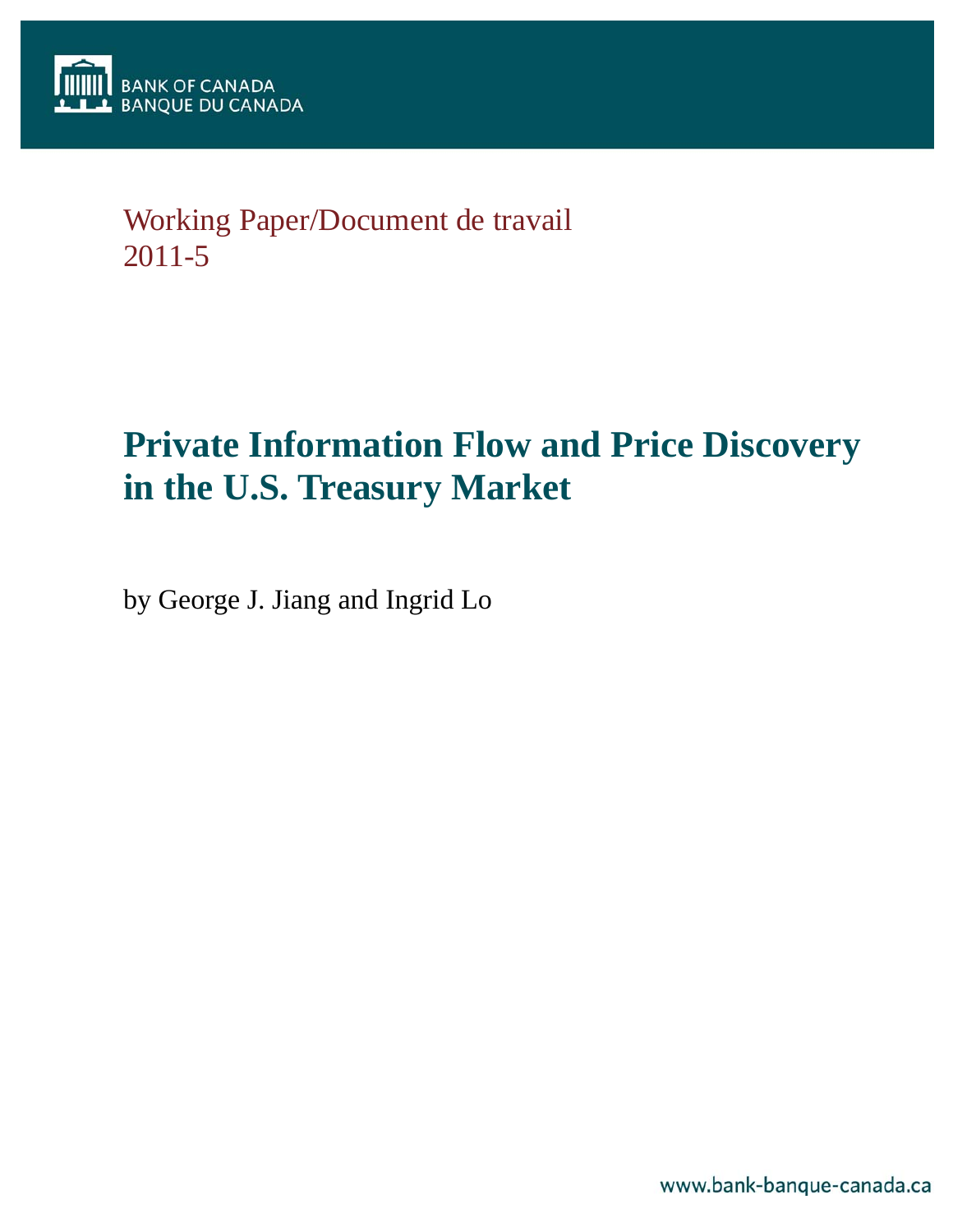Bank of Canada Working Paper 2011-5

February 2011

## **Private Information Flow and Price Discovery in the U.S. Treasury Market**

**by** 

### **George J. Jiang<sup>1</sup> and Ingrid Lo<sup>2</sup>**

1Department of Finance Eller College of Management University of Arizona Tucson, Arizona 85721-0108 gjiang@email.arizona.edu

2Financial Markets Department Bank of Canada Ottawa, Ontario, Canada K1A 0G9

Bank of Canada working papers are theoretical or empirical works-in-progress on subjects in economics and finance. The views expressed in this paper are those of the authors. No responsibility for them should be attributed to the Bank of Canada.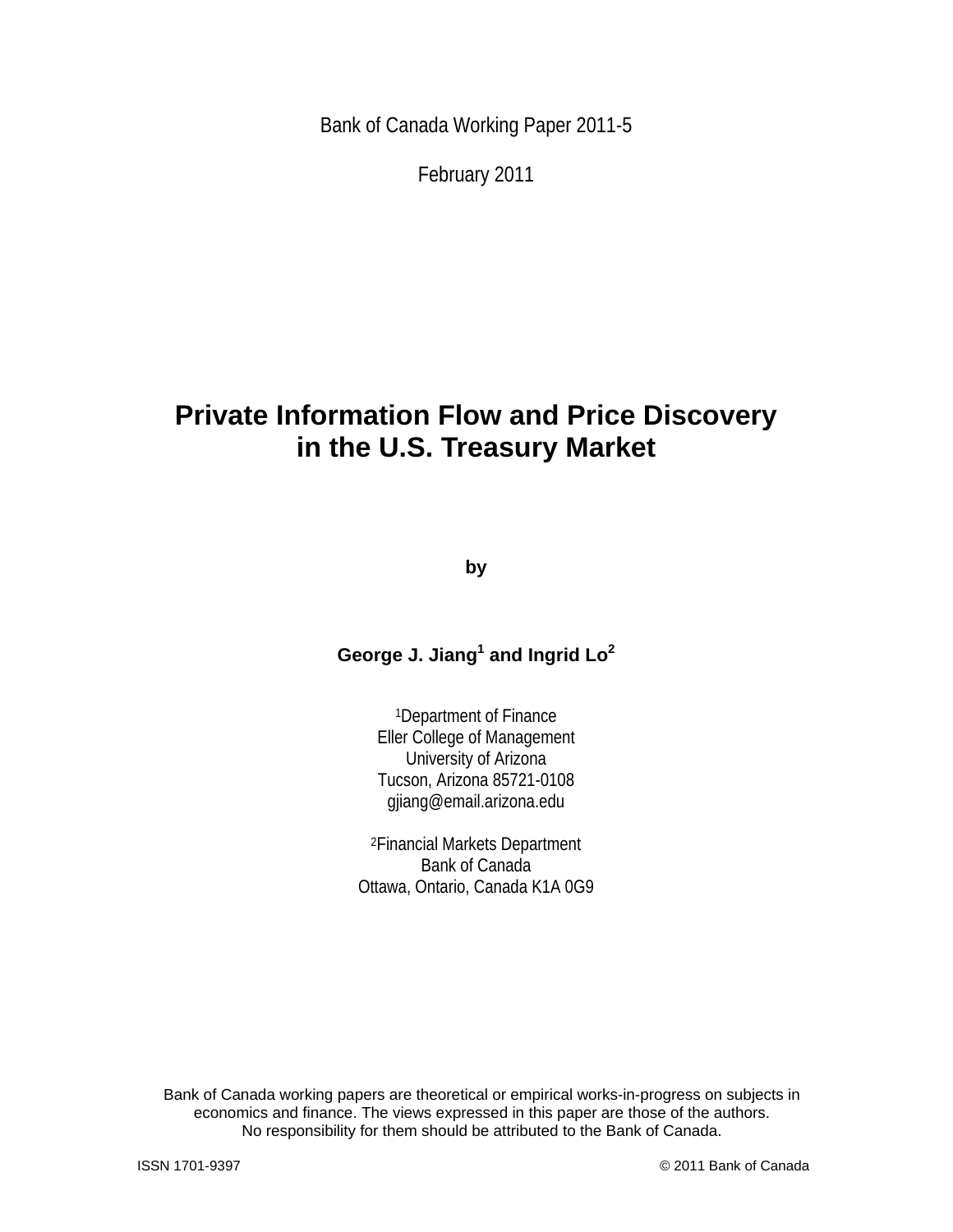## **Acknowledgements**

We would like to thank Asani Sarkar and participants of the 4th Central Bank Workshop on the Microstructure of Financial Markets for their helpful comments and suggestions.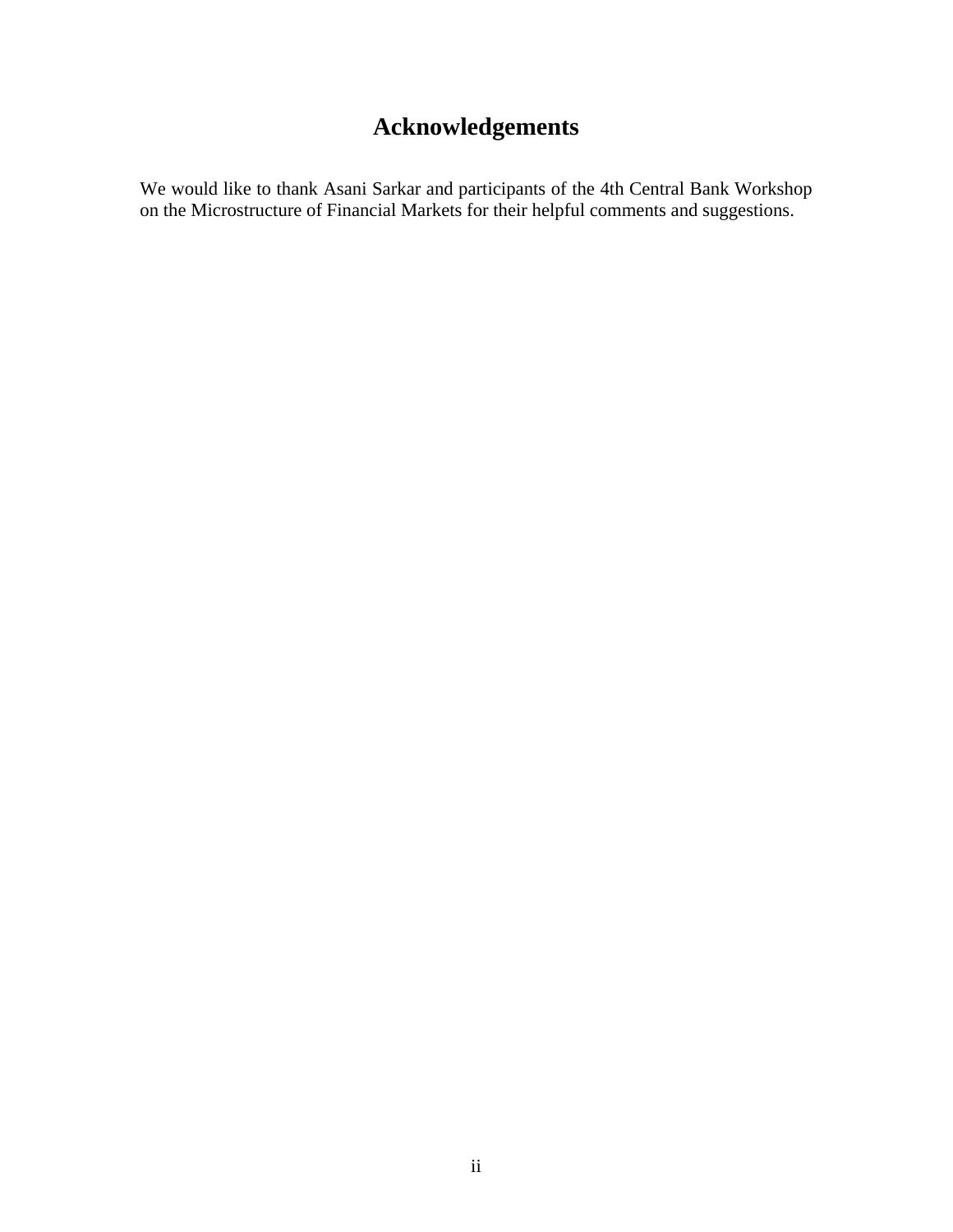### **Abstract**

Existing studies show that U.S. Treasury bond price changes are mainly driven by public information shocks, as manifested in macroeconomic news announcements and events. The literature also shows that heterogeneous private information contributes significantly to price discovery for U.S. Treasury securities. In this paper, we use high frequency transaction data for 2-, 5-, and 10-year Treasury notes and employ a Markov switching model to identify intraday private information flow in the U.S. Treasury market. We show that the probability of private information flow (PPIF) identified in our model effectively captures permanent price effects in U.S. Treasury securities. In addition, our results show that public information shocks and heterogeneous private information are the main factors of bond price discovery on announcement days, whereas private information and liquidity shocks play more important roles in bond price variation on non-announcement days. Most interestingly, our results show that the role of heterogeneous private information is more prominent when public information shocks are either high or low. Furthermore, we show that heterogeneous private information flow is followed by low trading volume, low total market depth and hidden depth. The pattern is more pronounced on non-announcement days.

*JEL classification: G12, G14 Bank classification: Financial markets; Market structure and pricing* 

### **Résumé**

Les études réalisées à ce jour montrent que les prix des obligations du Trésor américain réagissent surtout aux chocs d'information publique, tels les nouvelles et événements macroéconomiques. La littérature indique aussi que les flux d'information privée hétérogène jouent un rôle appréciable dans l'établissement des prix de ces titres. À l'aide de données de haute fréquence concernant les opérations sur obligations du Trésor à deux ans, à cinq ans et à dix ans, les auteurs estiment un modèle markovien à changement de régime pour isoler les flux intrajournaliers d'information privée sur le marché de ces obligations. Ils démontrent que l'estimation que donne leur modèle de la probabilité de tels flux permet de prédire efficacement les variations persistantes des prix. En outre, leurs résultats révèlent que les jours où des données macroéconomiques sont publiées, les chocs d'information publique et les flux d'information privée hétérogène sont à l'origine de l'essentiel des variations des prix des obligations, alors que les autres jours, ce sont les chocs d'information privée et de liquidité qui expliquent les variations des prix. Fait intéressant, l'information privée hétérogène se répercute davantage sur les prix quand les chocs d'information publique sont importants de même que lorsqu'ils sont négligeables. En outre, l'arrivée de flux d'information privée hétérogène est suivie d'une baisse de l'activité, de la profondeur totale et de la profondeur cachée du marché. Ce phénomène est plus marqué les jours où il n'y a aucune nouvelle macroéconomique.

*Classification JEL : G12, G14 Classification de la Banque : Marchés financiers; Structure de marché et fixation des prix*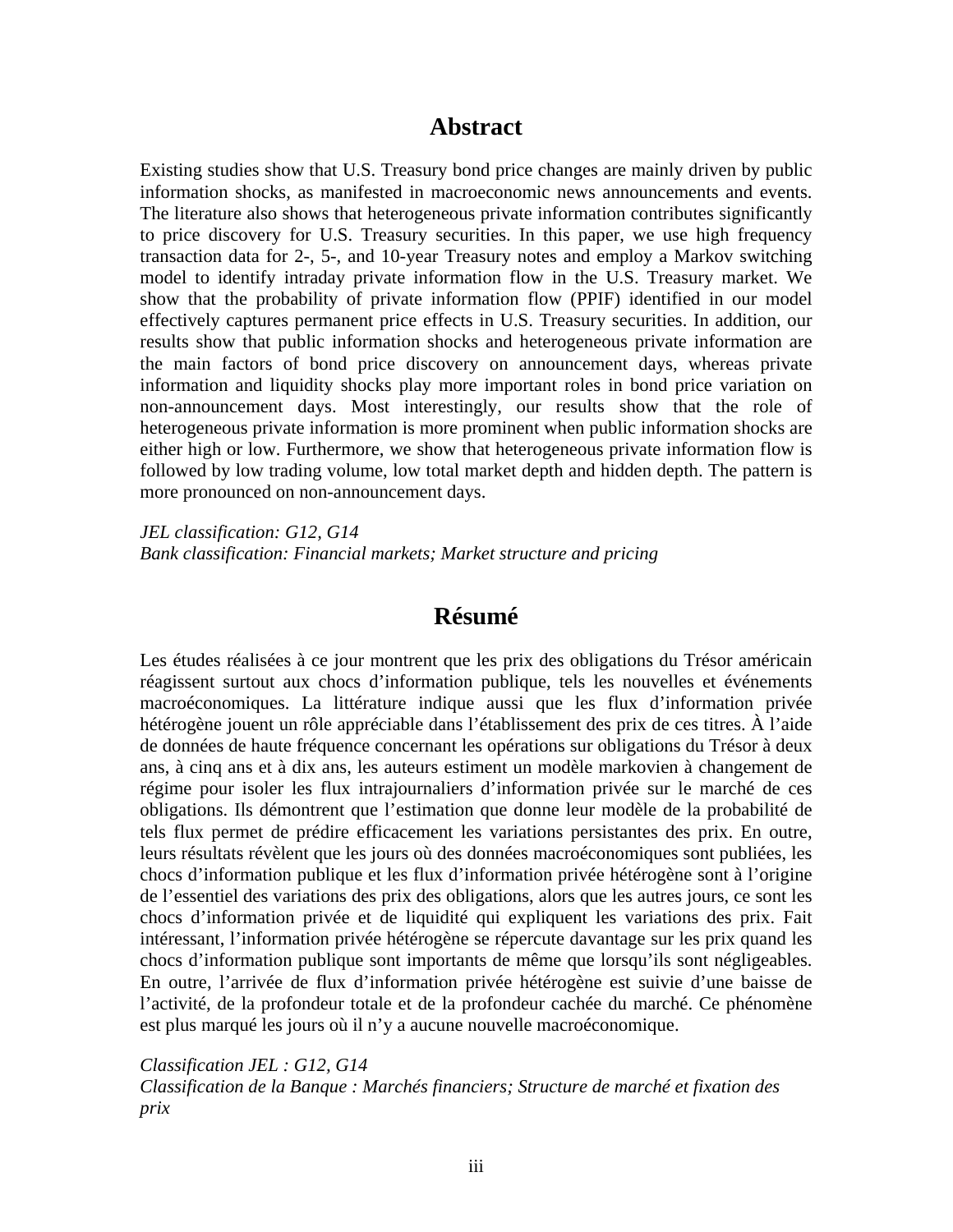## I. Introduction

Asset prices are subject to information shocks in financial markets and investors constantly update their valuation of assets as a result of new information arrival. Existing studies on the U.S. Treasury market show that bond price changes are mainly driven by public information shocks, as manifested in macroeconomic news announcements and events. Some noticeable studies include Fleming and Remolona (1999) and Balduzzi, Elton and Green (2001), which found that public information shocks measured by announcement surprise have a significant effect on the price of U.S. treasury instruments. In addition, Fleming and Remolona (1997) find that the 25 largest price changes of the on-the-run 5 year note are all associated with news announcements. Similar findings are documented in Bollerslev, Cai, and Song (2000) over a later sample period.

Recent literature further documents that private information flow also contributes significantly to price discovery in the U.S. Treasury market. Green (2004) finds that post-announcement order flow has a higher information content in the 5-year Treasury note relative to non-announcement days. Pasquariello and Vega (2007) find that private information manifests on days with larger belief dispersion. Menkveld, Sarkar and van der Wel (2008) provide similar findings for 30-year Treasury bond futures. Brandt and Kavajecz (2004) find that order flow imbalances account for up to 26% of the day-to-day variation in yields on days without major macroeconomic announcements. All studies point out that order flow affects the price discovery process in the Treasury market because order flow aggregates heterogeneous private information.

The focus of this paper is to extend existing studies and examine intraday private information flow in the U.S. Treasury market on both announcement and non-announcement days. We argue that analysis of information arrival at a high frequency is important and crucial in the U.S. Treasury market. This is because information disseminates quickly into bond prices. For instance, Green (2004) points out that private information dissipates within the first fifteen minutes after announcements. In addition, the Treasury market offers an ideal setting to disentangle public information flow versus private information flow. The interpretation of private information in our study is similar to that in Brandt and Kavajecz (2004). That is, it can take in two different forms. One form of private information stems from hetero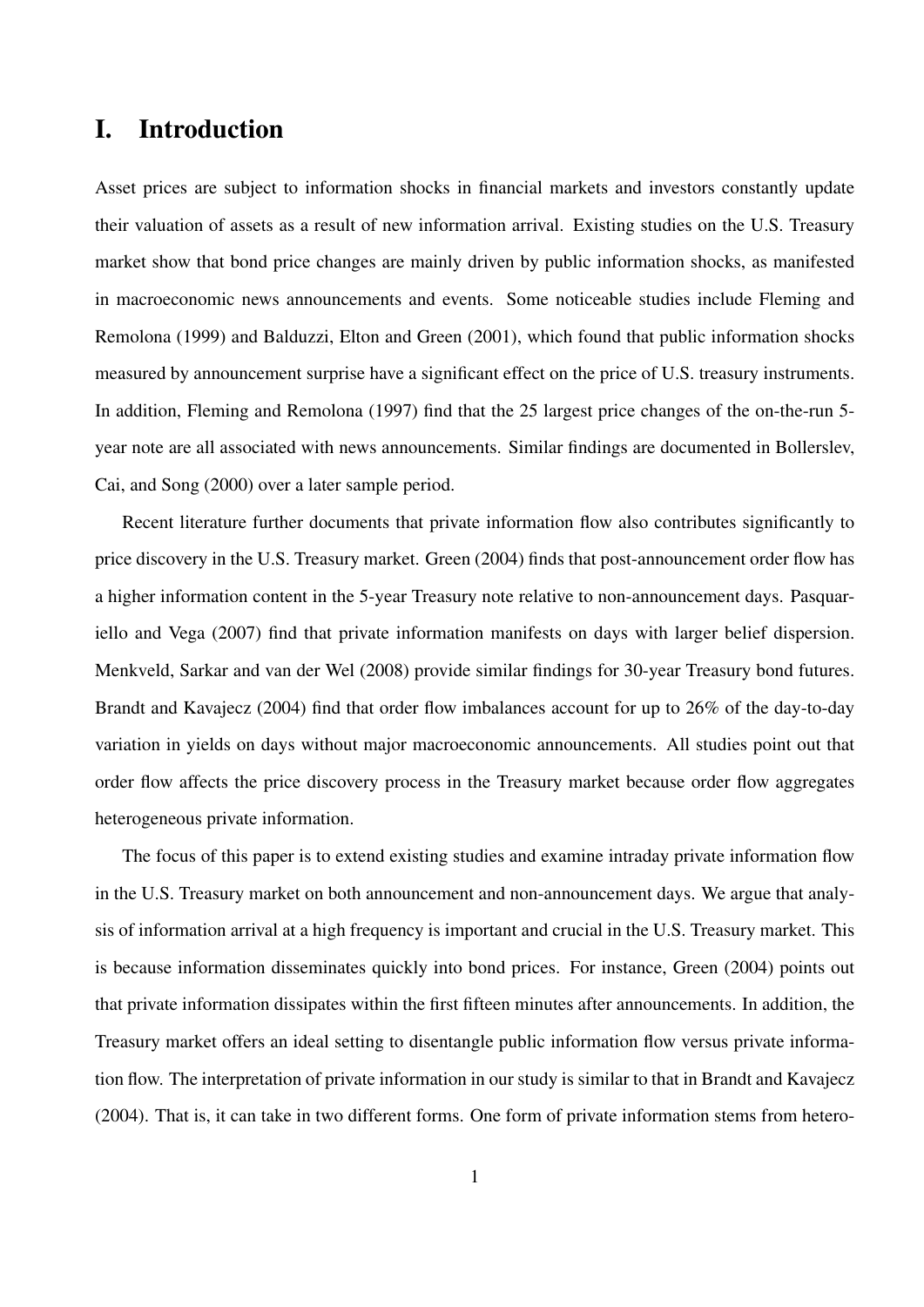geneous interpretation of public information. In particular, some investors may have superior ability in interpreting public information due to experience or, for example, the use of more sophisticated models (Brandt and Kajeck (2004)). The other form refers to certain investors' access to exclusive sources of information. An example of such private information is that dealers may have private access to client order flow and thus gain information exclusive to other investors. As shown in Evans (2002) and Evans and Lyons (2002) using data in foreign exchange markets, such information has predictive power of short-term price movements. Focusing on announcement days, we examine how heterogeneous private information among investors interacts with public information flow in driving bond price discovery. Focusing on non-announcement days, we examine how private information exclusive to certain group of investors drives the price discovery process of U.S. Treasury securities. In both cases, heterogeneous private expectations are aggregated through trading into a market price in an imperfect informational environment. Finally, the Treasury market provides a clean setting to examine heterogenous private information across market participants. With no cash flow risk, different valuation of Treasury securities across market participants is primarily due to heterogeneous expectations.

One challenge of our study is that compared to public information flow in the Treasury market, which generally coincides with news announcements, private information flow is not directly observed. In this paper, we use the impact of order flow on bond prices to infer private information flow. For example, Brandt and Kajeck (2004) argue that order flow impact effectively captures heterogeneous information flow in the U.S. Treasury market. Empirically, Green (2004), Pasquariello and Vega (2007) use order flow impact to proxy for the level of information asymmetry on announcement versus nonannouncement days in the Treasury market. Loke and Onayev (2007) also find state-varying level of order flow impact in the S&P futures market. Using information from order flow impact, we specify a Markov switching model to identify private information flow. Using high frequency transaction data for the 2-, 5-, and 10-year Treasury notes, we obtain 5-minute estimates of the probability of private information flow (PPIF hereafter). In this aspect, our model can be viewed as an extension of the existing PIN model by Easley et al. (2002) and Li et al. (2009).

The data used in our study is obtained from the BrokerTec electronic limit order book platform on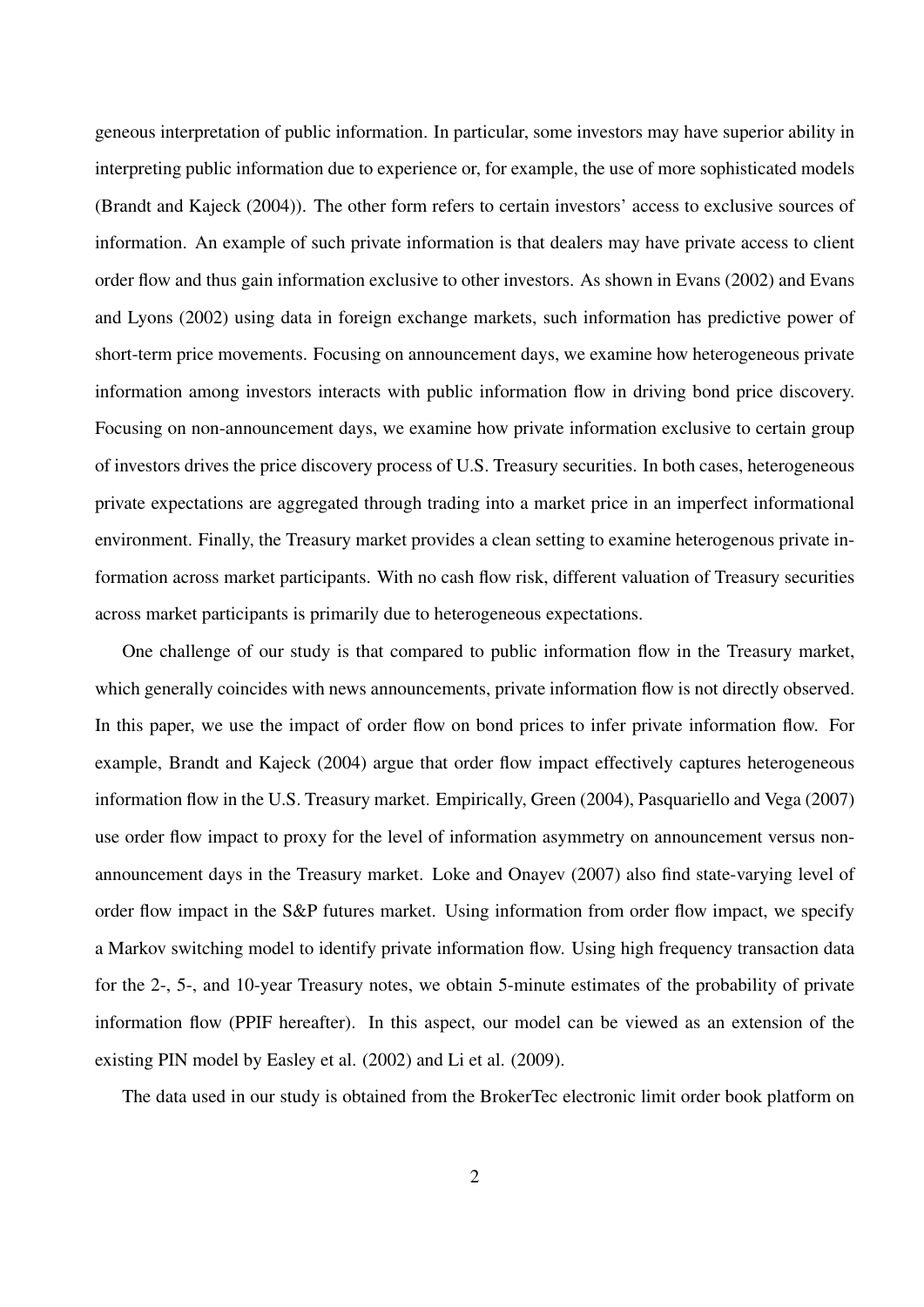which secondary interdealer trading occurs. It contains not only tick-by-tick information on transaction and market quotes but also information of the entire limit order book for the on-the-run 2-year, 5-year, and 10-year notes. This allows us to examine the effect of heterogeneous private information in high frequency. The detailed information on the limit order book also allows us to examine how liquidity dynamics interact with private information. A novel aspect of our paper is that we examine how liquidity reacts to information uncertainty. Given that the timing and the context of information arrival is unknown on non-announcement days, we look at how trading activities and placement of limit orders differs from that on announcement days. Data on announcements comes from Bloomberg and includes date, time and values for expected and actual announcements. Since surveys of market participants provide ex ante expectations of major economic announcements, measures of announcement surprises or unexpected information shocks can be constructed.

Our results show that PPIF is higher for longer maturity bonds, and higher on announcement days than on non-announcement days. The finding is consistent with Brandt and Kavajecz (2004) that price discovery manifests in less liquid markets. In addition, on announcement days, PPIF coincides with public information shocks as measured by announcement times.This is consistent with Green(2004) finding that the role of private information is hihger at and after announcements.

One of the key questions is whether the PPIF identified using the Markov switching model indeed captures information effect on bond prices. To answer this question, we use permanent price impact as a yardstick to measure the information content of PPIF. The main premise of our analysis is that if PPIF captures private information flow then we should expect bond price changes associated with high PPIF to have permanent impact whereas bond price changes associated with low PPIF to have only transitory effects. We employ both the nonparametric method in Kaniel and Liu (2006) and a probit model to test the hypothesis. In the probit model, we explicitly control for the effect of public information shocks as measured by announcement surprises. The results of both the nonparametric test and the probit model show that bond price changes associated with high PPIF in fact exhibit significant permanent price impact over 30 minutes, 1-hour and 1-day horizons on both announcement and nonannouncement days. Although the impact of PPIF drops overtime, it remains significant up to the 1-day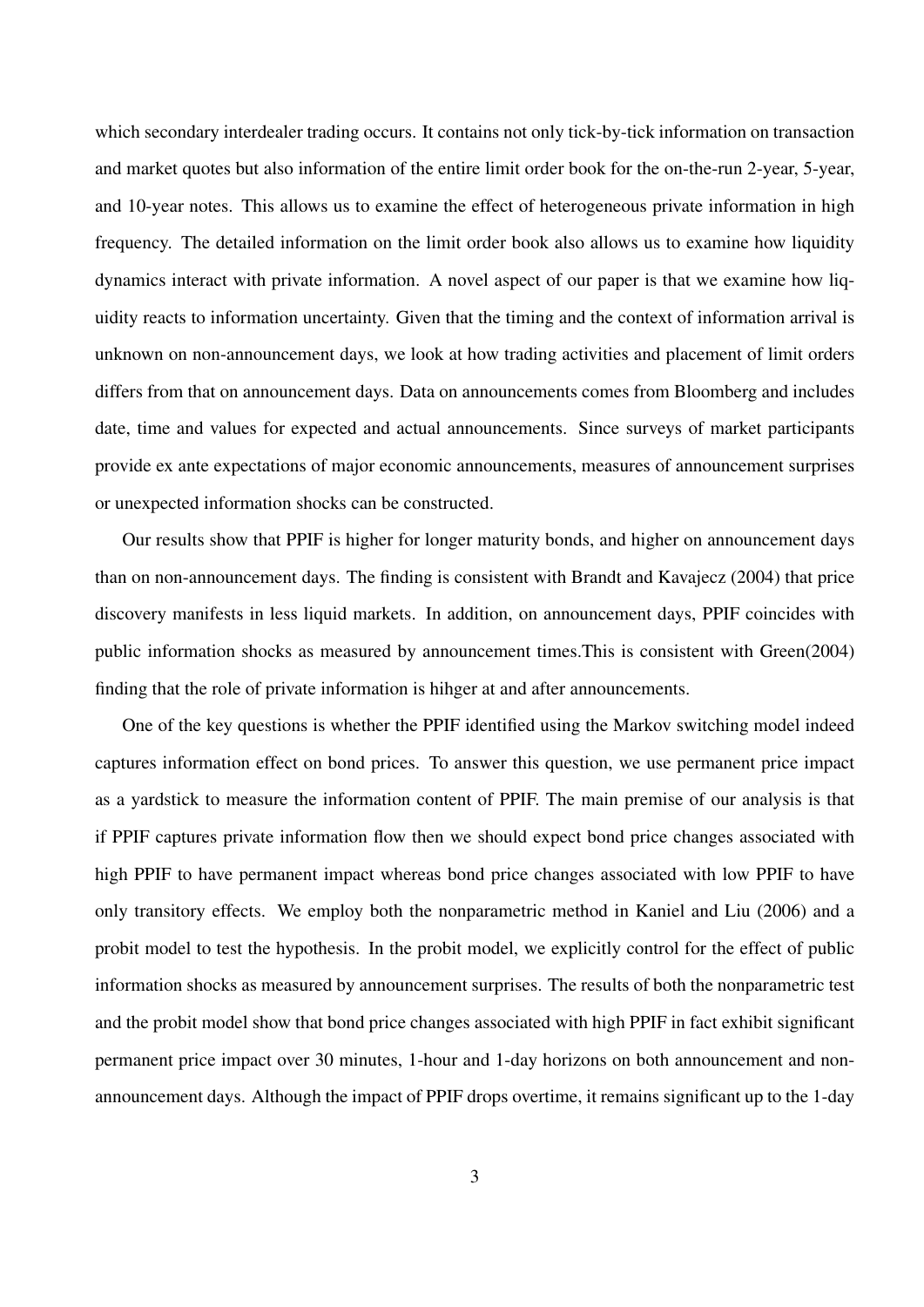interval. In particular, the results on non-announcement days provide evidence that the information content captured by PPIF is largely private in nature.

We then examine how much explanatory power PPIF has for price bond variation by regressing bond price volatility against PPIF and other control variables. For non-announcement days, the regression uses 15-minute realized volatility over the entire day, whereas for announcement days the regressions are performed over the two 15-minute intervals after announcement time. For both announcement and non-announcement days, we include liquidity shocks in the regression, whereas for announcement days we also include major announcement surprises to control for the effect of public information shocks. Consistent with existing studies, our results show that bond price variation is positively related to public information shocks. Liquidity shocks have a more significant effect on price variation on nonannouncement days. Most importantly, for both announcement and non-announcement days, PPIF has significant explanatory power for bond variance, even after controlling for public information shocks and liquidity shocks. Across maturities, there is a higher sensitivity of bond price variation with respect to PPIF changes. This is consistent with the notion that heterogeneous private information plays a more important role in markets with less liquidity. Comparing announcement days with non-announcement days, PPIF actually plays a more important role on announcement days. This is evidence that investors hold heterogeneous beliefs of the public information and thus form divergent expectations about future economic conditions (Green (2004)). As such, the information content of public news announcements is not impounded into bond prices instantaneously. Instead, it takes trading among investors to discover new equilibrium prices. The results on announcement days further show that the sensitivity of bond price variation to PPIF change decreases during the post-announcement period.

To further examine how heterogeneous private information interacts with public information shocks in driving the price discovery process on announcement days, we sort all announcements into terciles according to the standardized announcement surprises. In each tercile, we calculate the average PPIF during the post-announcement period. Interestingly, we observe a rather consistent U pattern in PPIF. That is, for announcements with large or small information shocks there is a higher level of private information flow in the market. On the other hand, when announcement surprise is at medium level,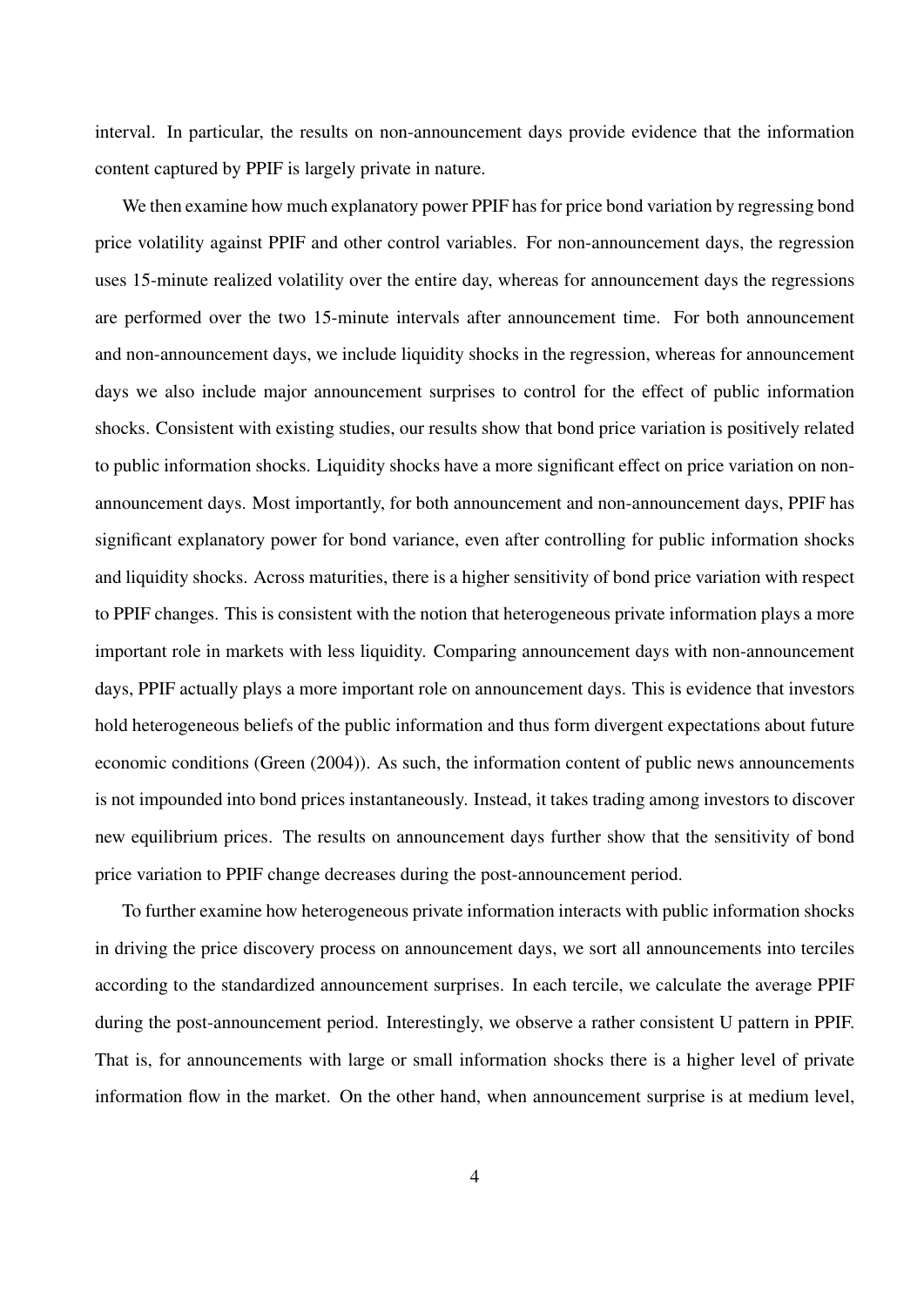the level of private information flow is low. Our conjecture is that when announcement surprise is at a medium level, there is less disagreement or divergent interpretation of the information among investors. When the information shock is large then there is likely more disagreement and diverse interpretation of the information among investors. Interestingly, when the information shock is small, the role of public information in the price discovery is relatively small and heterogeneous private information plays an important role driving bond prices. To confirm our conjecture, we also compute realized volatility in the post-announcement period for each of the terciles based on announcement surprises. The return volatility exhibits a similar U pattern as the PPIF. This is an indication that bond prices converge relatively slower when public information shocks are either high or low.

Finally, we look at how market liquidity is related to information arrival and how it evolves subsequently. We sort the liquidity measures into terciles according to PPIF and look at how they evolve in the subsequent two hours interval. The results show that a higher level of private information is associated with lower trading volume, lower depth and lower hidden depth concurrently and in the subsequent two hour horizon, both at the best quote and on the whole book. The difference is more pronounced on non-announcement days. It suggests that market participants refrain from trading and posting new limit orders in the presence of private information. However, information arrival on non-announcement days affects spread differently. Spread in the highest PPIF group on announcement days reverts subsequently after information arrival whereas spread on non-announcement days remains at elevated levels for the next two hours. Our findings suggests market participants refrain from posting aggressive quotes for prolonged period when the nature of information arrival is less clear on non-announcement days.

The rest of paper is structured as follows. Section II describes the data used in our study and the Markov switching model. Section III present main empirical results. Section V concludes.

## II. Data and Model

#### A. Data

The U.S. Treasury securities data are obtained from BrokerTec, an interdealer electronic trading platform in the secondary wholesale U.S. Treasury securities market. Prior to 1999, the majority of in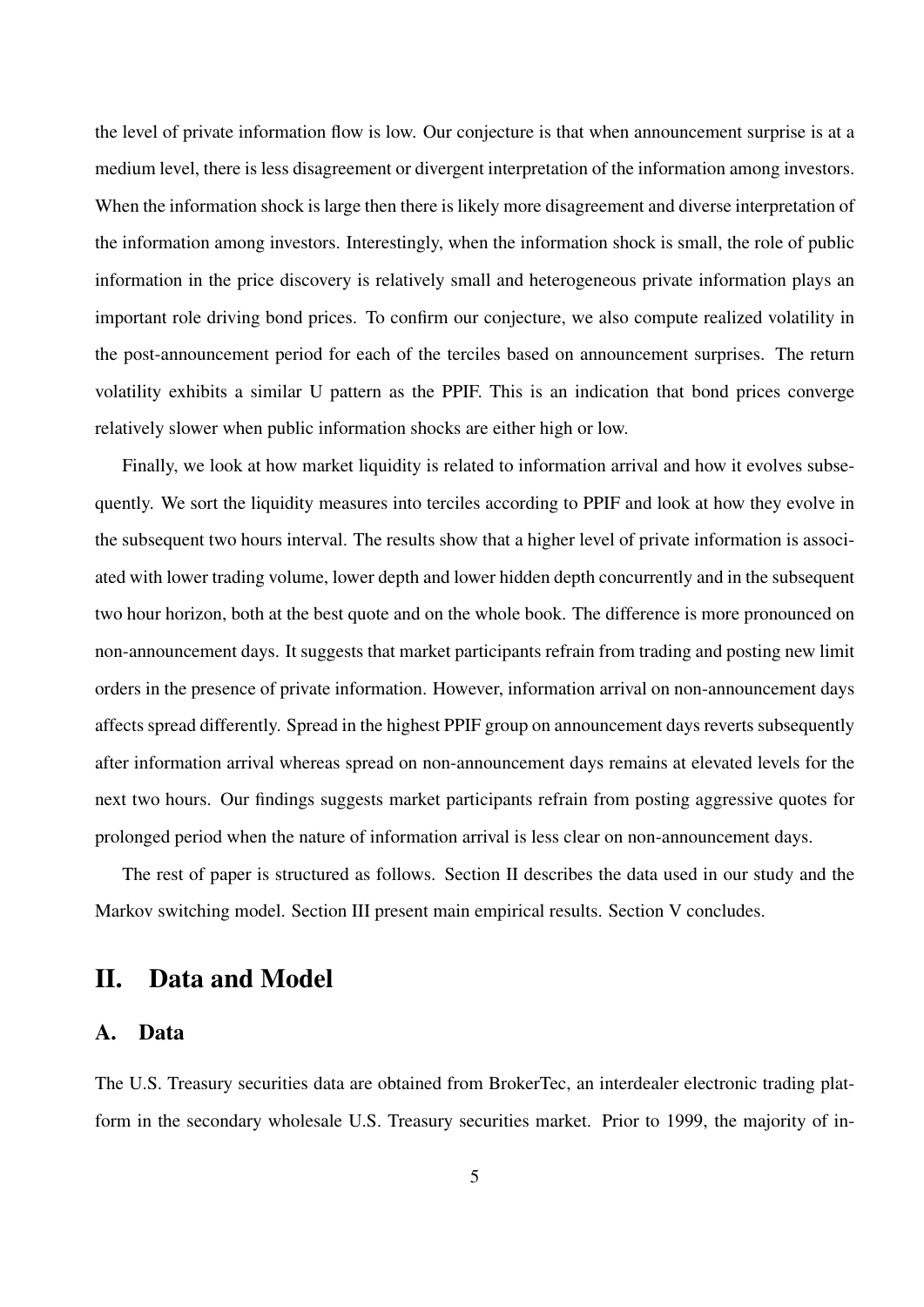terdealer trading of U.S. Treasuries occurred through interdealer brokers. Since 1999, the majority of trading of on-the-run Treasuries has migrated to two electronic platforms, the eSpeed and the BrokerTec. Mizrach and Neely (2008) and Fleming and Mizrach (2008) provide detailed descriptions of the migration to electronic platform and price discovery on the BrokerTec platform. According to Barclay, Hendershott and Kotz (2006), the electronic market shares for the 2-, 5- and 10-year bond are, respectively, 75.2%, 83.5% and 84.5% during the period of January 2001 to November 2002. By the end of 2004, the majority of secondary interdealer trading was through electronic platforms with over 95% of the trading of active issues on electronic platforms.<sup>1</sup>

BrokerTec is more active in the trading of 2-, 5- and 10-year Treasury notes than eSpeed. The BrokerTec platform functions as a limit order book. Traders can submit limit orders, i.e., orders that specify both price and quantity posted on the book, or they can submit marketable limit orders, i.e., orders with a price better than or equal to the best price on the opposite side of the market, to ensure immediate execution. Limit order submitters can post "iceburg" orders, where only part of their order is visible to the market and the remaining part is hidden. All orders on the book except the hidden part of the orders are observed by market participants. The orders remain in the market until matched, deleted, inactivated, loss of connectivity, or the market closes. The market operates more than 22 hours a day from Monday to Friday. After the market closes at 5:30 p.m. eastern time (ET), it opens again at 7:00 p.m. ET.

The sample period is from January 2004 to June 2007. Days with early closing before public holidays are excluded since liquidity is typically low for these days. The dataset consists of over 700.8 million observations and 16.9 million transactions. The dataset contains the tick-by-tick observations of transactions, order submissions, and order cancelations. It includes the time stamp of transactions, quotes, the quantity entered and deleted, the side of the market and, in the case of a transaction, an aggressor indicator. Fleming and Mizrach (2008) provide a more detailed description of the microstructure of BrokerTec platform. We use data from 7:30 a.m. ET to 5:00 p.m. ET since trading is more active during this time interval. This interval also contains all pre-scheduled U.S. news announcements, and

<sup>&</sup>lt;sup>1</sup>See "Speech to the Bond Market Association", December 8, 2004 by Michael Spencer, founder and chief executive of ICAP PLC.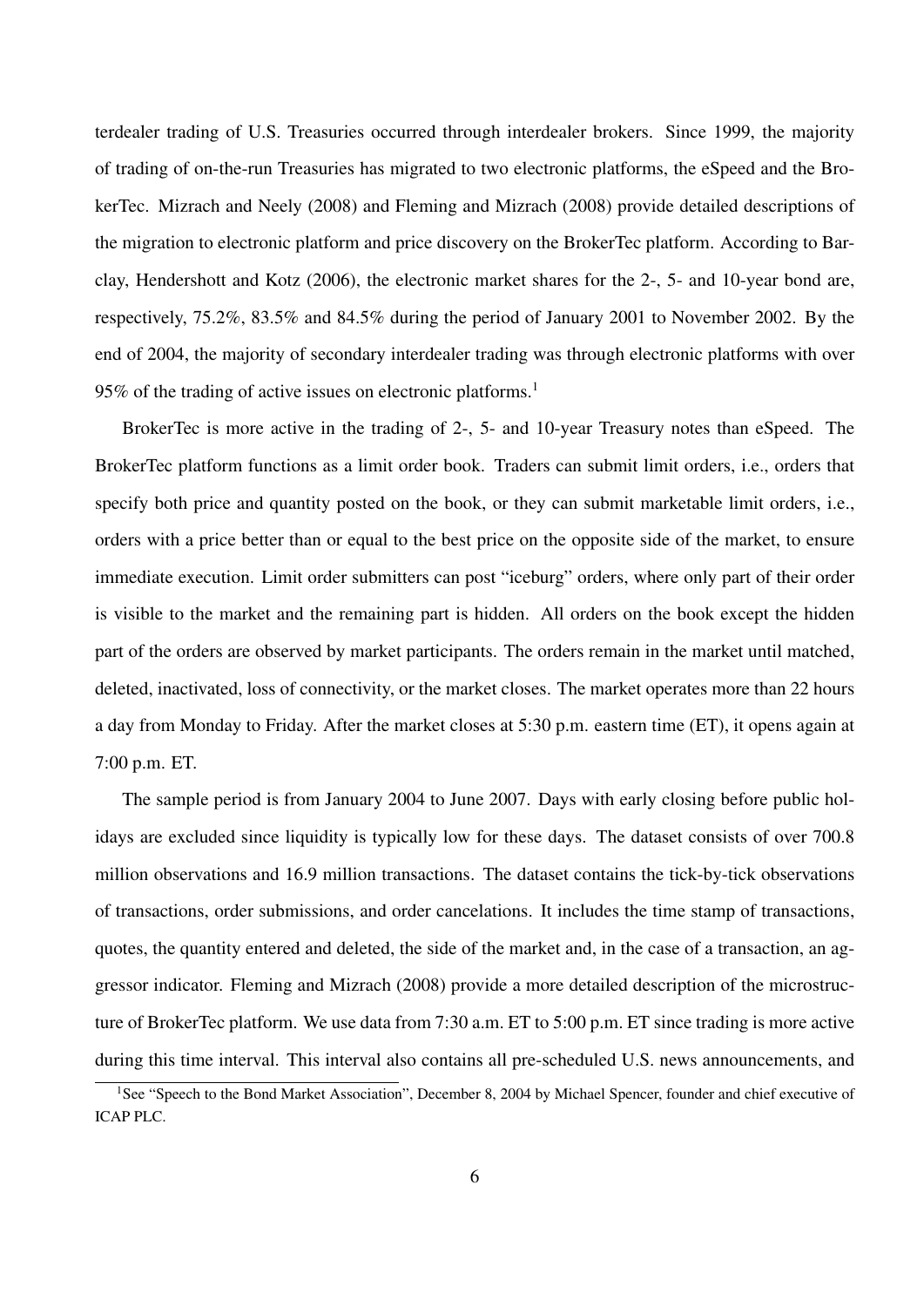it provides us with 9.5 hours of trading and 114 five-minute return observations each day.

Table I provides descriptive statistics of the data. Spreads are defined both in relative terms and in ticks. Relative spread is defined as

relative spread = (best bid price – best ask price)/mid-quote 
$$
(1)
$$

and measured at the end of each 5-minute interval and averaged over the trading day. Tick spread is defined similarly. The tick size of the 2-year and 5-year note is 1/128, whereas that of the 10-year note is 1/64. Daily return volatility is calculated as the square-root of the sum of squared log mid-quote difference sampled at 5-minute intervals

return volatility = 
$$
\left(\sum_{i=1}^{114} (\ln p_i - \ln p_{i-1})^2\right)^{1/2}
$$
 (2)

where the mid-quote is defined as  $p_i = (best bid price + best ask price)/2$ . The average (hidden) depth (in millions) at the best bid/ask is the total (hidden) observed depth at the best price on both the bid and ask side of the market measured at the end of each 5-minute interval and averaged over the trading day. The average depth and average hidden depth in the entire order book are defined similarly.

BrokerTec is a highly liquid platform over our sample period. As shown in Table I, the relative spread is smallest for the 2-year note with a sample mean of 0.0109%, followed by the 10-year note (0.0118%) and 5-year note (0.0126%). Trading volume is highest for the 2-year note (\$25.86 billion per day), followed by the 5-year note (\$23.43 billion per day), and 10-year note (\$20.70 billion per day). Intraday return volatility generally increases with maturity, possibly due to higher bid-ask spread and less market depth at longer maturities. The 2-year note has the deepest book, both at the best quote (\$547.09 million) and the entire book (\$4,092 million). Hidden depth is low in general, and hidden orders at the best quote are less than 5% of the observed depth at the best quote for all three maturities.

Figure 1 presents the intra-day activities in the 2-year note. The intraday patterns for other bonds are similar and thus not reported for brevity. Consistent with the findings in Fleming (1997), trading volume peaks first in the 8:30 to 10:00 ET interval and goes up again from 13:00 to 14:00 ET. These two intervals overlap with major macroeconomic announcements. Relative spread is higher at the beginning (before 8:30 ET)) and the end of the trading day (after 16:00 ET). The depth at the best price is thinner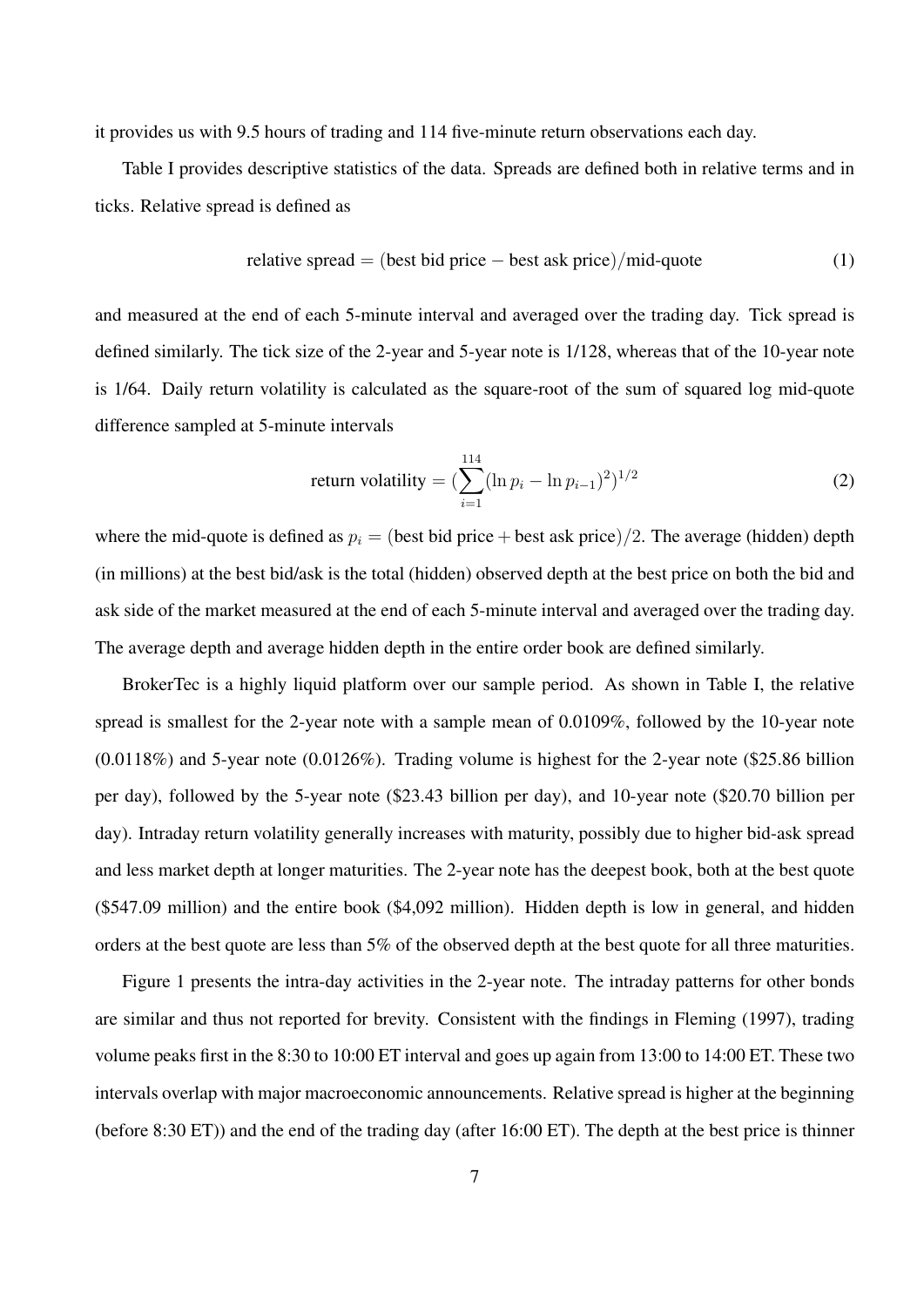before 8:30 ET and after 15:00 ET. For the rest of the day, the book is on average over \$600 million. The level of hidden depth is higher at noon and it goes up again after 15:00 ET. This finding suggests that market participants hide more of their orders when there is less total depth in the market.

Data on macroeconomic news announcements and the survey of market participants come from Bloomberg and Briefing.com's economic calendar. Balduzzi, Elton and Green (2001) show that professional forecasts based on surveys are neither biased nor stale. Announcement days are defined as days in which one or more announcement took place. To ensure the list of announcements is comprehensive, we start with the 25 announcements from Pasquariello and Vega (2007). We then include 7 additional economic announcements: FOMC minutes, ISM service, NY Empire State Index, Chicago PMI, Existing Home Sales, Philadelphia Fed Index, and ADP National Employment Report. In addition to pre-scheduled news announcements, we collect the auction result release times for 2-year, 5-year and 10-year notes. Lastly, we collect the release of the testimony of Semiannual Monetary Policy Report and Economic Outlook. The full list of announcements can be found in Table II. Following Balduzzi, Elton and Green (2001) and Andersen, Bollerslev, Diebold and Vega (2007), the standardized announcement surprise is defined as

$$
SUR_{jt} = \frac{A_{jt} - E_{jt}}{\hat{\sigma}_j} \tag{3}
$$

where  $A_{jt}$  is the actual announcement,  $E_{jt}$  is the median forecast for news *j* on day *t*, and  $\hat{\sigma}_j$  is the standard deviation of  $A_{jt} - E_{jt}$ ,  $t = 1, 2, \cdots, T$ .

#### B. The Markov Switching Model

In this section, we present the Markov switching model used to identify private information flow in the Treasury market. Information arrival is modeled through state-varying order flow impact. Recent literature documented that order flow aggregates heterogeneous private information into the price discovery process. Thus the impact of order flow measures the extent of private information incorporated into price. Furthermore, there is evidence that the impact of order flow is state-varying. Brandt and Kavajecz (2004) find that the impact of order flow on yields is strongest when liquidity is low. Green (2004) finds that order flow has a greater impact on bond price when the price change at announcement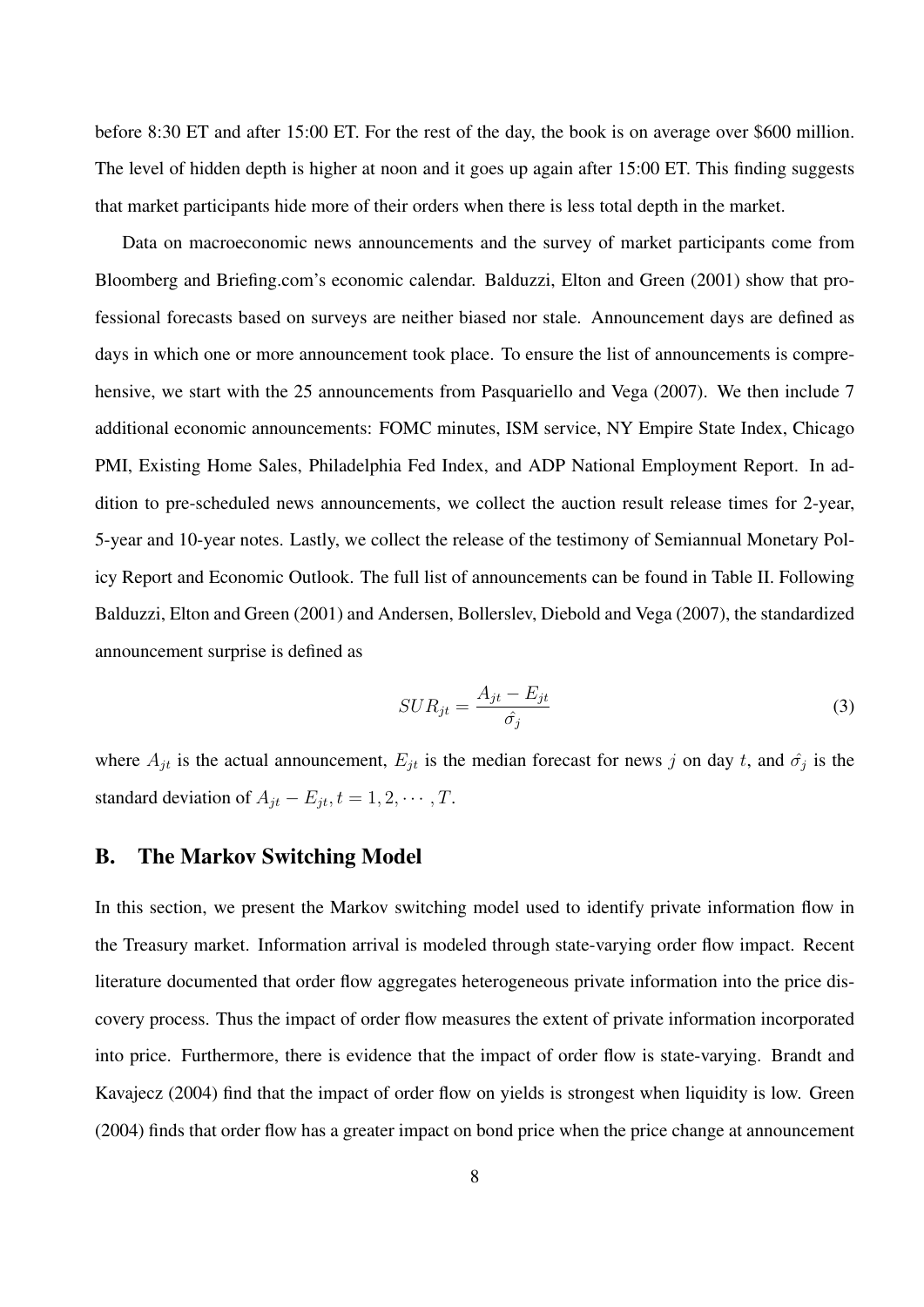is large. Pasquariello and Vega (2007) find that order flow impact is strongest when dispersion of belief among market participants are high. Loke and Onayev (2007) also find a state-varying level of order flow impact in the S&P futures market.

One common focus of the above studies is the comparison of the impact of order flow in different market conditions, e.g. liquid versus illiquid market, announcement versus non-announcement days, etc. As such, the findings in existing studies are generally aggregated over different market conditions. This could be the reason that findings documented in different studies sometimes appear to be conflicting with each other. For example, Green (2004) identifies greater informational role of order flow impact when the market is very liquid, while on the other hand, Brandt and Kavajecz find the opposite.

In this paper, we deal with the latent nature of private information flow using a Markov switching model. The two states of our Markov switching model represent, respectively, a state with low order flow impact (State 1) and a state with high order flow impact (State 2). The transition probabilities are defined as

$$
p(p_t \in S_1 | p_{t-1} \in S_1) = p_{11} \tag{4}
$$

$$
p(p_t \in S_2 | p_{t-1} \in S_1) = 1 - p_{11} \tag{5}
$$

$$
p(p_t \in S_1 | p_{t-1} \in S_2) = 1 - p_{22} \tag{6}
$$

$$
p(p_t \in S_2 | p_{t-1} \in S_2) = p_{22} \tag{7}
$$

The higher order flow impact state proxies for the existence of private information. We also incorporate the standardized surprise of important news announcements to control for the public information shock on the dynamics of return and volatility. More specifically,

$$
\Delta p_t = \rho \Delta p_{t-1} + \mu + \mu_{PPIF} * S_t + \beta_{OF} OF_t + \beta_{OF,PPIF} * OF_t * S_t + \sum_{j=1}^{N} \gamma_j SUR_{jt} + \varepsilon_t \tag{8}
$$

where  $OF<sub>t</sub>$  is order flow measured as the number of bid trades minus the number of ask trades, and  $\varepsilon_t \sim N(0, \sigma + \sum_{j=1}^N \theta_j |Sur_{j,t}|)$ , i.e., volatility is also affected by public information shocks. In this model, return is affected by both public information shocks and private information arrival via the impact of order flow, where  $β_{OF, PPIF}$  captures the additional effect of private information. If order flow impact is larger when private information arrives as found in Brandt and Kavajecz (2004), Green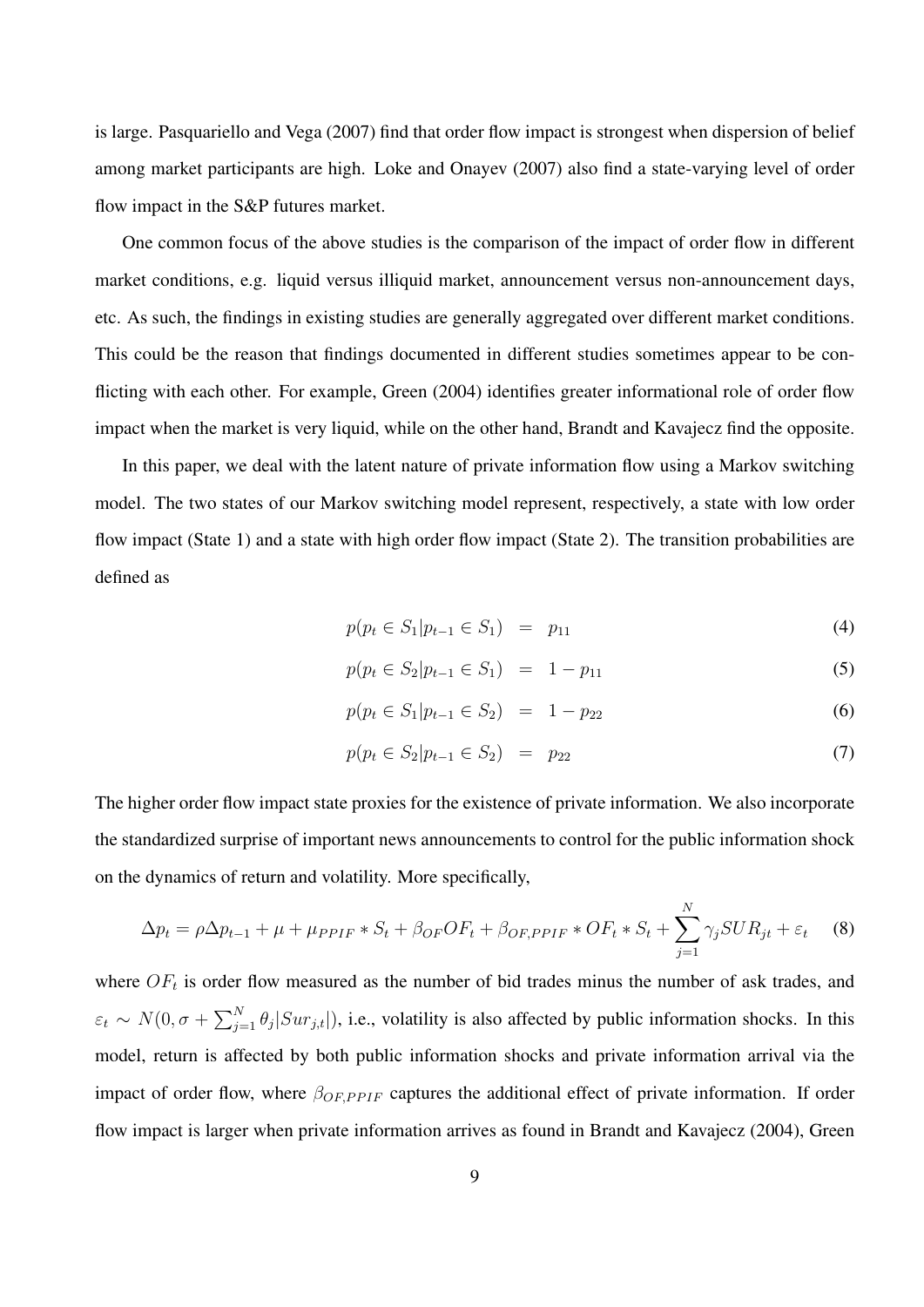(2004), Pasquariello and Vega (2007) and and Menkveld et al. (2008), then  $β_{OF, PPIF}$  should be significantly positive. Another implication from the model is about how efficiently the market incorporates private information flow. If private information is incorporated quickly into asset prices, then the transitional probability from information arrival state to information arrival state,  $p_{22}$ , should be lower than the transitional probability from no informed trading to no informed trading  $p_{11}$ . This is because information dissipates quickly in an efficient market and so informed trading is less likely to continue in the next period.

To ensure that our result is not driven by the intraday seasonality in volatility as evident in Figure 1, we diurnally adjust returns by

$$
\Delta p_t = \frac{\Delta \tilde{p}_{t,j}}{\sigma_j^{adj}}
$$
\n(9)

where  $\Delta p_{t,j}$  is the raw unadjusted log return (times 1,000) within the *j*th 30-minute interval within the trading day <sup>2</sup> and  $\sigma_i^{adj}$  $j$ <sup>*aaj*</sup> is the intraday adjustment factor. We calculate the adjustment for intraday trading effect using only the data from non-announcement days. That is,  $\sigma_i^{adj}$  $j_j^{adj}$  is the average realized volatility within the *j* interval over all non-announcement days divided by the average realized daily volatility.

Using estimates of the Markov switching model, we calculate the probability of private information arrival (PPIF) implied by the Markov switching model. The conditional probability of private information arrival is given by  $PPIF_t = (P_j \in S_2 | \Delta p_j, \Delta p_{j-1})$  and is calculated using the EM algorithm as described in Hamilton (1990).

## III. Empirical Results

#### A. Estimation Results

We estimate Markov switching models as defined in  $(?)$  using data for the 2-, 5- and 10-year treasury notes. Since we have more than 30 pre-scheduled announcements, it is infeasible to include all of them in the estimation of the model. Our choice of announcements is based on findings in previous literature. More specifically, we first include 7 "influential announcements" from Pasquariello and Vega (2007): Change in Nonfarm Payrolls (Nonfarm), Consumer Confidence Index (C.Confi), ISM Index (ISM),

<sup>&</sup>lt;sup>2</sup>We divide the trading day into thirteen 30-minute intervals.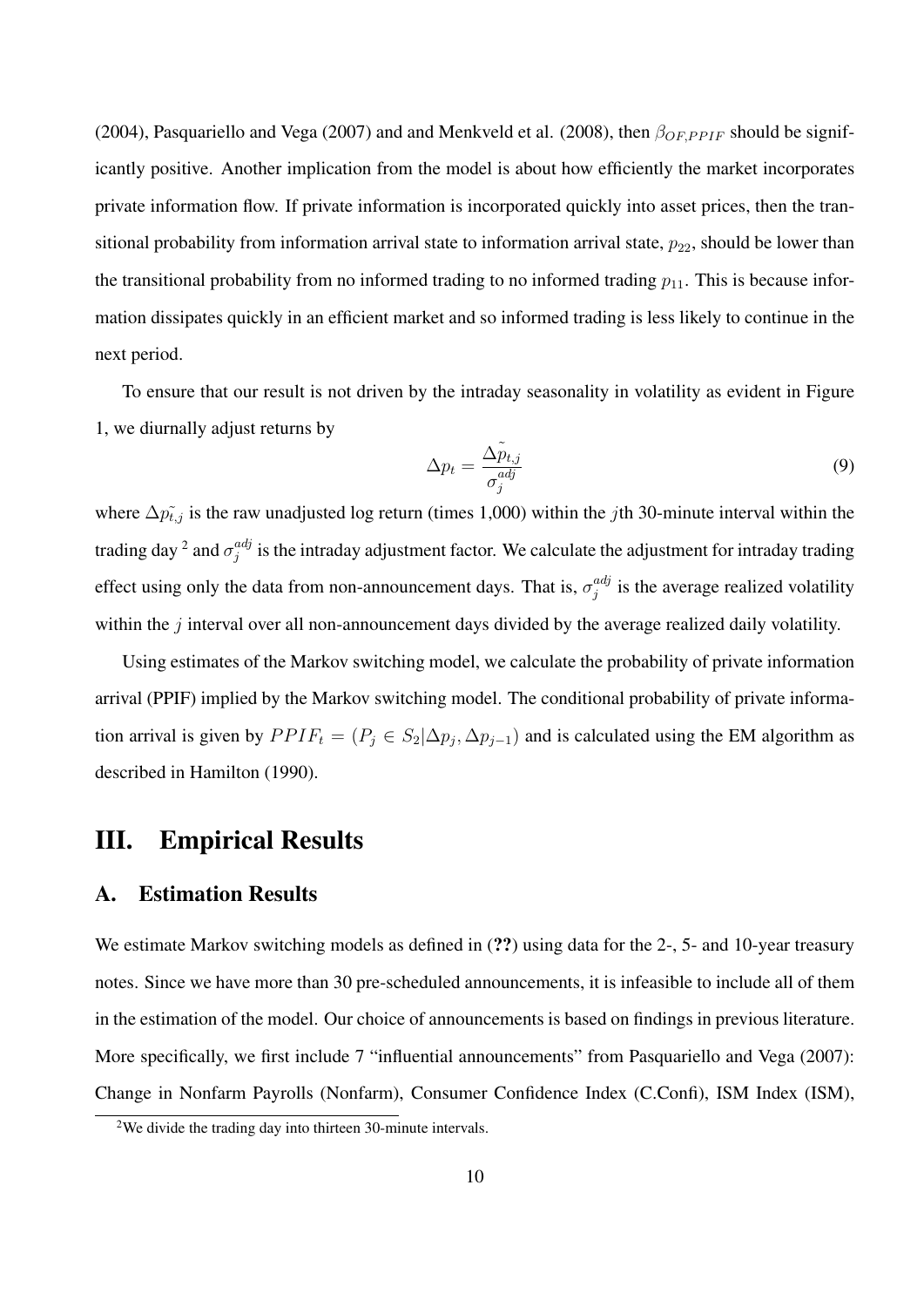Initial Jobless Claims (Ini.Jobls.), Leasing Indicators (Leading), New Home Sales (NewHome) and Retail Sales (Retail). Given these announcements, we add announcements to the model one-by-one sequentially. An announcements is kept in the model if it significantly increases model fit, as measured by the increase in likelihood function. Five additional announcements are included as a result: CPI, Durable Goods (Dur), GDP advance (GDPadv), PPI and FOMC<sup>3</sup>.

Table 3 reports the estimation results. The estimates of *β*<sub>*OF,PPIF* are significantly positive for</sub> all maturities. Another interesting observation is that the estimates order flow impact increases with maturities. This holds for both the states with low and high impact of order flow. Given that the depth of both the 5-year and the 10-year notes is one-fifth that of the 2-year note, it is therefore easier for a transaction of a given size to walk up/down the book and create a larger price impact. Thus our findings are consistent with Brandt and Kavajecz (2004) finding that private information manifests in a less liquid market.

Turning to transitional probability, the results show that the transitional probability of remaining in State 2  $(p_{22})$ , the high order flow impact state, is lower than the transitional probability of remaining in State 1  $(p_{11})$ , low order flow impact state for all maturities. The result implies that it is less likely that private information persists in a market and that it dissipates quickly in an efficient market. Another finding is that  $p_{22}$  increases in maturity. This means the private information arrival state is more likely to persist in longer maturity notes. The finding is consistent with the fact that price formation or resolution of information uncertainty is slower in the less liquid 5- and 10-year notes markets.

Table 4 reports the summary statistics of PPIF estimates. We found that the sample mean of PPIF increases with maturities in all trading days, announcement days and non-announcement days. The finding is consistent with Brandt and Kavajecz (2004) that price discovery manifest in less liquid markets. The sample mean of PPIF is higher on announcement days than on non-announcement days. The finding is consistent with existing empirical research on the Treasury market, such as Green (2004), and Menkveld et al. (2008), in that private information is more prominent during announcement days than on non-announcement days in the Treasury market. This is because prescheduled announcements

<sup>&</sup>lt;sup>3</sup>As there is no announcement surprise in FOMC during the sample period, we set a dummy variable equal to one if FOMC occurs on a trading day and zero otherwise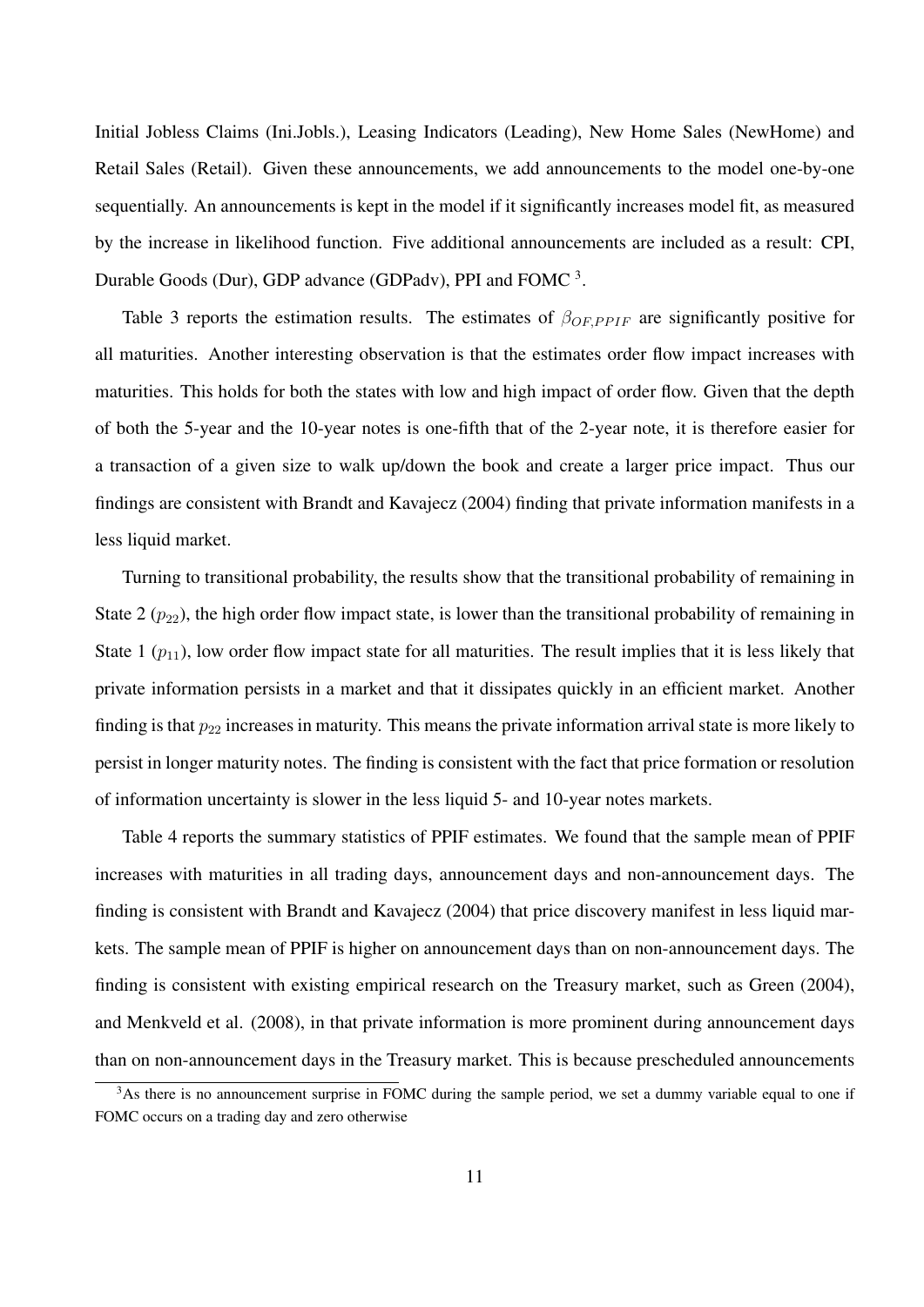represents the majority of information arrival and traders trade on their heterogeneous interpretation of public announcements. Nevertheless, the median PPIF of non-announcement days is similar in magnitude to that of announcement days. Thus private information on non-announcement days plays an important role in the price discovery process as well.

Figure 2 plots the intraday patterns of PPIF based on the Markov switching model for the 2-year note. The plots are similar for other maturities. PPIF peaks around pre-scheduled macroeconomic news announcement times, such as 8:30 AM and 10:00 AM. Consistent with the empirical evidence in Green (2004), Pasquariello and Vega (2007) and Menkveld et al. (2008) that private information is more evident around announcements, this finding offers initial evidence that the PPIF estimate captures the arrival of private information in the Treasury notes market. On days without announcements, the intraday pattern of information arrival is less distinctive. This is consistent with the intuition that private information could arrive at any time across the trading day. Nonetheless the PPIF measure is higher during mid-day and at the end of the trading day. The finding is not due to intraday seasonality as it has already been removed from return and volatility dynamics. Our conjecture is that during these times, particularly at the end of the trading day, it is more difficult to unwind positions. Thus dealers are more cautious of the possibility of trading against informed traders, resulting in less depth placed in the market. This in turn leads to a less liquid market and thus private information has a larger impact.

#### B. Private Information Flow and Price Persistence

In this section, we use price persistence as our main yardstick to examine whether the PPIF measures from the Markov switching model actually capture private information arrival. If PPIF is truly informative, then a high PPIF should have long-lasting price persistence because information arrival should have a permanent effect on price. Otherwise, there should be price reversal.

We first use a nonparametric test based on Kaniel and Liu (2006) to examine price persistence. A 5-minute interval is defined as having high (low) probability of private information arrival (hereafter high (low) PPIF) if the PPIF estimate is above (below) the 20th (80th) percentile of the PPIF estimates over the previous 5 days. If PPIF contains private information, the future return  $R_{[k-1,k+j]} = \ln P_{k+j} -$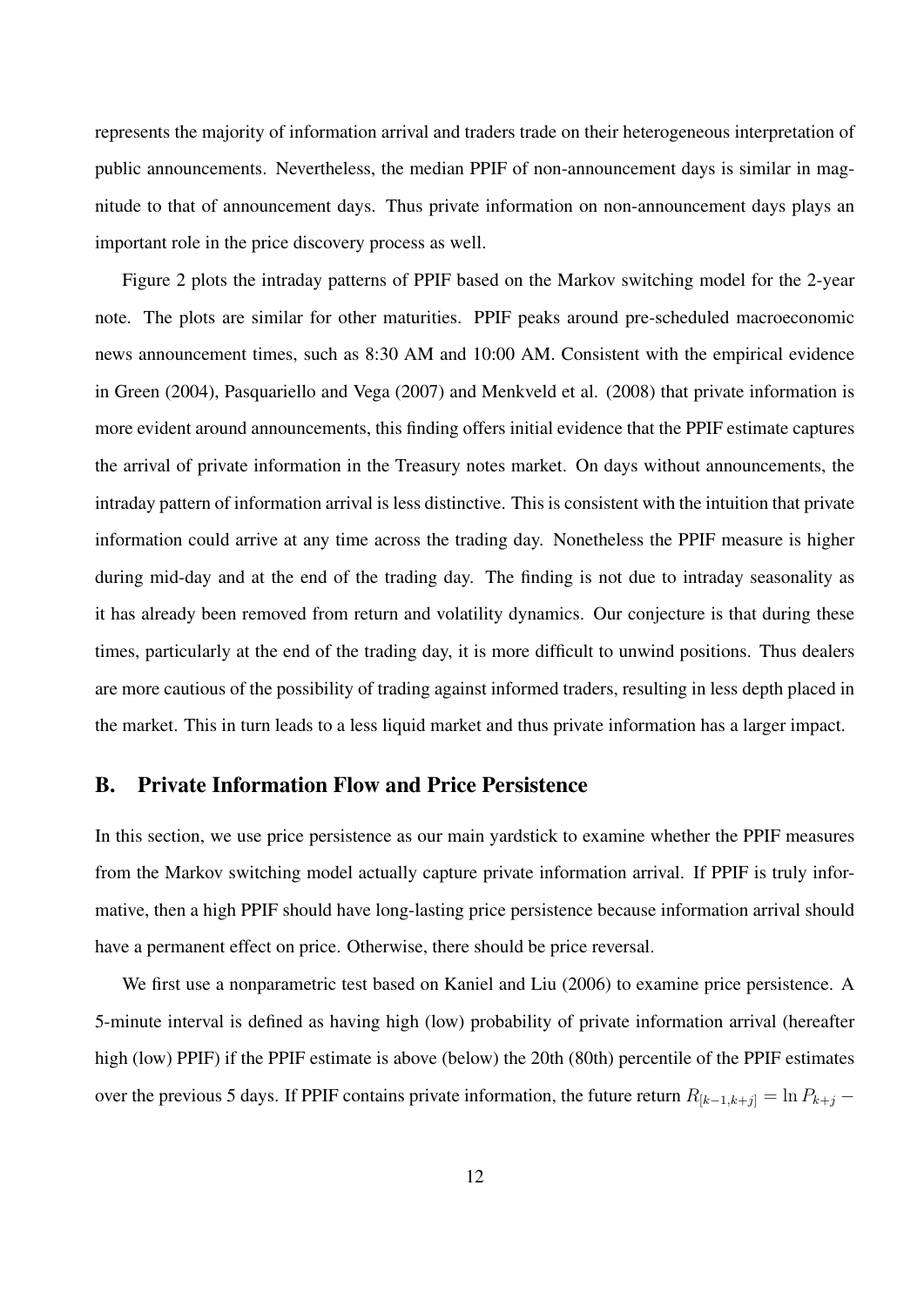ln *P<sup>k</sup>−*<sup>1</sup> should remain in the same direction as *R*[*k−*1*,k*] when PPIF is high. The opposite should hold for the case of low PPIF: price change should reverse if it is not due to information arrival.

More specifically, let  $n_{PPIF}$  be the number of same direction mid-quotes in the 30-minutes, 1-hour and 1-day following a high PPIF. Further, let  $P_{high PPIF}$  be the fraction of times that PPIF is high and *n* be the total number of quotes in the same direction in the 30-minutes, 1-hour and 1-day following all  $PPIF_{t,k}$ . Under the null hypothesis  $H_0$  of equal informativeness under high PPIF and other PPIF, the probability that out of these *n* quote revisions  $n_{PPIF}$  or more are preceded by a significant PPIF is approximated by

$$
1 - N\left[\frac{n_{PPIF} - n \cdot P_{highPIA}}{\sqrt{n \cdot P_{highPIA}(1 - P_{highPIA})}}\right]
$$
\n(10)

where *N* is the standard normal cumulative distribution function. We conduct the test on the overall sample, on announcement days and on non-announcement days. The case for low PPIF is defined in a similar way. Since there may be other announcements in the interim for a 1 day interval, we also control for the robustness of the test by including only observations without significant announcements  $4\sigma$ Nonfarm Payroll, Consumer Confidence Index, ISM Index, Initial Jobless Claims, Leading Indicators, New Home Sales and Retail Sales in the next day interval. The results are qualitatively similar and are not shown for brevity purpose.

The results of the model are reported in Table 5. The first set of columns shows the p-values of the non-parametric test of price persistence following high PPIF on all trading days, on announcement days and on non-announcement days, respectively. In all three maturities, the null hypothesis of equal informativeness is rejected at the 1% level for the 30-minute, 1-hour and 1-day horizon. The results hold for all trading days, announcement days and non-announcement days. Thus the results indicates that PPIF is informative – a high PPIF is related to informed trading and leads to permanent price change. Contrary to the results in the high PPIF group, the null hypothesis of equal informativeness in the low PPIF group is not rejected in all maturities. The result indicates that a low PPIF is associated with the absence of private information arrival and thus price change is less likely to persist as a result.

One disadvantage of the nonparametric test is that a cutoff criteria has to be imposed to define

<sup>&</sup>lt;sup>4</sup>We define significant announcements with standardized surprise larger than or equal to 1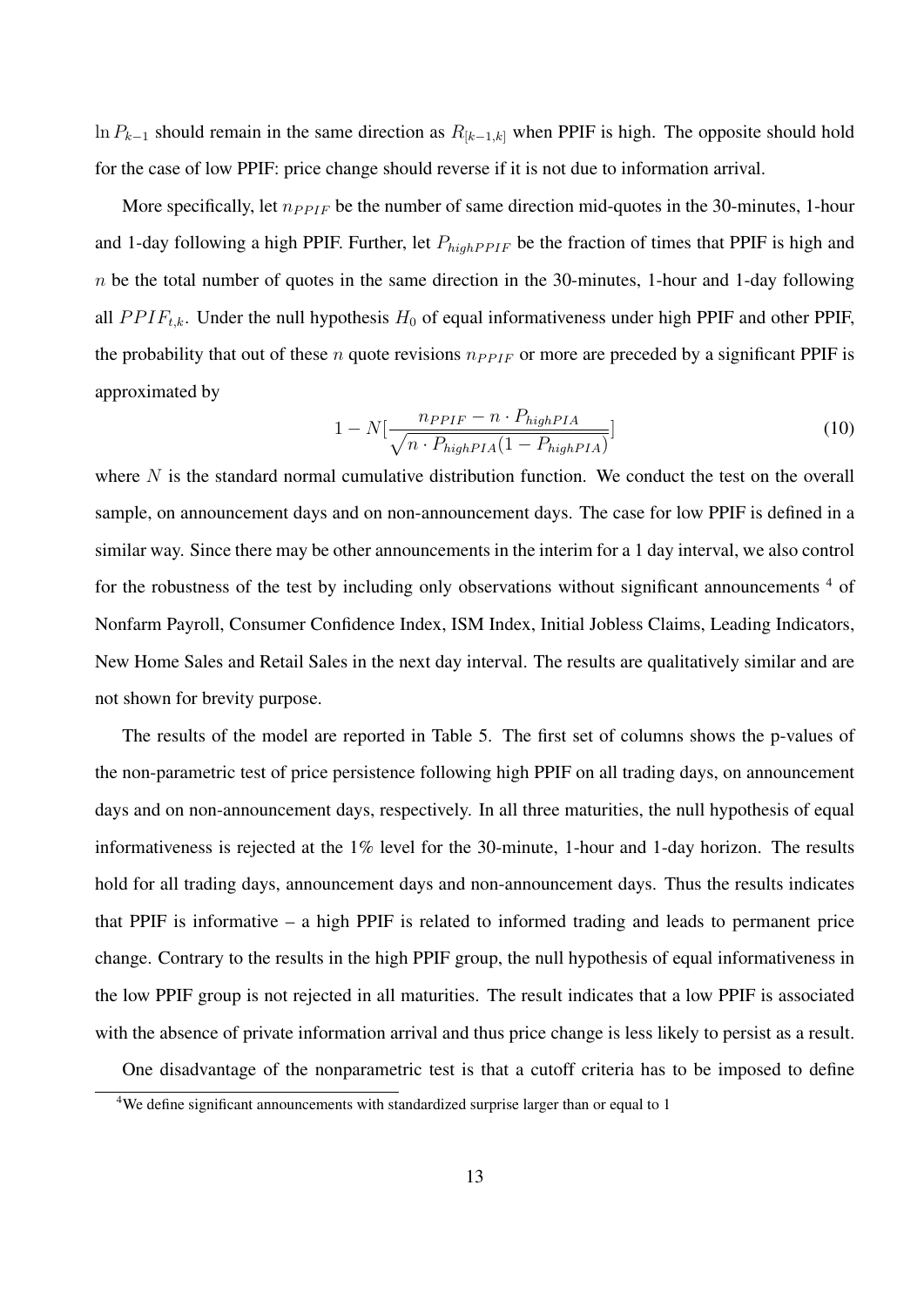the high and low PPIF group. We next look at whether a larger PPIF measure is more likely to be related to a same direction future price change via a probit regression. More specifically, we create a dummy variable  $P(state_{t+h})$ . It is equal to 1 if  $R_{[t-1,t+h]}$  is in the same direction as  $R_{[t-1,t]}$ , where *h* is set equal to a 30-minute, 1-hour or 1-day horizon. If PPIF measures are informative for future price change, the likelihood of observing same direction price change increases with PPIF and PPIF should be significantly positive in the probit regression. We test this prediction by running probit regressions, where the dependent variable is  $P(state_{t+h})$  and the explanatory variable is PPIF. More specifically, the regression on non-announcement days is specified as

$$
P(state_{t+h} | non-announcement days) = f(\alpha + \beta_{PPIF} PPIF_t)
$$
\n(11)

We also include announcement surprises as control variables on announcement days. The regression on announcement days is specified as

$$
P(state_{t+h} | announcement days) = f(\alpha + \beta_{PPIF} PPIF_t + \sum_{j=1}^{N} \gamma_j SUR_{j,t})
$$
 (12)

In terms of predictive power of the PPIF measures, results in Table 6 are consistent with the findings in the nonparametric model. The PPIF measures are all positive and statistically significant for 30 minute, 1-hour and 1-day horizons. This holds for all trading days, announcement days, and nonannouncement days. This implies that a higher PPIF is related to a higher likelihood of a same direction price change. That is, PPIF captures private information arrival in the Treasury market. We also find evidence that the predictive power of the PPIF measures drops over time. The predictive power of PPIF is strongest at the 30-minute horizon. But the magnitude of the coefficient capturing the impact of PPIF drops successively as we move to the 1-hour and 1-day horizons for both announcement and non-announcement days. Nevertheless the impact of PPIF remains significant over the 1-day interval.

#### C. Private Information Flow and Bond Price Variation

In this section, we examine how much explanatory power PPIF has for bond price variation by regressing bond price volatility against PPIF and other control variables. The idea that volatility is related to information arrival dates back to Clark (1973). Ross (1989) further shows that price volatility is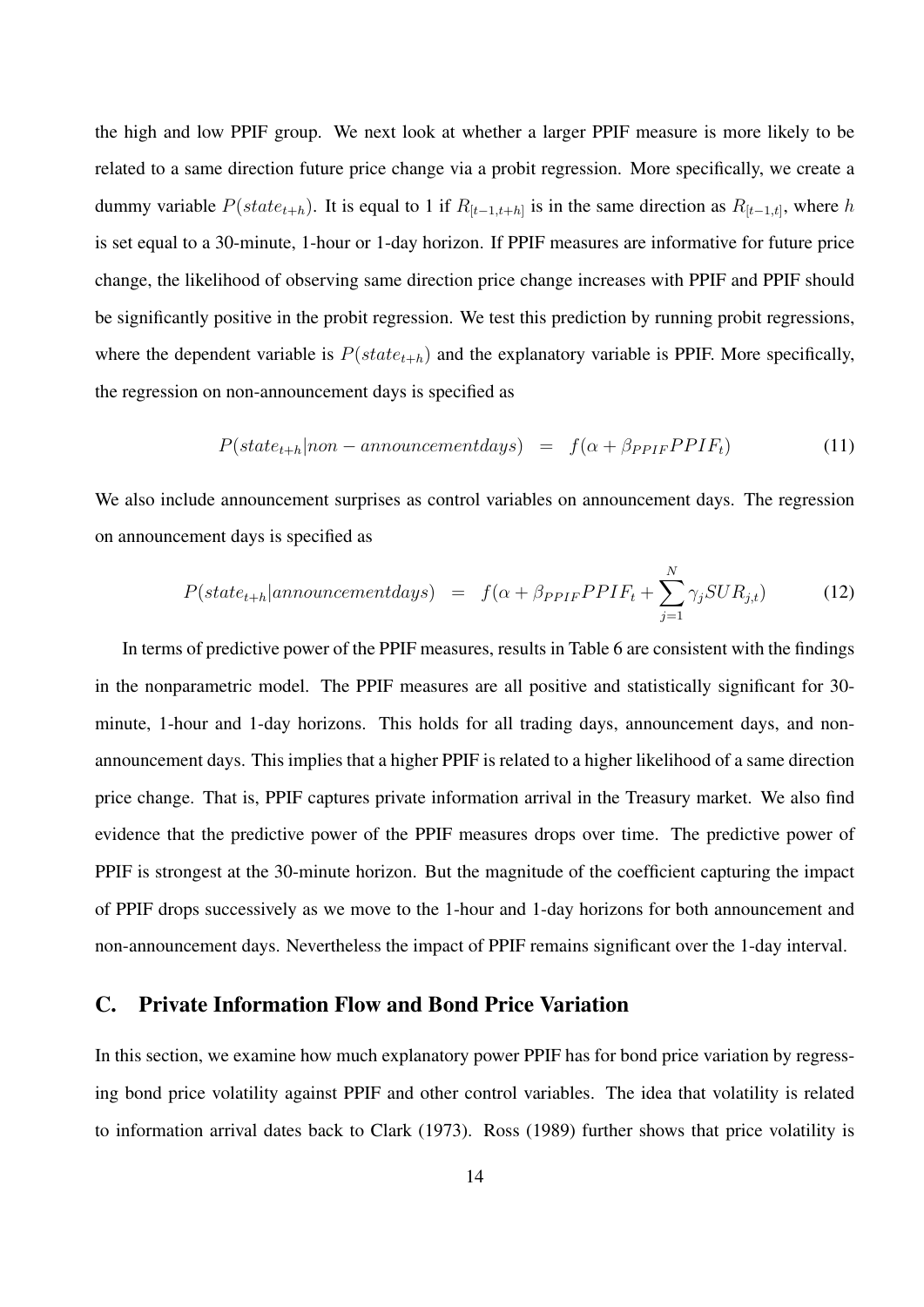perfectly correlated with information arrival in an arbitrage free economy. Other related work includes Andersen (1996), Andersen and Bollerslev (1997). In these models, there is no distinction between public or private information. Changes in volatility could be due to either type of information. Examining the explanatory power of PPIF allow us to explore whether private information affects volatility. If volatility only captures public but not private information, then the PPIF measure should not be significant.

On non-announcement days, the regression is performed using 15-minute realized volatility over the entire day. The explanatory variables include PPIF and liquidity shocks variables

$$
RV_{\tau} = \alpha + \beta_{PPIF} \overline{PPIF}_{\tau}
$$
  
+ $\beta_{sprdshk} sprdshk_{\tau} + \beta_{trdshk} trddsh k_{\tau} + \beta_{depshk} depdsh k_{\tau} + \varepsilon_{\tau}$  (13)

where realized volatiity,  $RV_{\tau}$ , is constructed from ln return over one-minute intervals and is defined as

$$
RV_{\tau} = \left(\sum_{i=1}^{15} (\ln p_{\tau,i} - \ln p_{\tau,i-1})^2\right)^{1/2}
$$
 (14)

and *PPIF* is PPIF averaged over the corresponding 15 minute interval. The standardized shock to spread (*sprdshkt*) is defined as:

$$
sprdshk_{\tau} = \frac{\overline{spread}_{\tau} - \frac{1}{5} \sum_{j=1}^{5} \overline{spread}_{\tau,j}}{\sigma_{spread}},
$$
\n(15)

where  $\overline{spread_{\tau}}$  is the average spread during the 15-minute interval and  $\overline{spread_{t,j}}$  is the spread within the same 15-minute interval during the past five most recent non-announcement days. The standardized shock to overall market depth, *depshk*, and trading volume, *trdshk*, are defined similarly.

On announcement days, the regressions are performed over the two 15-minute intervals after the announcement time. In addition to liquidity shocks, we also include major announcement surprises to control for the effect of public information shocks. The purpose is to examine what role private information plays after public information shocks. The regression we estimate is specified as

$$
RV_{\tau} = \alpha + \beta_{PPIF} \overline{PPIF}_{\tau} + \sum_{j=1}^{N} \gamma_{j} | SUR_{j,t}|
$$
  
+ $\beta_{sprdshk} sprdshk_{\tau} + \beta_{trdshk} trd dshk_{\tau} + \beta_{depshk} dep dshk_{\tau} + \varepsilon_{t}$  (16)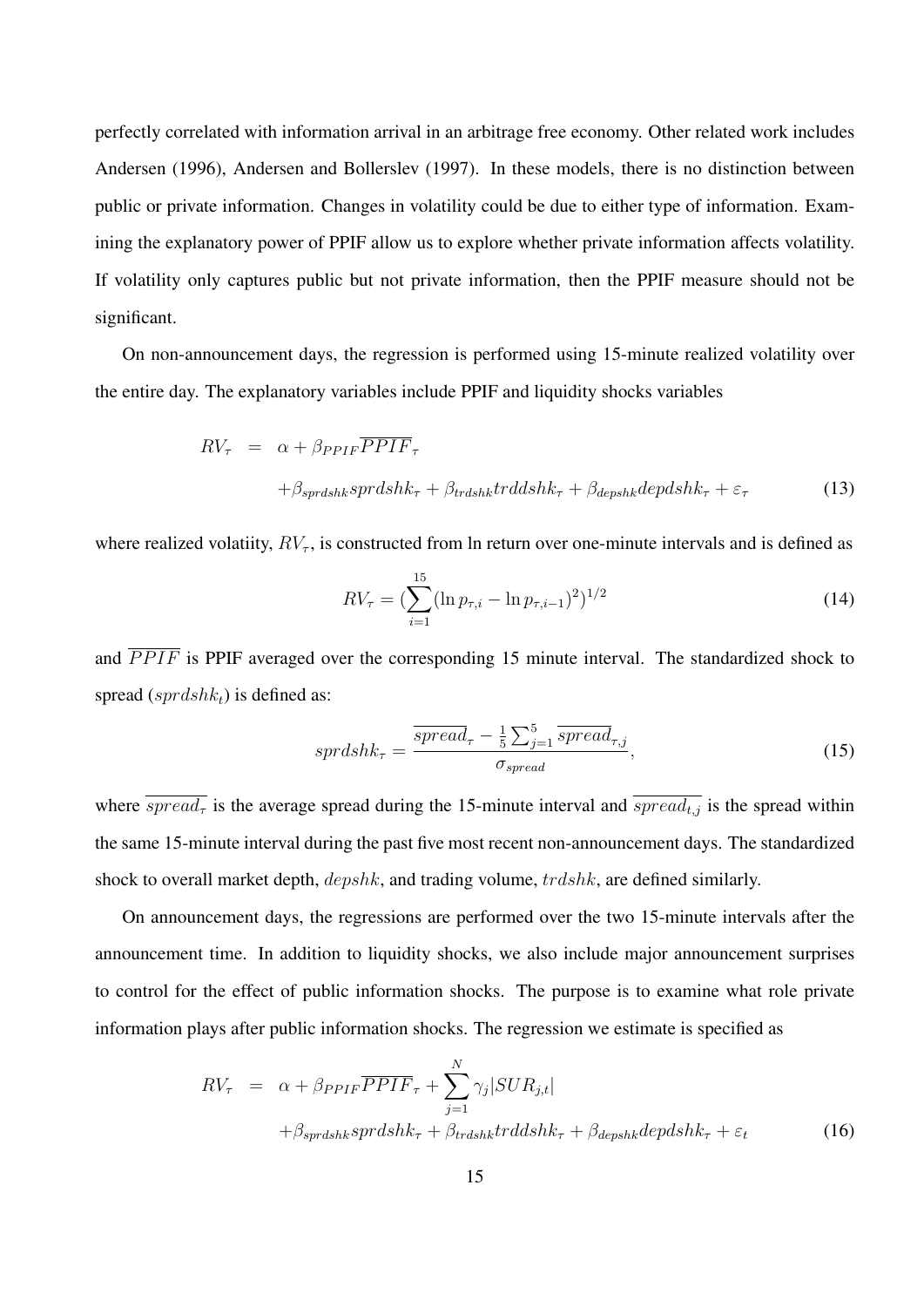The results provide insights into the role played by private information , public information and liquidity in price variation. Consistent with existing studies, our results (see Table 7) show that volatility is positively related with public information shocks. For all three maturities we examine, realized volatility significantly increases with respect to announcement surprises in Change in Nonfarm Payroll, CPI and GDP. The effect is significant for the two 15-minute intervals after announcement time. Liquidity shocks, on the other hand, play a marginal role immediately after an announcement. The three liquidity shock measures contribute to less than 1% of the variation in volatility immediately after announcements whereas their contribution rises to more than 15% of the variation in volatility in the second 15-minute interval after announcements.

Most importantly, for both announcement and non-announcement days, PPIF has significant explanatory power for bond variance, even after controlling for public information and liquidity shocks. Moreover, there is a higher sensitivity of bond price variation with respect to PPIF changes in the 5 and 10-year notes on both announcement days and non-announcement days. This is consistent with the notion that heterogeneous private information plays a more important role in markets with less liquidity. The results on announcement days further show that the sensitivity of bond price variation to PPIF change decreases during the post-announcement period. This is consistent with Green (2004) finding that the private informational role of trading is highest immediately after an announcement. Comparing announcement days with non-announcement days, PPIF plays a more important role in volatility immediately after announcement. This is evidence of how important investor interpretation of public information is to the price discovery process. Nevertheless, PPIF remains significantly positive on nonannouncement days and the magnitude of coefficients is similar to the second 15-minute interval after announcements.

#### D. Public Information Shocks and Heterogeneous Private Information

In this section, we further examine how heterogeneous private information interacts with public information shocks in driving the price discovery process on announcement days. We sort all announcements into terciles according to the standardized announcement surprises. In each tercile, we calculate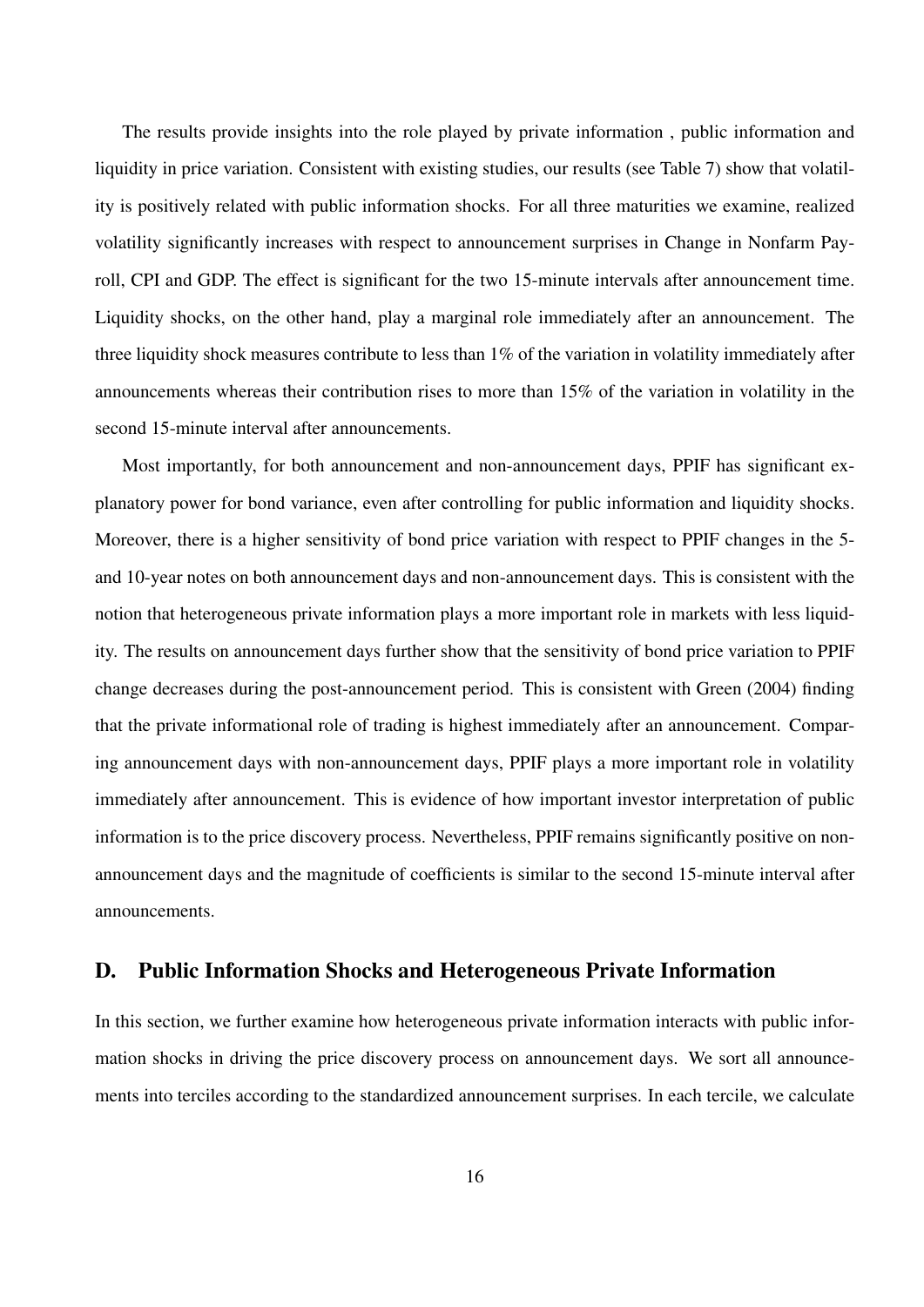the average PPIF during the post-announcement period.

The second column in Table 8 shows the PPIF sample mean of all news announcements (Panel A) and a selection of individual news announcements (Panel B to Panel E) over two 15-minute intervals after announcement time. Interestingly, we observe a rather consistent U pattern in PPIF. That is, for announcements with large or small information shocks there is a higher level of private information flow in the market. The U pattern holds for both 15-minute intervals after announcements, though the level of PPIF in the second 15-minute interval is lower. On the other hand, when announcement surprise is at a medium level, the level of private information flow is also low. Our conjecture is that when announcement surprise is at medium level, there is less disagreement or divergent interpretation of the information among investors. When the information shock is large then there is likely more disagreement and diverse interpretation of the information among investors. Interestingly, when the public information shock is small, the role of public information in the price discovery is relatively small and heterogeneous private information plays an important role driving bond prices. We also find that the level of private information varies among announcements. The PPIF level after the Change in Nonfarm Payroll remains consistently higher than, say, Consumer Confidence in the subsequent 30 minutes interval, though the absolute surprise level is similar across the two announcements

To confirm our conjecture, we also compute realized volatility and bid-ask spread in the postannouncement period for each of the terciles based on announcement surprises. The third and the last column in Table 8 shows the result on post-announcement realized volatility and bid-ask spread. The return volatility and spread exhibit a similar U pattern as the PPIF. Similar to the patterns of PPIF, realized volatility (spread) is higher (wider) with large or small information shocks for both 15-minute intervals after announcements. This is an indication that bond prices converge relatively slower when public information shocks are either high or low.

#### E. Private Information Flow and Market Liquidity

We next look at how liquidity is related to private information arrival and how it evolves subsequently. We offer two novel contributions to the literature. The first is that we examine liquidity after private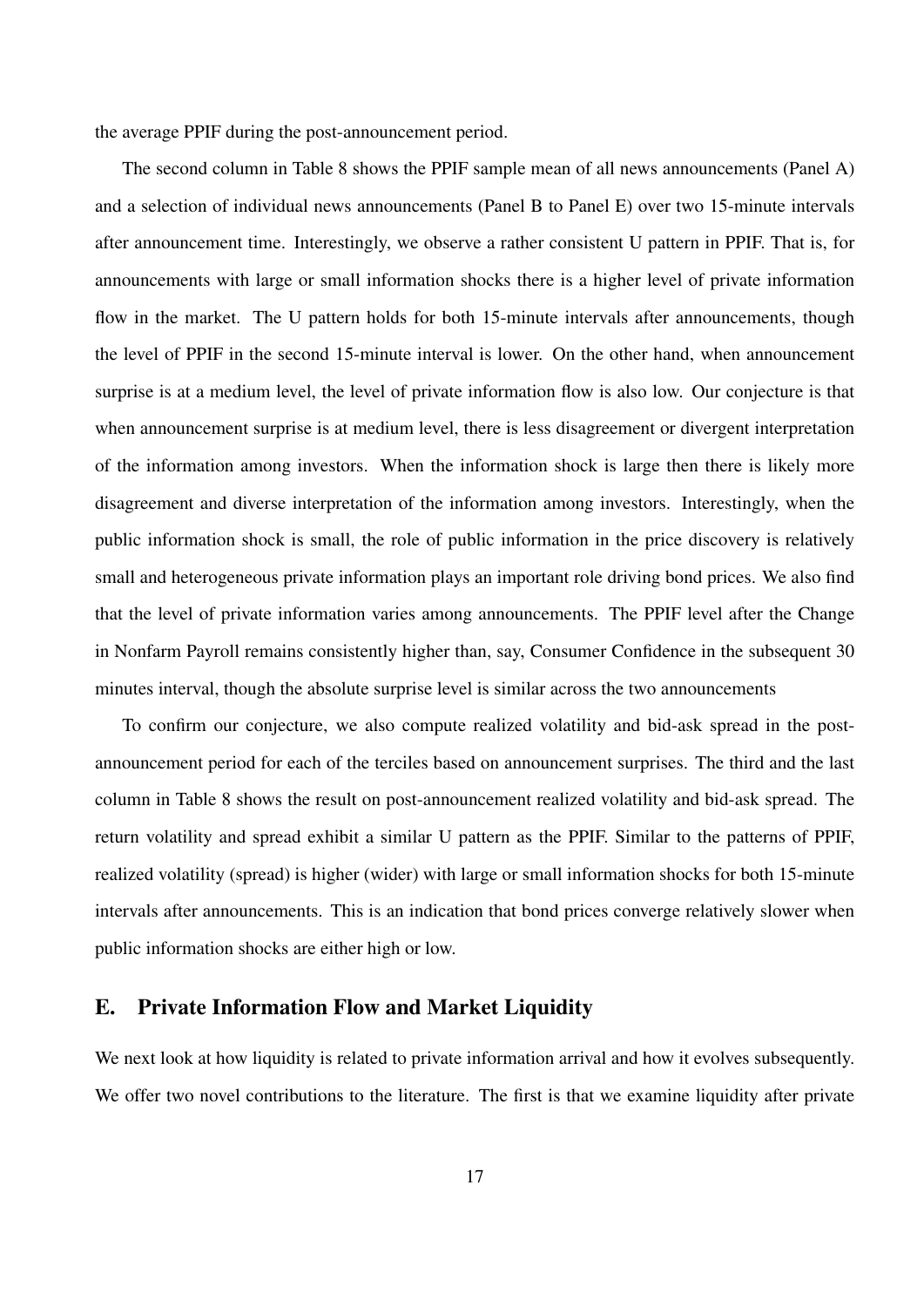information arrival on non-announcement days. The issue is important because the nature of information arrival on non-announcement days is different in that both the timing and the context of private information arrival is more uncertain than on non-announcement days. This uncertainty could potential impact the liquidity of the market. Our second contribution is that we consider a more complete set of liquidity measures. In addition to trading volume and bid-ask spread, we examine how the market depth at the best quotes, overall depth and hidden depth of the limit order book evolves after private information arrival. This is particularly important given the growing importance of limit order platforms in equity, foreign exchange and Treasury markets.

We sort liquidity measures – trading volume, depth at the best quotes, overall depth, hidden depth at the best quote, overall hidden depth and spread– according to their associated PPIF estimates at each 5-minute interval into 3 terciles and examine how liquidity measures are related to private information concurrently and in the subsequent two hour interval. On announcement days, we sort the PPIF for at announcements times. On non-announcement days, we sort PPIF from 8:00 ETS to 15:00 ETS during the trading day. For each group, we report the sample mean depth at the best quotes (*DEP*0), overall depth (*DEP ALL*), hidden depth at the best quotes (*HID*0), overall hidden depth (*HIDALL*), trading volume (*T RDQN*), and relative bid-ask spread (*SP READ*) concurrently. We then calculate the averages of these variables within each group in the next 30-minutes interval, 30- to 60- minutes interval, 60- to 90- minutes interval , and 90- to 120- minutes interval.

Table 9 reports the sorting results for the 2-, 5- and 10-year notes. Trading volume at announcement times is higher than that on non-announcement days, which is consistent with existing empirical findings. Most interestingly, our findings for trading volume offer a partial explanation for the contrasting finding in Green (2004) and Brandt and Kavajecz (2004): Green (2004) found that information asymmetry increases during announcements when trading volume is high in the 5-year note while Brandt and Kavajecz (2004) found that level of information asymmetry increases when market liquidity is low. We indeed find that trading volume is decreasing with PPIF on non-announcement days. At announcement times, trading volume varies with PPIF in a U-shape pattern in the 5-year and 10-year notes. Trading volume is high in both the low PPIF group and the high PPIF group. It seems that when information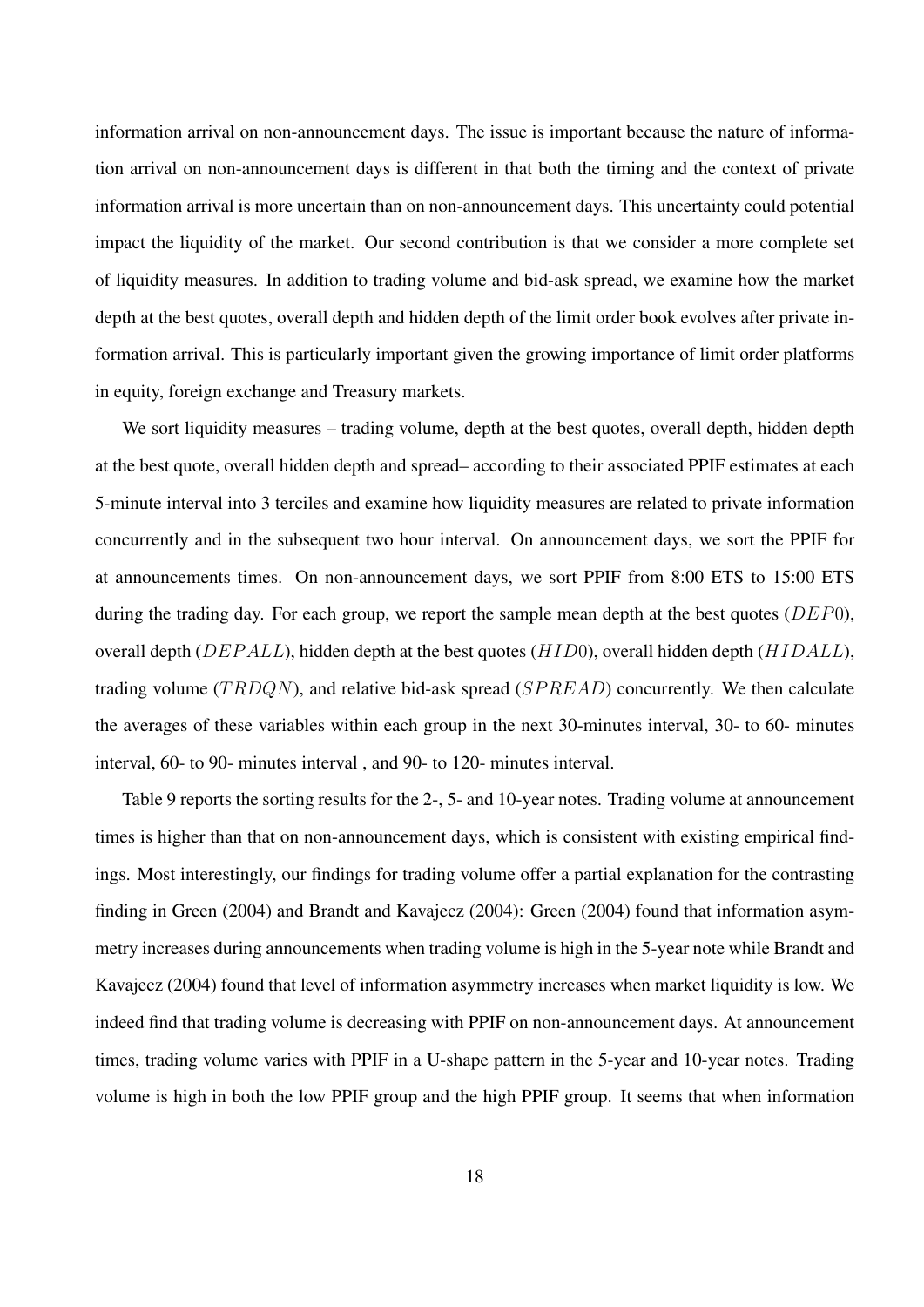asymmetry is high and the context of private information is uncertain on non-announcement days, market participants refrain from trading in the market and thus high information asymmetry is associated with a lower level of trading volume. But when the context of information is known at announcements, traders who are confident about their interpretation of information enters the market to trade and thus high information asymmetry is also associated with a higher level of trading volume.

Next we examine how market depth reacts to private information arrival. This issue has largely been unexplored in the literature because information on depth was generally not available before the transition to the electronic limit order book in the Treasury market. Depth on the best quote and overall depth is decreasing in PPIF concurrently at announcements and on non-announcement days. However, subsequent depth evolves differently afterwards. Following high PPIF at announcements both measures of depth increase in the subsequent two hours interval. This suggests that market participants post more limit orders on the book after resolution of information uncertainty at announcements. Following high PPIF on non-announcement days, however, both measures of depth either drop (in the case of the 2-year note) or remains stable (in the case of the 5- and 10-year notes) afterwards. This suggests that market participants refrain from posting limit orders when the nature of information is relatively uncertain on non-announcement days.

Hidden depth also reacts differently to private information at announcement times and on nonannouncement days. Similar to market depth, hidden depth at the best quote and overall hidden depth on non-announcement days is decreasing in the level of private information concurrently and rises afterwards. However, hidden depth increases with level of private information at announcement times. The result seems to suggest that market participants place more hidden depth when the nature and timing of information arrival is known.

The nature of information arrival also plays an important role in spread. Concurrent spread is negatively related to PPIF in general. It is highest in the highest PPIF group both at announcement times and on non-announcement days. However, spread in a high PPIF group on announcement days reverts subsequently . The intuition is that once information unfolds in announcements, uncertainty quickly resolves in the treasury market. On the other hand, spread in the highest PPIF group on non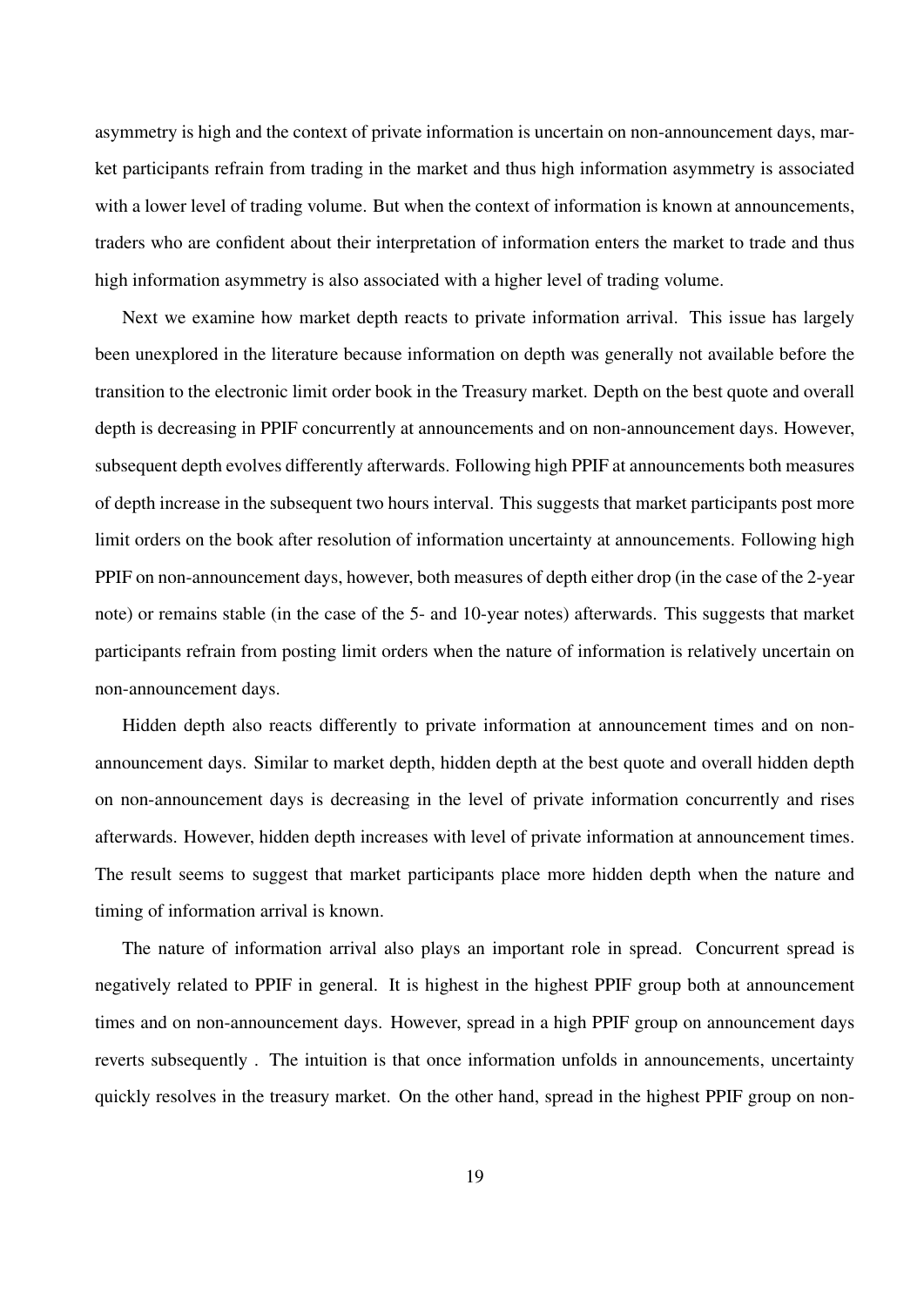announcement days remains at around the same level in the subsequent two hours horizon. Thus market participants refrain from posting aggressive quotes when the nature of private information arrival is unknown on non-announcement days.

Volatility varies differently at announcement times and on non-announcement days. Volatility increases with private information level at announcement times. It then drops in the subsequent two hours. This suggests that uncertainty resolves quickly after announcements. However, volatility on non-announcement days exhibits a U-shaped pattern. It is high with both low and high levels of private information. Moreover, subsequent volatility drops only slightly. This suggests that volatility converges slowly after both high and low levels of private information on non-announcement days.

## IV. Conclusion

In this paper, we examine the informativeness of return volatility and order flow impact in the US treasury market. We use a simple Markov switching model and obtain estimates of the probability of information arrival(PPIF) over 5-minute intervals to examine private information on both announcement days and non-announcement days. Results of both a nonparametric test and a probit model show that bond price changes associated with high PPIF exhibit significant permanent price impact over 30 minute, 1-hour and 1-day horizons on both announcement and non-announcement days. Although the impact of PPIF drops overtime, it remains significant up to the 1-day interval.

Consistent with existing studies, our results show that bond price variation is positively related to public information shocks. Liquiidty shocks have a more significant effect on price variation on a non-announcement days. Most importantly, for both announcement and non-announcement days, PPIF has significant explanatory power for bond variance, even after controlling for public information and liquidity shocks.

We also finding interesting relationships between informativeness and subsequent liquidity dynamics. A higher level of private information is associated with lower trading volume, lower depth and lower hidden depth concurrently and at the subsequent two hour horizon, both at the best quote and on the whole book. The difference is more pronounced on non-announcement days. It suggests that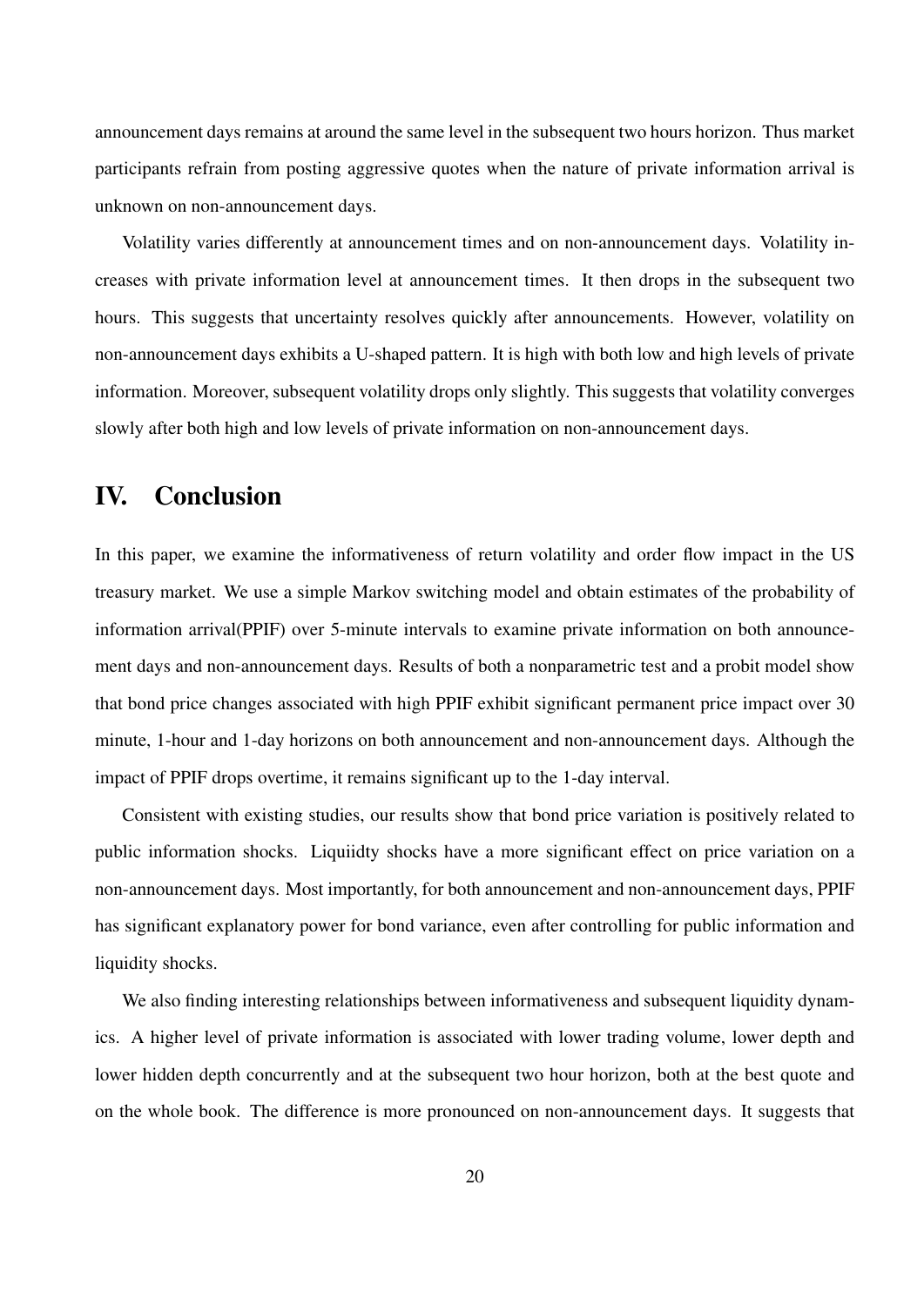market participants refrain from trading and posting new limit orders after information arrival. However, information arrival on non-announcement days affects spread differently. Spread in the highest PPIF group on announcement days reverts subsequently after information arrival but spread on nonannouncement days remains at elevated levels. Our findings suggests market participants refrain from posting aggressive quotes for a prolonged period when the nature of information arrival is unknown on non-announcement days.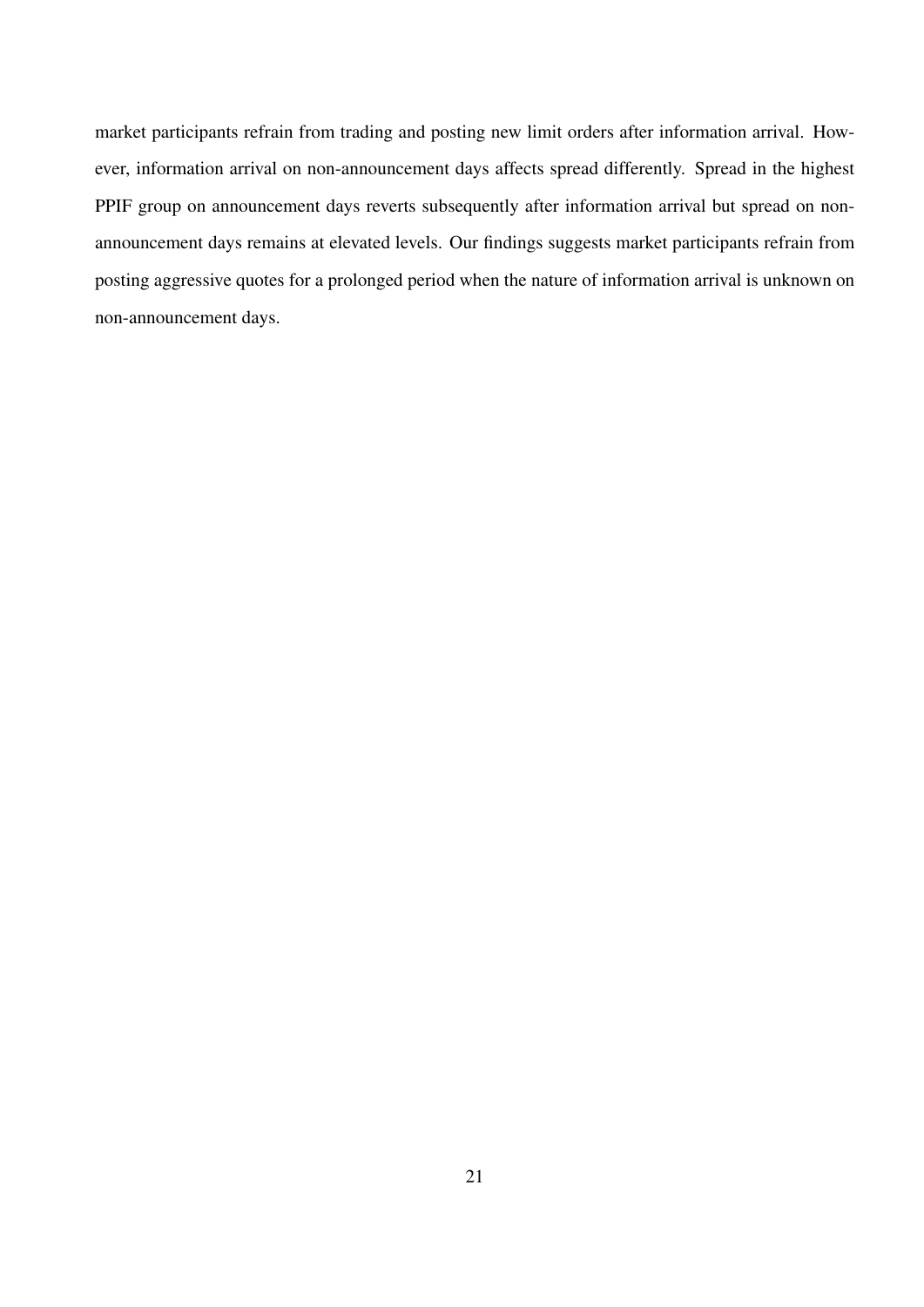## References

Ahn, S., and M. Melvin, 2007, "Exchange Rate and FOMC Days" *Journal of Money, Credit and Banking*,39(5),1245-1266

Andersen, T. G., 1996, "Return Volatility and Trading Volume: An Information Flow Interpretation of Stochastic Volatility," *Journal of Finance*, 51(1), 169–204.

Andersen, T., and T. Bollerslev, 1998, "Answering The Skeptics: Yes, Standard Volatility Models Do Provide Accurate Forecasts," *International Economic Review*,39, 885905

Andersen, T. G., T. Bollerslev, F. X. Diebold, and C. Vega, 2007, "Real-Time Price Discovery in Stock, Bond and Foreign Exchange Markets," *Journal of International Economics,* 73, 251–277.

Back, K., Cao, H. and Willard, G., 2000, "Imperfect Competition Among Informed Traders," *Journal of Finance*, 55(5), 2117-2155.

Balduzzi, P., E. Elton, and C. Green, 2001, "Economic News and Bond Prices: Evidence From the U.S. Treasury Market," *Journal of Financial and Quantitative Analysis*, 36, 523-543.

Barclay, M., T. Hendershott, and K. Kotz, 2006, "Automation versus Intermediation: Evidence from Treasuries Going Off the Run," *Journal of Finance*, 61(5), 2395–2414.

Brandt, T., and K. Kavajecz, 2004, "Price Discovery in the U.S. Treasury Market: The Impact of Order Flow and Liquidity on the Yield Curve" *Journal of Finance*,59(6), 2623-2654

Clark, B. K., 1973, "A Subordinated Stochastic Process Model with Finite Variance For Speculative Prices," *Econometrica*, 41, 135–155.

Ederington, L. and J.H. Lee (1993), "How Markets Process Information: News Releases and Volatility, *Journal of Finance* 48(4), 1161-1189.

Fleming, M. and B. Mizrach, 2008, "The Microstructure of a U.S. Treasury ECN: The BrokerTec Platform," *Working paper, Rutgers University*.

Fleming, M. and E. Remolona, 1999, "Price Formation and Liquidity in the U.S. Treasury Market: The Response to Public Information," *Journal of Finance*, 54(5), 1901–1915.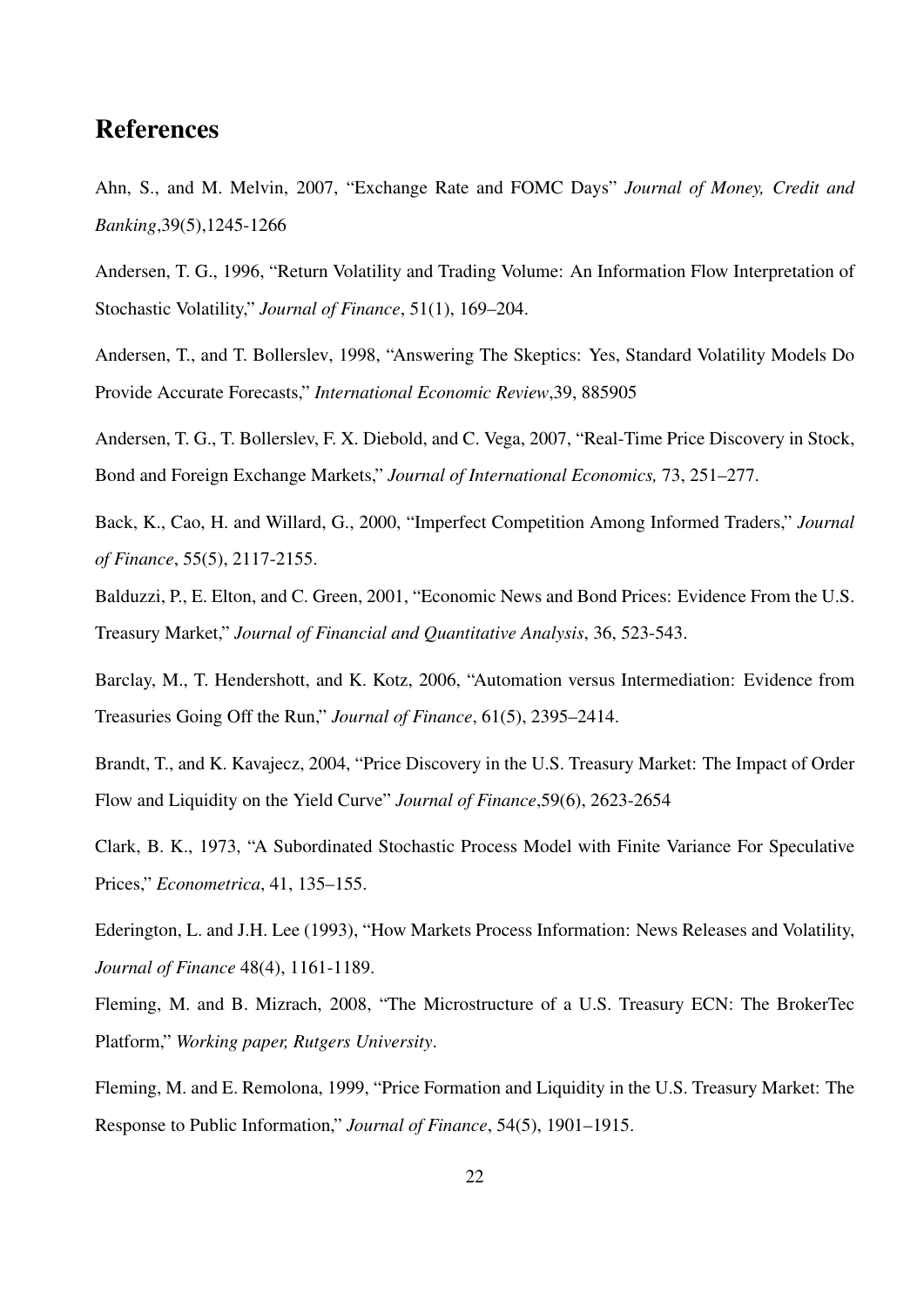Fleming, M. and E. Remolona, 1997, "What Moves the Bond Market?" *Federal Reserve Bank of New York Economic Policy Review*, 3(4), 31–50

Green, T.C., 2004, "Economic News and the Impact of Trading on Bond Prices," *Journal of Finance*, 59(3), 1201–1233.

Li, H., J. Wang, C. Wu and Y. He, 2009, "Are Liquidity and Information Risks Priced in the Treasury Bond Market?" *Journal of Finance*, forthcoming.

Locke, P. and Z. Onayev, 2007, "Order flow, Dealer Profitability, and Price formation," *Journal of Financial Economics* , 85, 857-887.

Menkveld, A.J., A. Sarkar and M. van der Wel, 2008, "Customer Flow, Intermediaries and the Discovery of the Equilibrium Riskfree Rate," Working paper, Federal Reserve Bank of New York.

Mizrach, B. and C. Neely, 2008, "The Microstructure of the U.S. Treasury," The Encyclopedia of Complexity and System Science, New York: Springer-Verlag, forthcoming.

Odders-White, E, and M. Ready, 2008, "The Probability and Magnitude of Information Events," *Journal of Financial Economics*, 87, 227-248.

Pasquariello, P. and C. Vega, 2007, "Informed and Strategic Order Flow in the Bond Markets," *Review of Financial Studies*, 20, 1975–2019.

Sager, M. and M. Taylor, 2004, "The impact of European Central Bank Governing Council announcements on the foreign exchange market: a microstructural analysis, " *Journal of International Money and Finance*,23,1043-1051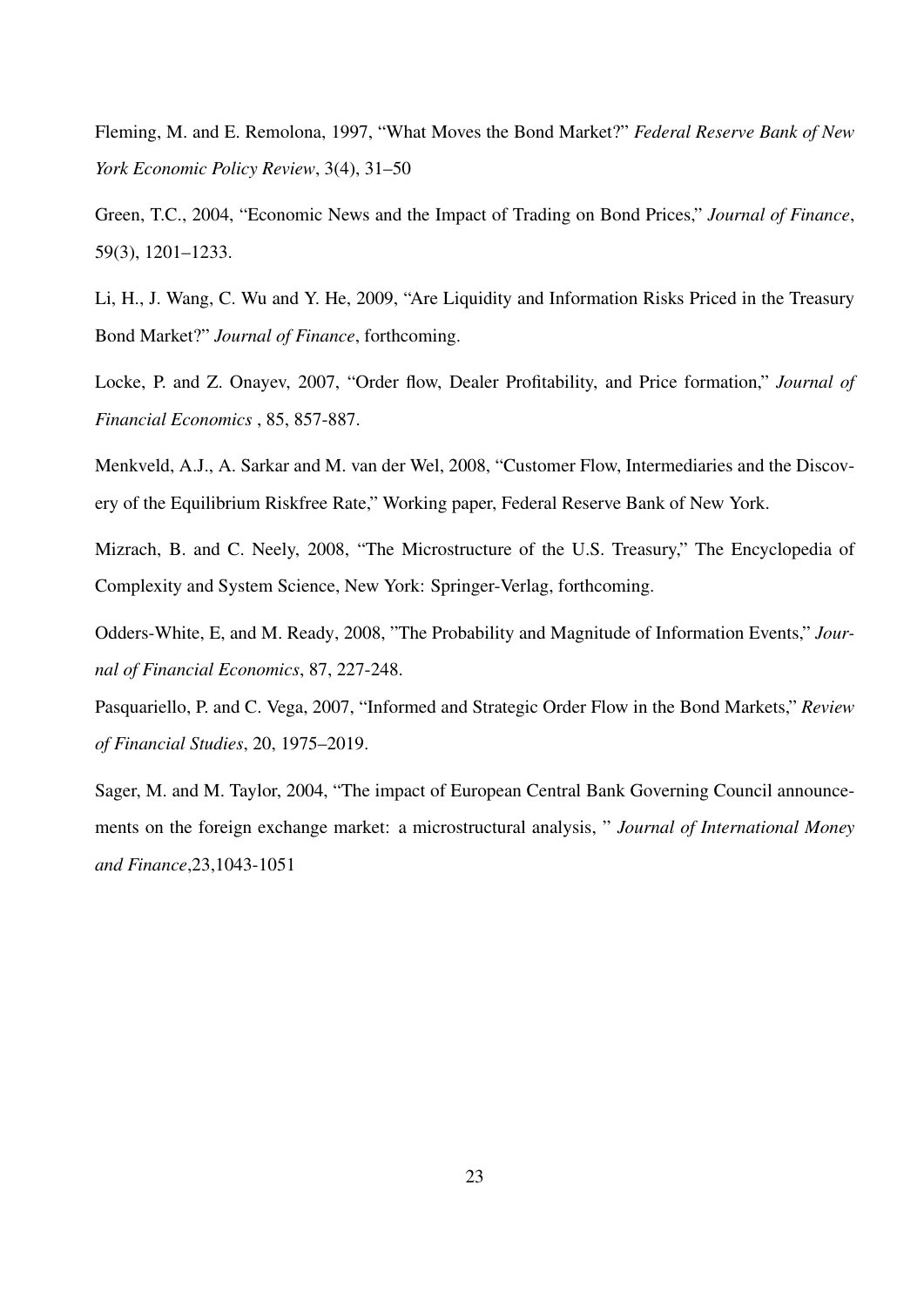#### Table 1. Summary Statistics of Market Activities

This table reports the summary statistics of daily trading volume (\$ billions), daily return volatility (%) of 5-minute returns based on the mid bid-ask quote from 7:00 a.m. to 5:00 p.m., relative spread (*×*10*,* 000) and spread in ticks, average depth at the best bid and ask (\$ millions), average depth in the entire order book (\$ millions), average hidden depth at the best bid and ask (\$ millions), and average hidden depth in the entire book during the sample period from January 5, 2004 to June 29, 2007. Spread and depth variables are averaged over 5-minute intervals of the trading day.

| Variable                              | Mean    | Median  | <b>StDev</b> | Max      | Min    | <b>Skewness</b> | Kurtosis |
|---------------------------------------|---------|---------|--------------|----------|--------|-----------------|----------|
| Panel A: 2-year note                  |         |         |              |          |        |                 |          |
| Spread (in ticks)                     | 0.86    | 0.84    | 0.07         | 1.55     | 0.78   | 3.80            | 25.81    |
| Relative spread ( $\times$ 10,000)    | 1.09    | 1.06    | 0.09         | 1.98     | 0.99   | 3.91            | 27.28    |
| Trading volume (\$ billions)          | 25.86   | 23.94   | 12.18        | 108.83   | 6.05   | 1.61            | 8.07     |
| Return volatility $(\%)$              | 0.07    | 0.06    | 0.04         | 0.57     | 0.03   | 5.04            | 45.65    |
| Depth at the best bid and ask         | 547.09  | 509.98  | 334.78       | 1567.41  | 63.27  | 0.35            | 1.98     |
| Hidden Depth at the best bid and ask  | 28.02   | 22.37   | 22.46        | 285.27   | 1.82   | 3.39            | 28.14    |
| Depth of the entire order book        | 4092.43 | 3348.95 | 3136.67      | 11980.99 | 145.32 | 0.40            | 1.90     |
| Hidden depth of the entire order book | 70.81   | 54.72   | 61.36        | 561.15   | 3.89   | 2.72            | 14.87    |
| Panel C: 5-year note                  |         |         |              |          |        |                 |          |
| Spread (in ticks)                     | 0.99    | 0.94    | 0.18         | 2.40     | 0.81   | 3.48            | 20.62    |
| Relative spread ( $\times$ 10,000)    | 1.26    | 1.18    | 0.22         | 3.02     | 1.03   | 3.45            | 20.20    |
| Trading volume (\$ billions)          | 23.43   | 22.05   | 9.50         | 67.81    | 5.65   | 0.99            | 4.63     |
| Return volatility $(\%)$              | 0.18    | 0.16    | 0.10         | 1.66     | 0.06   | 5.98            | 67.36    |
| Depth at the best bid and ask         | 107.13  | 107.50  | 51.64        | 237.99   | 20.90  | 0.32            | 2.09     |
| Hidden Depth at the best bid and ask  | 6.24    | 5.09    | 4.40         | 39.37    | 0.14   | 1.85            | 9.20     |
| Depth of the entire order book        | 1142.62 | 939.02  | 861.82       | 3819.46  | 81.98  | 0.84            | 2.91     |
| Hidden depth of the entire order book | 33.54   | 23.35   | 102.25       | 2883.53  | 1.22   | 26.03           | 723.85   |
| Panel D: 10-year note                 |         |         |              |          |        |                 |          |
| Spread (in ticks)                     | 1.87    | 1.80    | 0.24         | 3.35     | 1.60   | 2.69            | 12.21    |
| Relative spread ( $\times$ 10,000)    | 1.18    | 1.13    | 0.15         | 2.14     | 0.99   | 2.72            | 12.51    |
| Trading volume (\$ billions)          | 20.70   | 19.82   | 8.94         | 69.64    | 4.14   | 0.85            | 4.67     |
| Return volatility $(\%)$              | 0.30    | 0.28    | 0.15         | 1.92     | 0.11   | 4.48            | 37.74    |
| Depth at the best bid and ask         | 108.71  | 108.39  | 49.54        | 243.36   | 16.46  | 0.23            | 2.29     |
| Hidden Depth at the best bid and ask  | 5.16    | 4.32    | 3.75         | 30.31    | 0.13   | 2.24            | 11.75    |
| Depth of the entire order book        | 1347.02 | 1117.87 | 910.89       | 3739.46  | 81.28  | 0.55            | 2.18     |
| Hidden depth of the entire order book | 31.53   | 25.90   | 26.08        | 257.22   | 1.29   | 3.21            | 21.84    |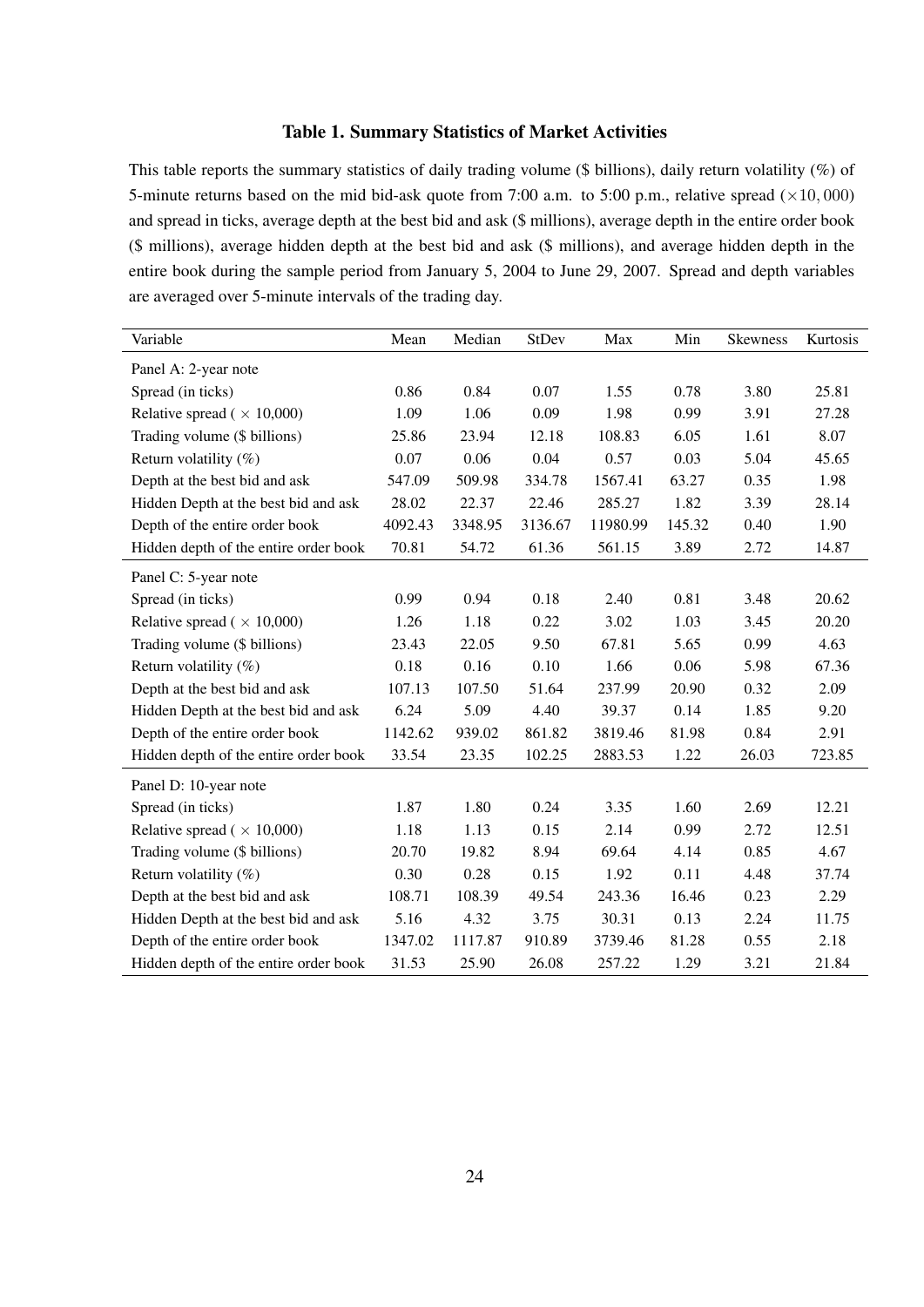| <b>CHARGERS CARRIER AT THE TOWN TO BE A REAL PROPERTY.</b> |
|------------------------------------------------------------|
|                                                            |
|                                                            |
|                                                            |
| .<br>ו                                                     |
|                                                            |
|                                                            |
|                                                            |
| Anonoonono Nove with Pro-                                  |
|                                                            |
|                                                            |
|                                                            |
|                                                            |
|                                                            |
|                                                            |
|                                                            |
|                                                            |
|                                                            |
| ו<br>ו<br>:                                                |
| ֧ׅ֧֧֧֚֚֚֚֚֚֚֚֚֚֚֚֚֚֚֚֚֚֚֚֚֚֚֚֬֡֡֡֘֜֓֡֜֝֓                   |
|                                                            |
| $\frac{1}{2}$                                              |

This table reports the list of macroeconomic news included in our analysis. N denotes the total number of announcements during the period from 5th Jan, 2004 to 29th Jun, 2007. Day and Time denote, respectively, the weekday or day of the month and time (ET) of announcement.  $\sigma$ <sub>surprise</sub> denotes the standard deviation of announcement surprises.  $N_{\text{[surprise]}>k\sigma_{\text{surprise}}}$  denotes the number of announcements where the announcement surprise is more This table reports the list of macroeconomic news included in our analysis. *N* denotes the total number of announcements during the period from 5th Jan, 2004 to 29th Jun, 2007. Day and Time denote, respectively, the weekday or day of the month and time (ET) of announcement. *σ*surprise denotes the standard deviation of announcement surprises. *N*<sup>|</sup>|surprise|>k<sub>σ</sub>surprise<br>. tha

| J<br>$\ddot{+}$<br>d okla |
|---------------------------|
|                           |
|                           |
| standard                  |
| 2                         |
| ċ                         |

| News/Event                  | Z              | Day                                                     | Time        | $\sigma$ surprise | $N_{\rm [surprise] > \sigma_{\rm{surprise}}}$ | $N_{ \small\textrm{surprise} >2\sigma_{\small\textrm{surprise}}}$ |
|-----------------------------|----------------|---------------------------------------------------------|-------------|-------------------|-----------------------------------------------|-------------------------------------------------------------------|
| ADP payrolls                | $\vec{4}$      | 2 days before Change in Nonfarm Payrolls                | 8:15        | n.a.              | n.a.                                          | n.a.                                                              |
| <b>Business Inventories</b> | $\frac{1}{4}$  | Around the 15th of the month                            | $8:30^a$    | 0.002266          |                                               |                                                                   |
| Capacity Utilization        | $\frac{1}{4}$  | Two weeks after month end                               | 9:15        | 0.00337           | $\overline{\mathcal{C}}$                      |                                                                   |
| Change in Nonfarm Payrolls  | $\overline{4}$ | First Friday of the month                               | 8:30        | 78.29956          | 4                                             |                                                                   |
| Chicago PMI                 | 42             | Last business day of the month                          | 10:00       | 5.102023          | نى                                            |                                                                   |
| Construction Spending       |                | month-end<br>Two weeks after                            | 10:00       | 0.183016          |                                               |                                                                   |
| Consumer Confidence         |                | Last Tuesday of Month                                   | $10:00$     | 4.663151          |                                               |                                                                   |
| Consumer Credit             | $\overline{4}$ | of the month<br>5th business day                        | 15:00       | 95.65377          |                                               |                                                                   |
| Consumer Price Index        |                | Around the 13th of the month                            | 8:30        | 0.001507          |                                               |                                                                   |
| Current Account             |                | 10 to 11 weeks after quarter-end                        | 8:30        | 7.554709          |                                               |                                                                   |
| Durable Orders              |                | Around the 26th of the month                            | 8:30        | 0.026315          | ᠴ                                             |                                                                   |
| Economic outlook            |                | According to schedule                                   | $10:00^{b}$ | n.a.              | a.<br>¤                                       | $\ddot{a}$                                                        |
| Existing Home Sales         |                | On the 25th of the month                                | $10:00$     | 0.194676          | 그                                             | ξ                                                                 |
| Factory Orders              |                | Around the first business day of the month              | $10:00$     | 0.007144          |                                               | 3                                                                 |
| FOMC Minutes                | $\overline{c}$ | Thursday following the next FOMC meeting date           | 14:15       | n.a.              | a.<br>E                                       | n.a.                                                              |
| FOMC rate decision expected | 28             | According to schedule                                   | 14:10       | $\circ$           |                                               |                                                                   |
| <b>GDP</b> Advance          |                | 3rd / 4th week of the month for prior quarter           | 8:30        | 0.006236          |                                               |                                                                   |
| <b>GDP</b> Final            |                | second month following the quarter<br>3rd / 4th week of | 8:30        | 0.004804          |                                               |                                                                   |
| GDP Preliminary             | 4              | first month following the quarter<br>3rd / 4th week of  | 8:30        | 0.004605          |                                               |                                                                   |
| Housing Starts              | $\frac{1}{4}$  | Two or three weeks after the reporting month            | 8:30        | 13.2129           |                                               |                                                                   |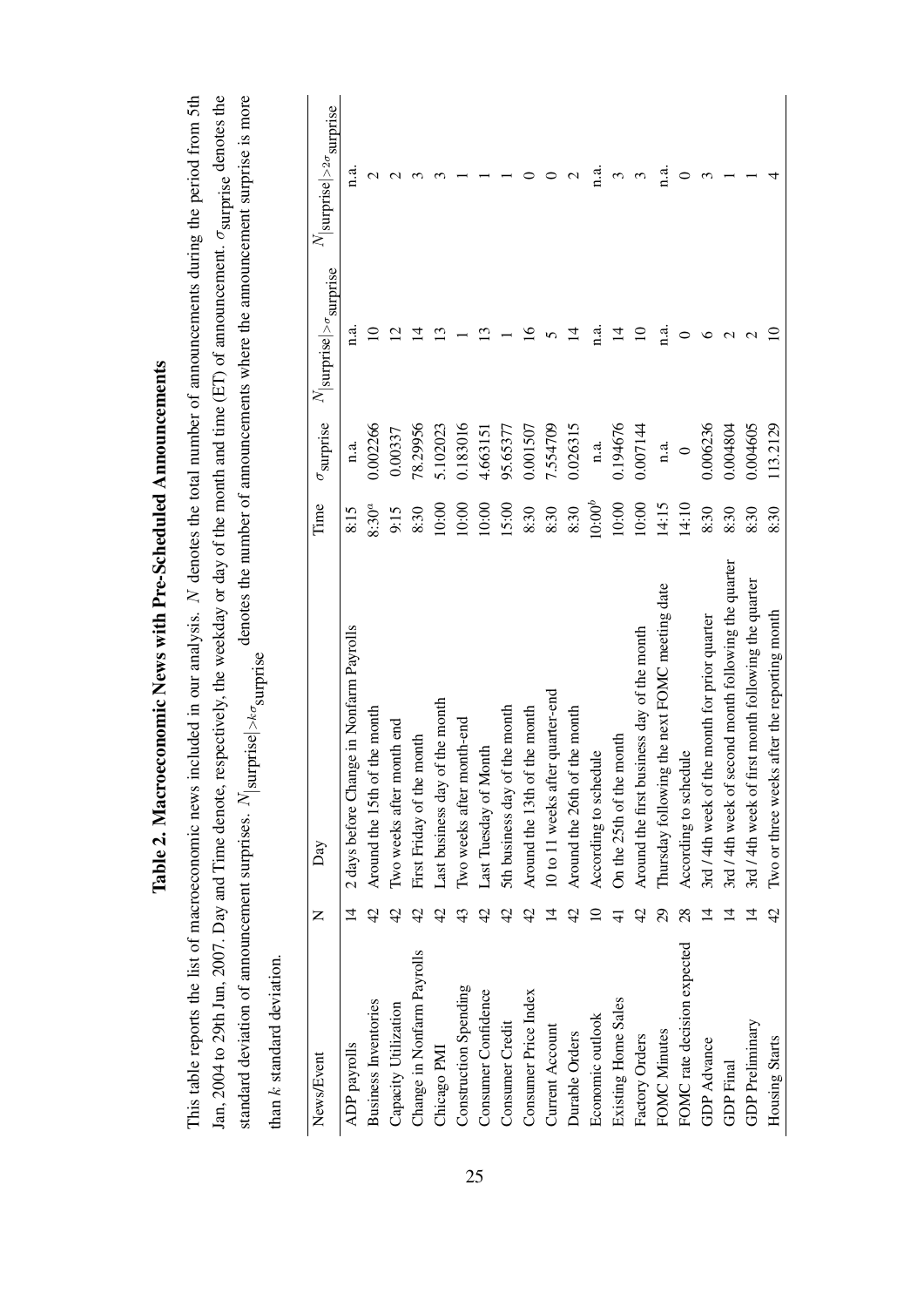| Event                          | Z              | Day                                                                                                                                                                   |       |          | Time $\sigma$ surprise $N$ surprise $\vert > \sigma$ surprise | $\label{eq:1} N_{\mathrm{[surprise]}>2\sigma_{\mathrm{surprise}}}$ |
|--------------------------------|----------------|-----------------------------------------------------------------------------------------------------------------------------------------------------------------------|-------|----------|---------------------------------------------------------------|--------------------------------------------------------------------|
| Industrial Production          | $\overline{4}$ | Around the 15th of the month                                                                                                                                          | 9:15  | 0.003494 | $\leq$                                                        |                                                                    |
| Initial Jobless Claims         | 182            | Thursday weekly                                                                                                                                                       | 8:30  | 16.29753 | 47                                                            |                                                                    |
| ISM index                      | $\overline{4}$ | First business day of the month                                                                                                                                       | 10:00 | 2.230697 |                                                               |                                                                    |
| ISM Services                   | $\frac{1}{4}$  | On the third business day of the month                                                                                                                                | 10:00 | 3.209909 |                                                               |                                                                    |
| Leading Indicators             | $\overline{4}$ | around the first few business days of the month                                                                                                                       | 8:30  | 0.001612 |                                                               |                                                                    |
| Monthly Treasury Budget        | $\frac{4}{2}$  | about the third week of the month                                                                                                                                     | 14:00 | 4.263603 |                                                               |                                                                    |
| New Home Sales                 | $\frac{4}{2}$  | Around the last business day of the month                                                                                                                             | 10:00 | 97.96987 |                                                               |                                                                    |
| NY Empire State Index          | $\overline{4}$ | 15th/16th of the month                                                                                                                                                | 8:30  | 9.61699  |                                                               |                                                                    |
| PCE                            | $\overline{4}$ | Around the first business day of the month                                                                                                                            | 8:30  | 0.034868 |                                                               |                                                                    |
| Personal Income                | $\overline{4}$ | Around the first business day of the month                                                                                                                            | 8:30  | 0.003042 |                                                               |                                                                    |
| Philadelphia Fed Index         | $\frac{1}{4}$  | Third Thursday of the month                                                                                                                                           | 12:00 | 7.562973 |                                                               |                                                                    |
| Producer Price Index           | $\frac{1}{4}$  | Around the 11th of each month                                                                                                                                         | 8:30  | 0.23078  |                                                               |                                                                    |
| Retail Sales                   | $\overline{4}$ | Around the 12th of the month                                                                                                                                          | 8:30  | 0.121455 |                                                               |                                                                    |
| Semiannual Monetary Policy Rep |                | February and July annually                                                                                                                                            | 10:00 | n.a.     | n.a.                                                          | n.a.                                                               |
| Trade Balance                  | 4<br>4         | Around the 20th of the month                                                                                                                                          | 8:30  | 3.358122 | $\overline{\mathcal{C}}$                                      | $\mathcal{C}$                                                      |
|                                |                | $\alpha$ – Business inventories are announced at either 10:00 a.m. or 8:30 a.m. During 2003-2007, 29 announcements took place at 10:00 a.m. and 13 announcements took |       |          |                                                               |                                                                    |

| 5.0000000000000                                                                                                                                                                                                                                                                       |  |
|---------------------------------------------------------------------------------------------------------------------------------------------------------------------------------------------------------------------------------------------------------------------------------------|--|
| represented to place of HHH a report of 12 approved<br>where the same that the process of the control and the same of the control of the control of the control of the control of the control of the control of the control of the control of the control of the control of the contr |  |
| with Diploman Hamp Hoor チンフリー ヘルプレット<br>$0.002202$ m or $8.30220$ m During 2002 2007 200                                                                                                                                                                                              |  |
| J<br>≳                                                                                                                                                                                                                                                                                |  |
| I                                                                                                                                                                                                                                                                                     |  |

place at 8:30 a.m.<br> $b$  – One testimony of Economic Outlook is released at 14:30 on 5th June, 2006.  $\degree$  – One testimony of Economic Outlook is released at 14:30 on 5th June, 2006.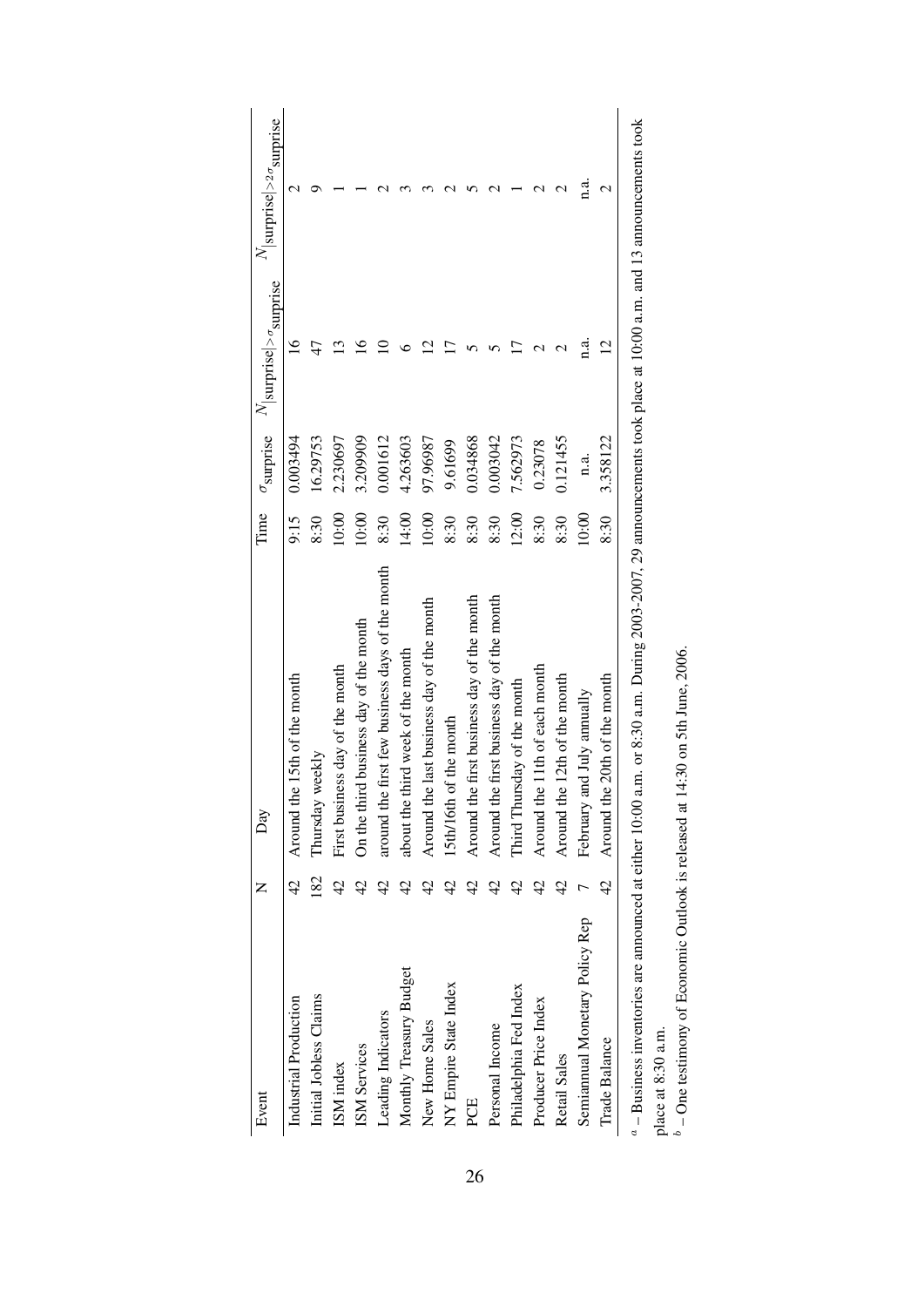#### Table 3. Estimation Results of the Markov Switching Model

This table reports the estimation results of the Markov switching model with state-varying order flow impact

$$
\Delta p_t = \rho_p \Delta p_{t-1} + \mu_p + \mu_{p,PPIF} * S_t + \beta_{OF} OF_t + \beta_{OF,PPIF} * OF_t * S_t + \sum_{j=1}^N \gamma_j SUR_{jt} + \varepsilon_t
$$

where  $\varepsilon_t \sim N(0, \sigma + \sum_{j=1}^N \theta_j | SUR_{j,t} |)$ ,  $S_t$  is a latent variable that equals 1 if private information arrives at the market and 0 otherwise. We include standardized announcement surprises *SURjt* for the following 12 important news and events (i.e., *N* = 12): Nonfarm Payroll, Consumer Confidence Index, ISM Index, Initial Jobless Claims, Leading Indicators, New Home Sales, Retail Sales, CPI, Durable Goods Orders, GDP Advance, and PPI. In addition, we set a dummy variable for FOMC. Estimates related to news announcements and events are not reported for brevity.

| Parameter                     | 2-year Note | 5-year Note | 10-year Note |
|-------------------------------|-------------|-------------|--------------|
| $\mu$                         | 0.010       | 0.044       | 0.058        |
|                               | (0.000)     | (0.000)     | (0.000)      |
| $\mu_{PPIF}$                  | 0.052       | 0.027       | $-0.060$     |
|                               | (0.050)     | (0.256)     | (0.779)      |
| $\sigma$                      | 0.570       | 1.350       | 2.276        |
|                               | (0.000)     | (0.000)     | (0.000)      |
| $\beta_{OF}$                  | 0.014       | 0.021       | 0.038        |
|                               | (0.000)     | (0.000)     | (0.000)      |
| $\beta_{OF,PPIF}$             | 0.116       | 0.117       | 0.186        |
|                               | (0.000)     | (0.000)     | (0.000)      |
| $p_{11}$                      | 0.989       | 0.983       | 0.983        |
|                               | (0.000)     | (0.000)     | (0.000)      |
| $p_{22}$                      | 0.418       | 0.704       | 0.718        |
|                               | (0.000)     | (0.000)     | (0.000)      |
| <b>Announcement Surprises</b> | $\cdots$    | .           | .            |
| (Included)                    |             |             |              |
| <b>Likelihood Function</b>    | -75098      | $-148436$   | -192485      |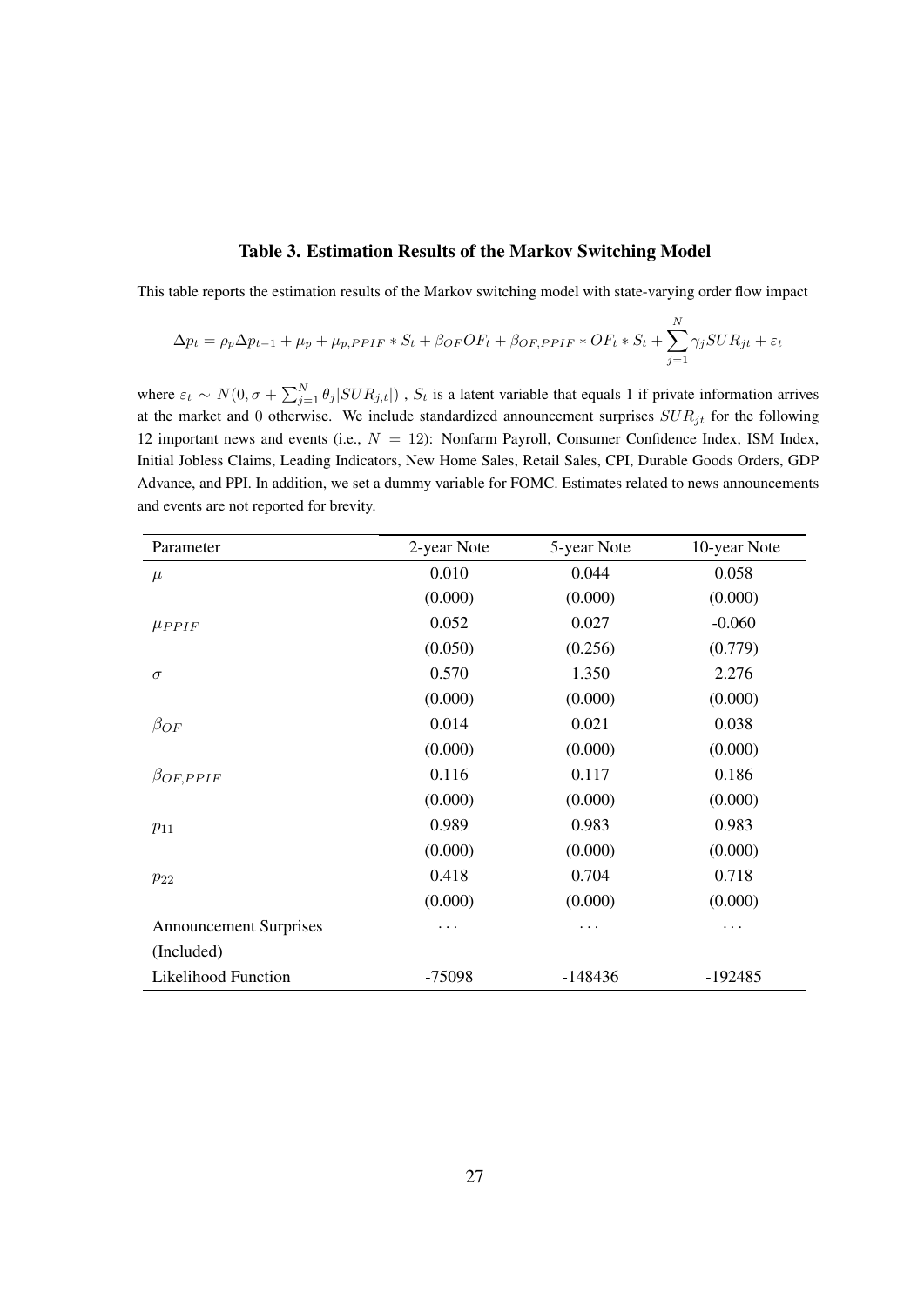#### Table 4. Summary Statistics of the Probability of Private Information Flow (PPIF)

This table reports the summary statistics of the estimates of the probability of private information flow (PPIF) based on the Markov switch model as in equation (8). The results are based on 5-minute data.

| Maturity                       | Mean  | Median | StDev. | Max.  | Min.  | Skew.  | Kurt.   | $\rho_1$ | $\rho_2$ | $\rho_3$ |
|--------------------------------|-------|--------|--------|-------|-------|--------|---------|----------|----------|----------|
| Panel A: All Days              |       |        |        |       |       |        |         |          |          |          |
| 2-year                         | 0.019 | 0.009  | 0.071  | 0.042 | 0.000 | 10.796 | 132.818 | 0.396    | 0.224    | 0.163    |
| 5-year                         | 0.049 | 0.019  | 0.121  | 0.187 | 0.000 | 5.385  | 35.629  | 0.635    | 0.480    | 0.393    |
| 10-year                        | 0.051 | 0.020  | 0.120  | 0.200 | 0.000 | 5.242  | 34.352  | 0.653    | 0.497    | 0.411    |
| Panel B: Announcement Days     |       |        |        |       |       |        |         |          |          |          |
| 2-year                         | 0.020 | 0.009  | 0.078  | 0.045 | 0.000 | 9.943  | 111.673 | 0.395    | 0.223    | 0.161    |
| 5-year                         | 0.053 | 0.019  | 0.131  | 0.218 | 0.000 | 5.045  | 31.125  | 0.627    | 0.475    | 0.389    |
| $10$ -year                     | 0.055 | 0.020  | 0.130  | 0.235 | 0.000 | 4.906  | 29.949  | 0.647    | 0.491    | 0.407    |
| Panel C: Non-announcement Days |       |        |        |       |       |        |         |          |          |          |
| 2-year                         | 0.014 | 0.011  | 0.039  | 0.035 | 0.000 | 15.550 | 317.207 | 0.409    | 0.231    | 0.191    |
| 5-year                         | 0.037 | 0.019  | 0.081  | 0.112 | 0.000 | 6.821  | 61.666  | 0.697    | 0.518    | 0.422    |
| 10-year                        | 0.039 | 0.021  | 0.080  | 0.123 | 0.000 | 6.700  | 60.886  | 0.702    | 0.546    | 0.446    |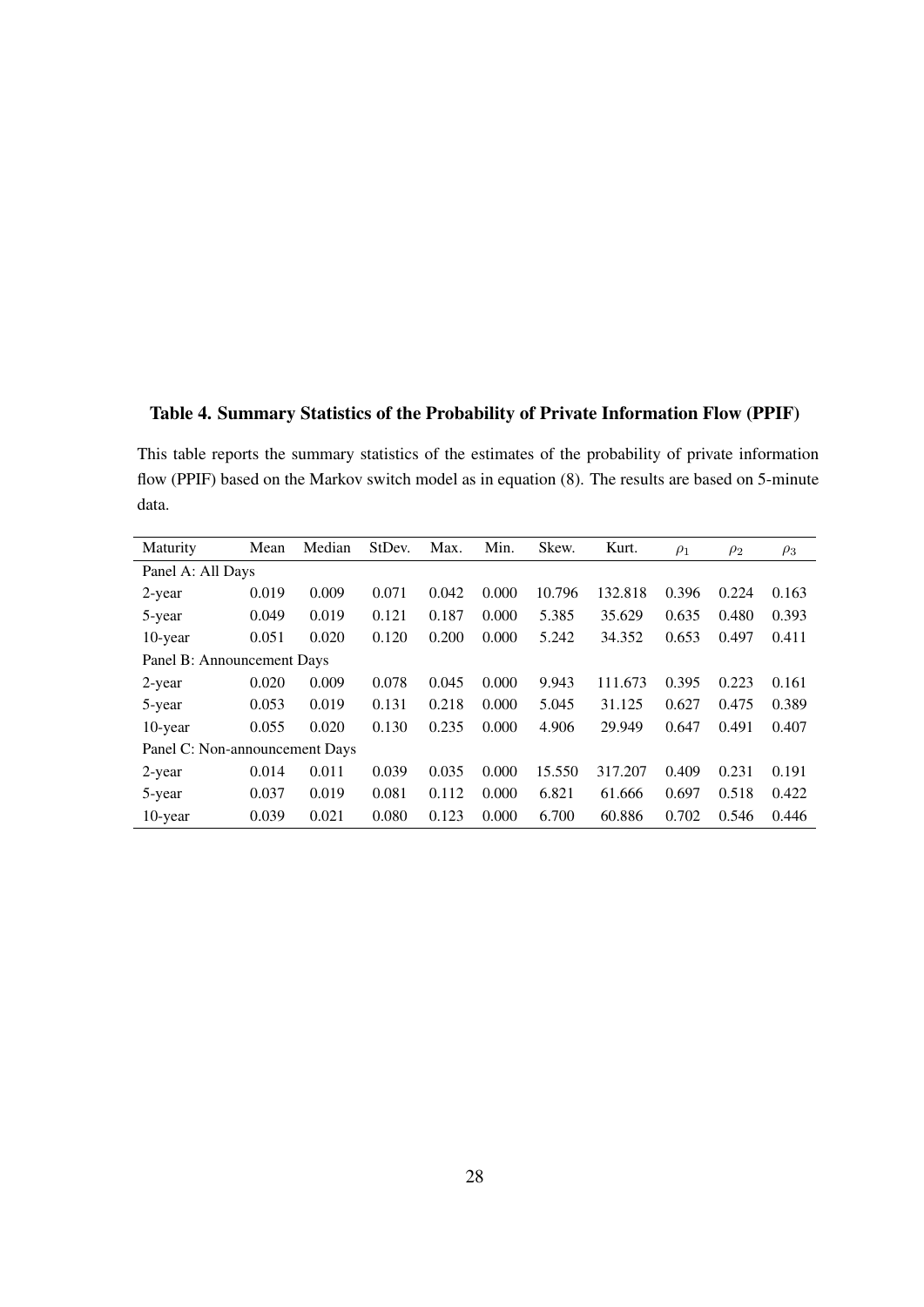#### Table 5. Nonparametric Test of Permanent Price Impact

This table reports the p-values (%) of the nonparametric test of permanent price impact conditional on high (low) PPIF where high (low) PPIF estimates are defined as above (below) the 33th (66th) percentile of the PPIF estimates over the past 5 days. Details of the nonparametric test can be found in Kaniel and Liu (2006).

|                                |            | <b>High PPIF</b> |           |            | Low PPIF   |           |
|--------------------------------|------------|------------------|-----------|------------|------------|-----------|
|                                | 30-min Ret | 1-hour Ret       | 1-day Ret | 30-min Ret | 1-hour Ret | 1-day Ret |
| Panel A: All Days              |            |                  |           |            |            |           |
| 2-year                         | 0.00       | 0.00             | 0.00      | 100.00     | 100.00     | 99.94     |
| 5-year                         | 0.00       | 0.00             | 0.00      | 100.00     | 100.00     | 100.00    |
| $10$ -year                     | 0.00       | 0.00             | 0.00      | 100.00     | 100.00     | 100.00    |
| Panel B: Announcement Days     |            |                  |           |            |            |           |
| 2-year                         | 0.00       | 0.00             | 0.00      | 100.00     | 100.00     | 99.99     |
| 5-year                         | 0.00       | 0.00             | 0.00      | 100.00     | 100.00     | 100.00    |
| $10$ -year                     | 0.00       | 0.00             | 0.00      | 100.00     | 100.00     | 100.00    |
| Panel C: Non-announcement Days |            |                  |           |            |            |           |
| 2-year                         | 0.00       | 0.00             | 0.00      | 92.17      | 83.21      | 69.43     |
| 5-year                         | 0.00       | 0.00             | 0.00      | 100.00     | 99.92      | 99.81     |
| 10-year                        | 0.00       | 0.00             | 0.00      | 100.00     | 99.99      | 98.35     |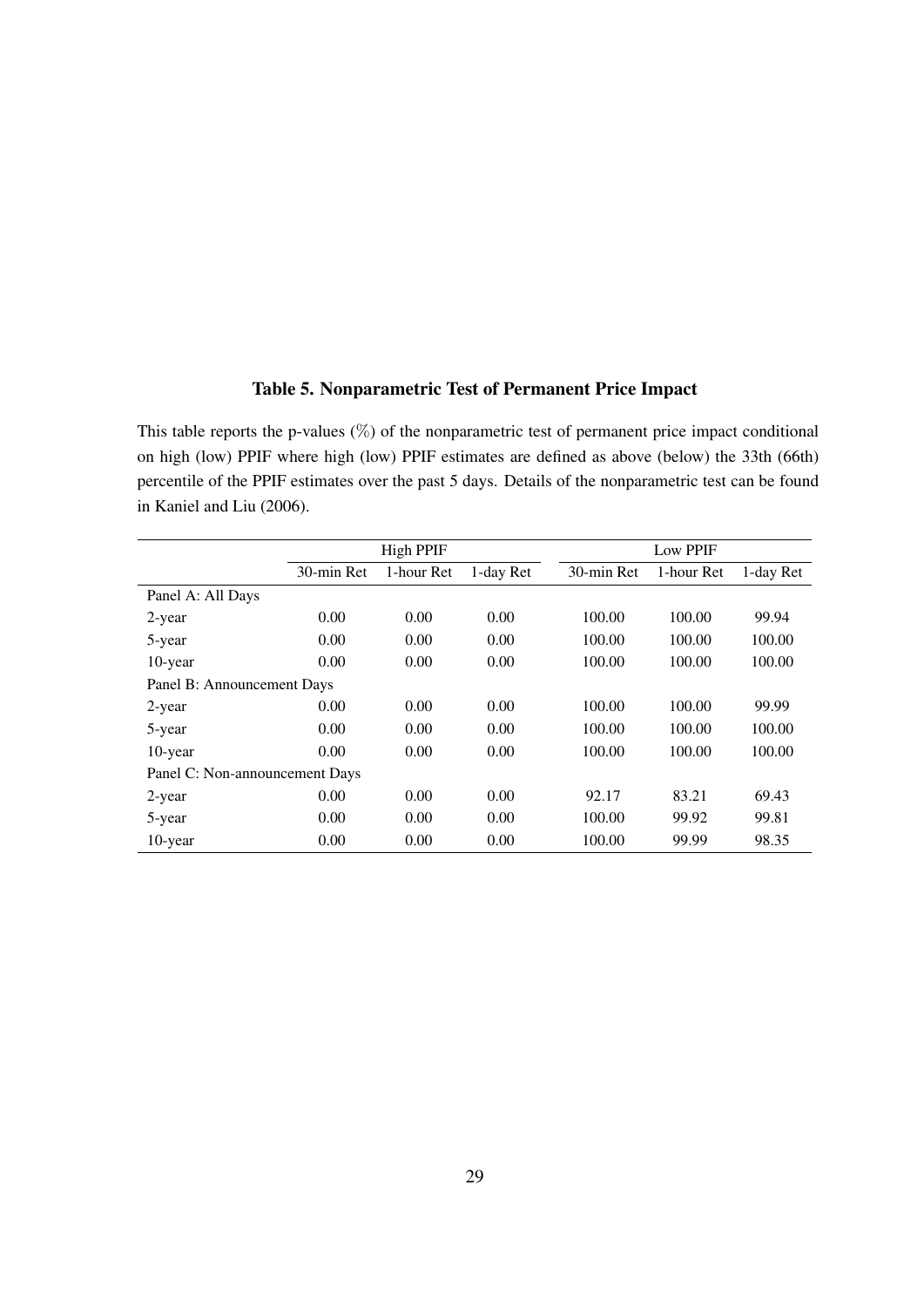|                       |          | All Days |          |          | Announcement days |          |           | Non-announcement days |           |
|-----------------------|----------|----------|----------|----------|-------------------|----------|-----------|-----------------------|-----------|
|                       | 30 min   | 1 hour   | $1$ day  | 30 min   | 1 hour            | 1 day    | 30 min    | 1 hour                | 1 day     |
| Panel A: 2-year note  |          |          |          |          |                   |          |           |                       |           |
| $\alpha$              | $-0.552$ | $-0.587$ | $-0.667$ | $-0.524$ | $-0.558$          | $-0.642$ | $-0.691$  | $-0.746$              | $-0.761$  |
|                       | (0.000)  | (0.000)  | (0.000)  | (0.000)  | (0.000)           | (0.000)  | (0.000)   | (0.000)               | (0.000)   |
| <b>PPIF</b>           | 2.493    | 2.190    | 1.557    | 2.277    | 1.994             | 1.453    | 6.448     | 6.895                 | 2.769     |
|                       | (0.000)  | (0.000)  | (0.000)  | (0.000)  | (0.000)           | (0.000)  | (0.000)   | (0.000)               | (0.000)   |
| SUR (included)        |          |          |          | $\cdots$ | $\cdots$          | $\cdots$ |           |                       |           |
| Likelihood            |          |          |          |          |                   |          |           |                       |           |
| Function              | -38334   | $-37648$ | -35970   | $-29205$ | $-28740$          | $-27473$ | $-9048.0$ | $-8809.6$             | $-8446.7$ |
|                       |          |          |          |          |                   |          |           |                       |           |
| Panel B: 5-year note  |          |          |          |          |                   |          |           |                       |           |
| $\alpha$              | $-0.053$ | $-0.111$ | $-0.230$ | $-0.044$ | $-0.100$          | $-0.219$ | $-0.086$  | $-0.150$              | $-0.266$  |
|                       | (0.000)  | (0.000)  | (0.000)  | (0.000)  | (0.000)           | (0.000)  | (0.000)   | (0.000)               | (0.000)   |
| <b>PPIF</b>           | 1.238    | 1.046    | 0.643    | 1.190    | 0.986             | 0.606    | 1.549     | 1.495                 | 0.877     |
|                       | (0.000)  | (0.000)  | (0.000)  | (0.000)  | (0.000)           | (0.000)  | (0.000)   | (0.000)               | (0.000)   |
| SUR (included)        |          |          |          |          |                   | .        |           |                       |           |
| Likelihood            |          |          |          |          |                   |          |           |                       |           |
| Function              | $-43020$ | $-43022$ | $-42472$ | $-32404$ | $-32441$          | $-32080$ | $-10605$  | $-10566$              | $-10379$  |
|                       |          |          |          |          |                   |          |           |                       |           |
| Panel C: 10-year note |          |          |          |          |                   |          |           |                       |           |
| $\alpha$              | $-0.115$ | $-0.168$ | $-0.272$ | $-0.101$ | $-0.154$          | $-0.260$ | $-0.170$  | $-0.222$              | $-0.316$  |
|                       | (0.000)  | (0.000)  | (0.000)  | (0.000)  | (0.000)           | (0.000)  | (0.000)   | (0.000)               | (0.000)   |
| <b>PPIF</b>           | 1.357    | 1.150    | 0.748    | 1.277    | 1.072             | 0.693    | 1.975     | 1.753                 | 1.149     |
|                       | (0.000)  | (0.000)  | (0.000)  | (0.000)  | (0.000)           | (0.000)  | (0.000)   | (0.000)               | (0.000)   |
| SUR (included)        |          |          |          | $\cdots$ | $\cdots$          | .        |           |                       |           |
| Likelihood            |          |          |          |          |                   |          |           |                       |           |
| Function              | $-43006$ | -42897   | $-42225$ | $-32633$ | $-32584$          | $-32116$ | $-10352$  | $-10290$              | $-10092$  |

#### Table 6. Estimation Results of the Probit Model for Permanent Price Impact

This table reports the estimation result of the probit model that relate the direction of future price change to PPIF estimates. The first column reports the results for all trading days, the second column reports the

results for announcement days and the last column reports the results for non-announcement days.

30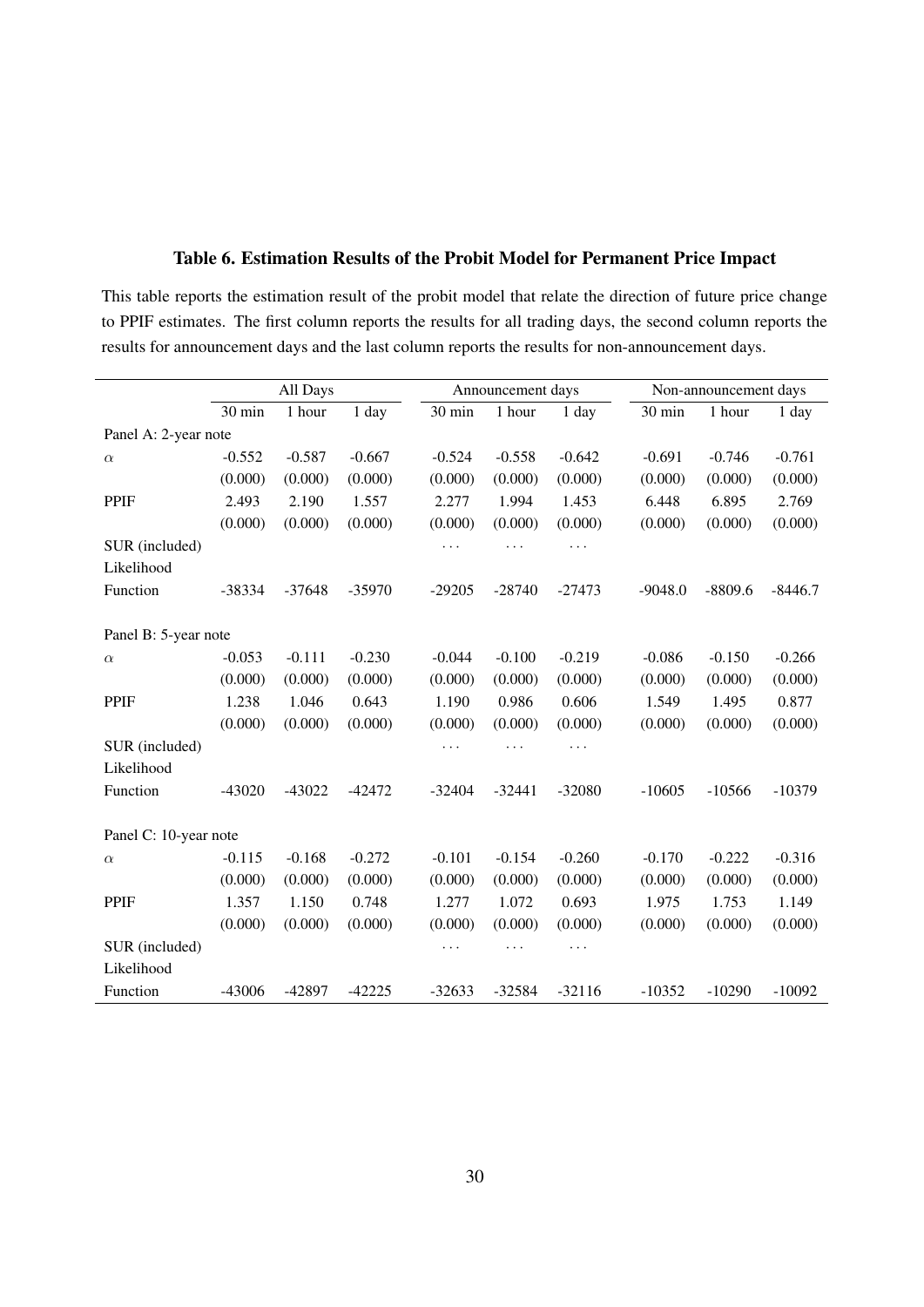#### Table 7. The Effect of Information Shocks, Liquidity Shocks, and PPIF on Bond Price Variations

This table reports the estimation results of the regressions of bond return volatility. The explanatory variables include PPIF, liquidity shocks and absolute announcement surprise for two post-announcement period (15-minute horizon, (0,15], and 15- to 30-minute horizon, (15, 30], after announcement ), and PPIF and liquidity shocks for pre-announcement period and non-announcement days. The announcements includes Nonfarm Payroll (Nonfarm), Consumer Confidence Index (C.Confi), ISM Index (ISM), Initial Jobless Claims(Ini.Jobls.), Leading Indicators (Leading), New Home Sales (NewHome), Retail Sales (Retail), CPI, Durable Goods (Dur), GDP advance (GDPadv) and PPI.

Panel A: 2-year Note

|                  | Pre-Ann.  | Post-Ann. $(0,15]$ | Post-Ann. $(0,15]$ | Post-Ann. (15,30] | Post-Ann. (15,30] | Non-Ann. |
|------------------|-----------|--------------------|--------------------|-------------------|-------------------|----------|
| $\alpha$         | 0.013     | 0.018              | 0.018              | 0.015             | 0.014             | 0.010    |
|                  | (0.000)   | (0.000)            | (0.000)            | (0.000)           | (0.000)           | (0.000)  |
| PPIF             | 0.021     | 0.057              | 0.056              | 0.023             | 0.022             | 0.030    |
|                  | (0.286)   | (0.000)            | (0.000)            | (0.000)           | (0.000)           | (0.000)  |
| <b>DEPALLSHK</b> | 0.000     |                    | $-0.001$           |                   | $-0.000$          | $-0.000$ |
|                  | (0.854)   |                    | (0.094)            |                   | (0.000)           | (0.152)  |
| <b>SPRDSHK</b>   | $-0.000$  |                    | $-0.000$           |                   | $-0.000$          | 0.000    |
|                  | (0.913)   |                    | (0.703)            |                   | (0.091)           | (0.117)  |
| <b>TRDQNSHK</b>  | $-0.000$  |                    | $-0.000$           |                   | 0.001             | 0.002    |
|                  | (0.568)   |                    | (0.537)            |                   | (0.000)           | (0.000)  |
| NonFarm          |           | 0.083              | 0.083              | 0.013             | 0.010             |          |
|                  |           | (0.000)            | (0.000)            | (0.000)           | (0.000)           |          |
| C.Confi          |           | 0.003              | 0.003              | $-0.000$          | $-0.001$          |          |
|                  |           | (0.336)            | (0.360)            | (0.929)           | (0.361)           |          |
| <b>CPI</b>       |           | 0.011              | 0.010              | 0.003             | 0.002             |          |
|                  |           | (0.002)            | (0.003)            | (0.007)           | (0.064)           |          |
| Dur              |           | 0.003              | 0.003              | 0.001             | 0.001             |          |
|                  |           | (0.275)            | (0.243)            | (0.302)           | (0.307)           |          |
| GDPadv           |           | 0.010              | 0.010              | 0.004             | 0.003             |          |
|                  |           | (0.011)            | (0.010)            | (0.004)           | (0.008)           |          |
| <b>ISM</b>       |           | 0.005              | 0.005              | 0.001             | 0.001             |          |
|                  |           | (0.100)            | (0.101)            | (0.163)           | (0.475)           |          |
| Ini.Jbls         |           | 0.003              | 0.003              | 0.001             | 0.001             |          |
|                  |           | (0.118)            | (0.080)            | (0.127)           | (0.083)           |          |
| Leading          |           | $-0.002$           | $-0.001$           | $-0.002$          | $-0.002$          |          |
|                  |           | (0.558)            | (0.629)            | (0.034)           | (0.069)           |          |
| NewHome          |           | 0.003              | 0.003              | 0.002             | 0.001             |          |
|                  |           | (0.363)            | (0.345)            | (0.063)           | (0.217)           |          |
| PPI              |           | $-0.000$           | $-0.000$           | $-0.000$          | $-0.001$          |          |
|                  |           | (0.895)            | (0.908)            | (0.616)           | (0.118)           |          |
| Retail           |           | 0.003              | 0.003              | $-0.000$          | $-0.000$          |          |
|                  |           | (0.496)            | (0.506)            | (0.723)           | (0.841)           |          |
| Adj. $R^2$       | $-0.0063$ | 0.5556             | 0.5558             | 0.2578            | 0.3790            | 0.2361   |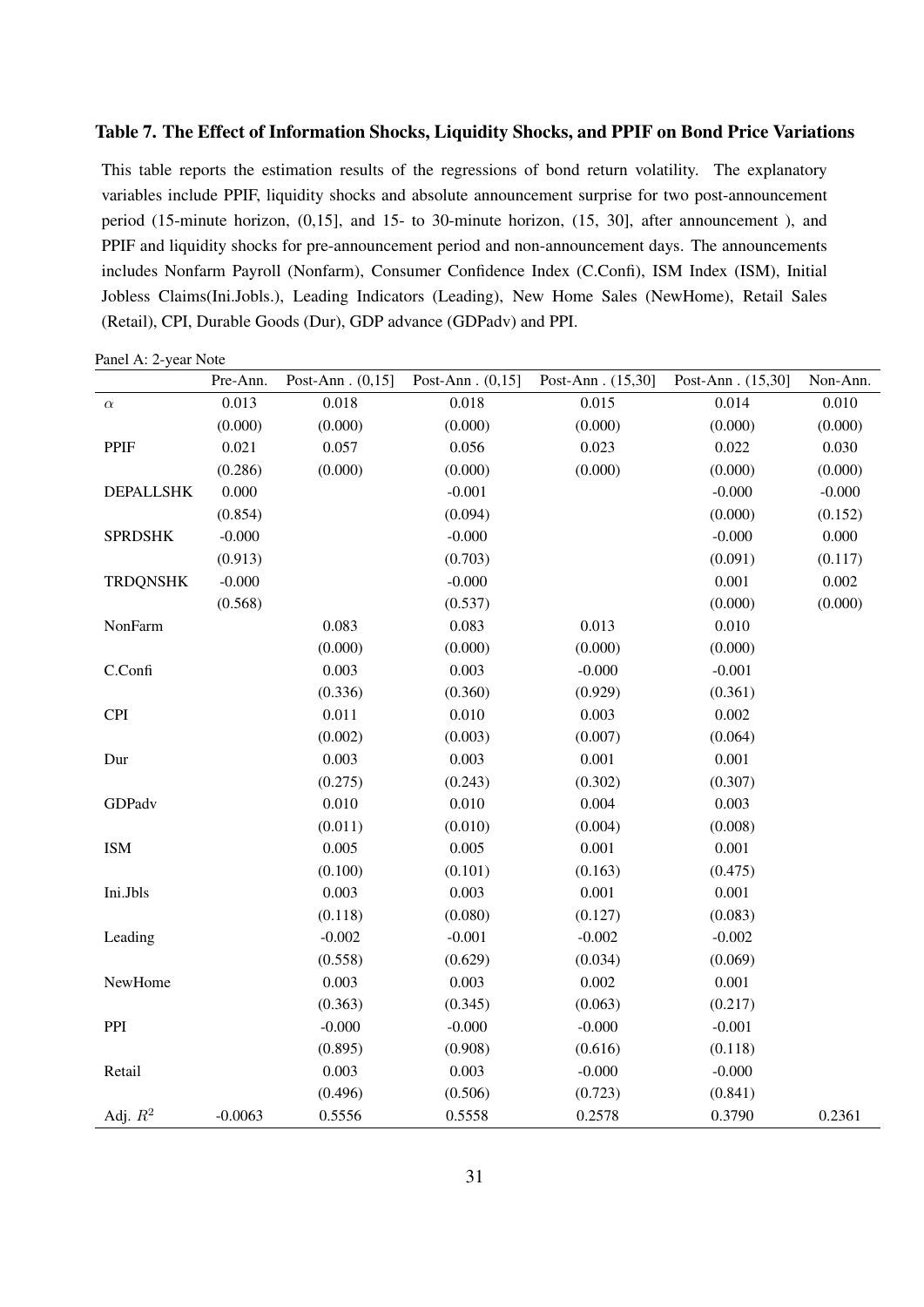|  | Panel B: 5-year Note |
|--|----------------------|
|--|----------------------|

|                  | Pre-Ann.<br>Post-Ann. $(0,15]$ |          | Post-Ann. $(0,15]$ | Post-Ann. (15,30] | Post-Ann. (15,30] | Non-Ann. |
|------------------|--------------------------------|----------|--------------------|-------------------|-------------------|----------|
| $\alpha$         | 0.026                          | 0.039    | 0.040              | 0.032             | 0.030             | 0.021    |
|                  | (0.000)                        | (0.000)  | (0.000)            | (0.000)           | (0.000)           | (0.000)  |
| PPIF             | 0.025                          | 0.099    | 0.101              | 0.051             | 0.047             | 0.047    |
|                  | (0.050)                        | (0.000)  | (0.000)            | (0.000)           | (0.000)           | (0.000)  |
| <b>DEPALLSHK</b> | 0.001                          |          | 0.001              |                   | $-0.000$          | $-0.000$ |
|                  | (0.018)                        |          | (0.489)            |                   | (0.380)           | (0.000)  |
| <b>SPRDSHK</b>   | 0.000                          |          | 0.000              |                   | $-0.000$          | $-0.000$ |
|                  | (0.825)                        |          | (0.159)            |                   | (0.552)           | (0.968)  |
| <b>TRDQNSHK</b>  | $-0.000$                       |          | $-0.001$           |                   | 0.001             | 0.003    |
|                  | (0.861)                        |          | (0.241)            |                   | (0.000)           | (0.000)  |
| NonFarm          |                                | 0.228    | 0.231              | 0.034             | 0.027             |          |
|                  |                                | (0.000)  | (0.000)            | (0.000)           | (0.000)           |          |
| C.Confi          |                                | 0.004    | 0.005              | 0.001             | 0.000             |          |
|                  |                                | (0.640)  | (0.556)            | (0.739)           | (0.854)           |          |
| <b>CPI</b>       |                                | 0.023    | 0.024              | 0.010             | 0.008             |          |
|                  |                                | (0.011)  | (0.007)            | (0.000)           | (0.001)           |          |
| Dur              |                                | 0.009    | 0.010              | 0.001             | 0.001             |          |
|                  |                                | (0.253)  | (0.191)            | (0.602)           | (0.794)           |          |
| GDPadv           |                                | 0.019    | 0.020              | 0.009             | 0.008             |          |
|                  |                                | (0.078)  | (0.059)            | (0.002)           | (0.006)           |          |
| <b>ISM</b>       |                                | 0.013    | 0.015              | 0.004             | 0.003             |          |
|                  |                                | (0.123)  | (0.076)            | (0.068)           | (0.194)           |          |
| Ini.Jbls         |                                | 0.005    | 0.005              | 0.002             | 0.002             |          |
|                  |                                | (0.244)  | (0.237)            | (0.071)           | (0.074)           |          |
| Leading          |                                | $-0.007$ | $-0.007$           | $-0.003$          | $-0.002$          |          |
|                  |                                | (0.385)  | (0.383)            | (0.104)           | (0.223)           |          |
| NewHome          |                                | 0.006    | 0.006              | 0.004             | 0.004             |          |
|                  |                                | (0.464)  | (0.420)            | (0.109)           | (0.098)           |          |
| PPI              |                                | $-0.002$ | $-0.002$           | $-0.001$          | $-0.001$          |          |
|                  |                                | (0.767)  | (0.792)            | (0.756)           | (0.481)           |          |
| Retail           |                                | 0.020    | 0.019              | $-0.006$          | $-0.005$          |          |
|                  |                                | (0.081)  | (0.085)            | (0.064)           | (0.074)           |          |
| Adj. $R^2$       | 0.0168                         | 0.5492   | 0.5501             | 0.3898            | 0.4383            | 0.2484   |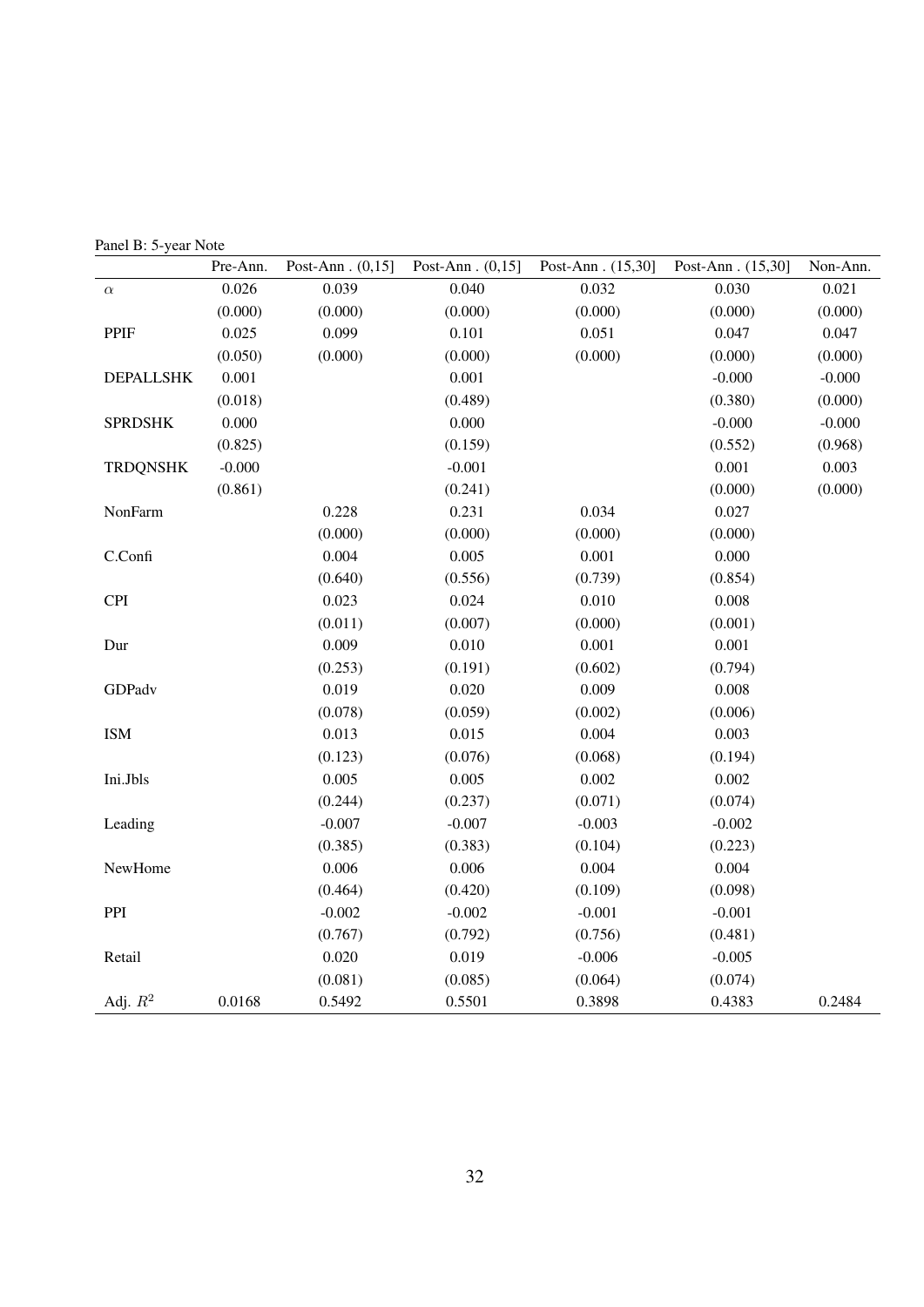Panel C: 10-year Note

|                  | Pre-Ann.<br>Post-Ann. $(0,15]$ |          | Post-Ann. $(0,15]$ | Post-Ann. (15,30] | Post-Ann. (15,30] | Non-Ann. |
|------------------|--------------------------------|----------|--------------------|-------------------|-------------------|----------|
| $\alpha$         | 0.045                          | 0.070    | 0.062              | 0.057             | 0.052             | 0.038    |
|                  | (0.000)                        | (0.000)  | (0.000)<br>(0.000) |                   | (0.000)           | (0.000)  |
| PPIF             | 0.021                          | 0.100    | 0.088              | 0.069             | 0.065             | 0.081    |
|                  | (0.178)                        | (0.000)  | (0.000)            | (0.000)           | (0.000)           | (0.000)  |
| <b>DEPALLSHK</b> | $-0.000$                       |          | $-0.001$           |                   | $-0.001$          | $-0.001$ |
|                  | (0.818)                        |          | (0.597)            |                   | (0.000)           | (0.000)  |
| <b>SPRDSHK</b>   | 0.000                          |          | 0.000              |                   | $-0.000$          | 0.000    |
|                  | (0.953)                        |          | (0.718)            |                   | (0.147)           | (0.059)  |
| <b>TRDQNSHK</b>  | 0.000                          |          | 0.002              |                   | 0.002             | 0.005    |
|                  | (0.254)                        |          | (0.000)            |                   | (0.000)           | (0.000)  |
| NonFarm          |                                | 0.294    | 0.277              | 0.049             | 0.036             |          |
|                  |                                | (0.000)  | (0.000)            | (0.000)           | (0.000)           |          |
| C.Confi          |                                | 0.008    | 0.005              | 0.003             | 0.002             |          |
|                  |                                | (0.457)  | (0.649)            | (0.400)           | (0.536)           |          |
| <b>CPI</b>       |                                | 0.041    | 0.030              | 0.013             | 0.009             |          |
|                  |                                | (0.000)  | (0.011)            | (0.002)           | (0.018)           |          |
| Dur              |                                | 0.011    | 0.005              | 0.001             | $-0.000$          |          |
|                  |                                | (0.264)  | (0.628)            | (0.807)           | (0.971)           |          |
| GDPadv           |                                | 0.041    | 0.036              | 0.016             | 0.014             |          |
|                  |                                | (0.003)  | (0.007)            | (0.001)           | (0.003)           |          |
| <b>ISM</b>       |                                | 0.022    | 0.013              | 0.006             | 0.003             |          |
|                  |                                | (0.047)  | (0.251)            | (0.120)           | (0.401)           |          |
| Ini.Jbls         |                                | 0.007    | 0.007              | 0.004             | 0.004             |          |
|                  |                                | (0.186)  | (0.233)            | (0.039)           | (0.029)           |          |
| Leading          |                                | $-0.012$ | $-0.008$           | $-0.005$          | $-0.003$          |          |
|                  |                                | (0.221)  | (0.390)            | (0.121)           | (0.369)           |          |
| NewHome          |                                | 0.000    | $-0.001$           | 0.002             | 0.004             |          |
|                  |                                | (0.993)  | (0.944)            | (0.520)           | (0.293)           |          |
| PPI              |                                | 0.001    | 0.001              | $-0.000$          | $-0.000$          |          |
|                  |                                | (0.872)  | (0.902)            | (0.997)           | (0.931)           |          |
| Retail           |                                | 0.013    | 0.008              | $-0.007$          | $-0.006$          |          |
|                  |                                | (0.369)  | (0.580)            | (0.196)           | (0.227)           |          |
| Adj. $R^2$       | 0.0000                         | 0.5354   | 0.5494             | 0.3050            | 0.4110            | 0.2719   |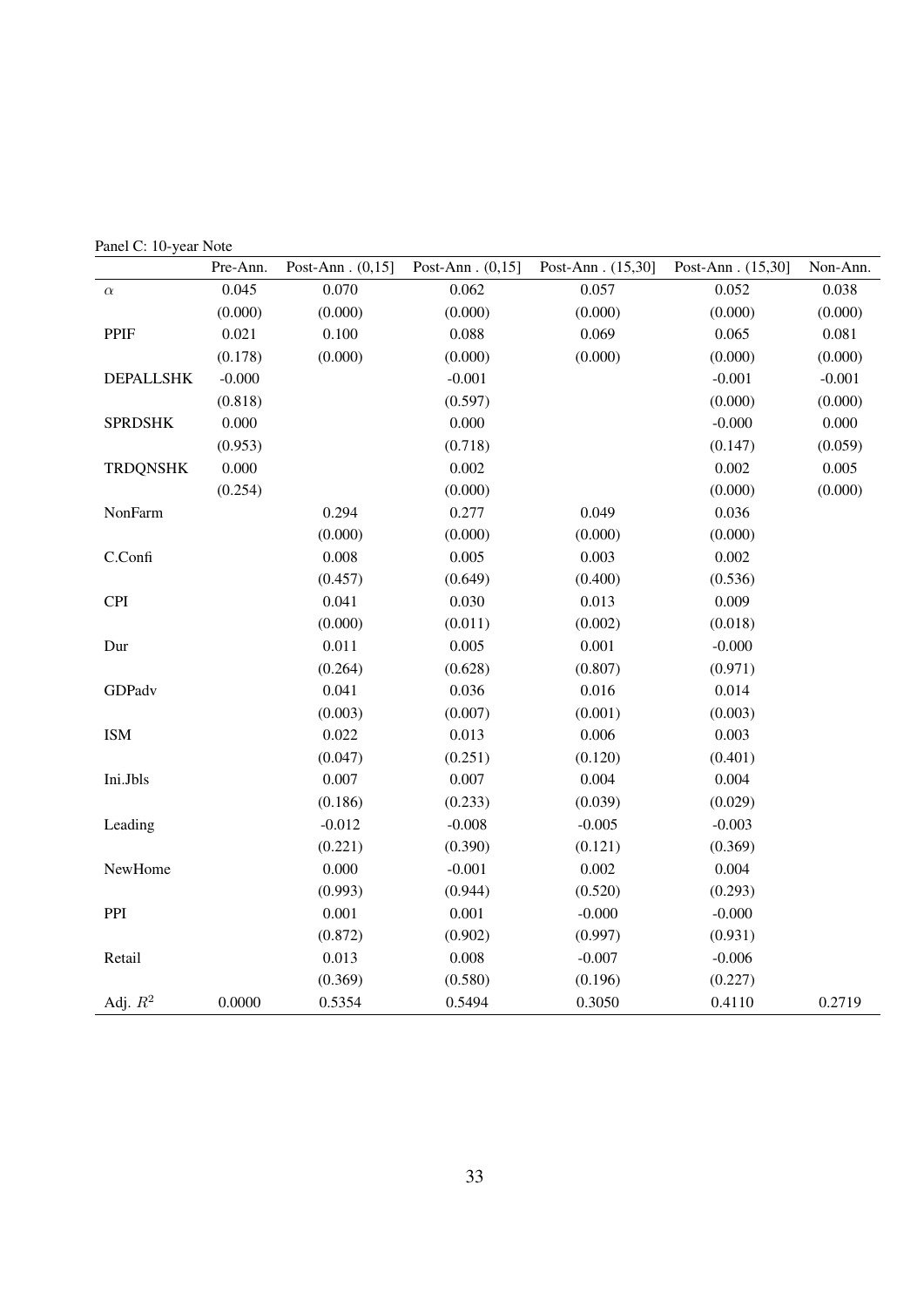| -<br>-<br>-<br>-<br>í                                                             |
|-----------------------------------------------------------------------------------|
| ١<br>۱<br>;                                                                       |
| ֖֖֧֧֧֧֧֧֧֧֧֧֧֧֧֧֧֧֧֧֧֧֧֚֚֚֚֚֚֚֚֚֚֚֚֚֡֬֝֝֓֝֓֝֬֝֓֝֬֝֓֝֬֝֓֝֬֝֓֝֬֝֬֝֬֝֬֝֬֝֬֝֬֝֬֝֬֝֬֝֬ |
| $\frac{1}{2}$<br>j                                                                |
| $\frac{1}{2}$                                                                     |
| ֚                                                                                 |
| 5                                                                                 |
| l                                                                                 |

This table reports how PPIF, return volatility, trading volume and spread are related to announcement surprises. We sort all news announcements into 3 groups according to absolute announcement surprises  $|SUR|$  and report the sample mean of PPIF, return volatility, trading volume and spread in each group over the next 15 minutes interval,  $((0, 15])$  and 16 to 30 minutes interval,  $((16, 30])$ . This table reports how PPIF, return volatility, trading volume and spread are related to announcement surprises. We sort all news announcements into 3 groups according to absolute announcement surprises *|SUR|* and report the sample mean of PPIF, return volatility, trading volume and spread in each group over the next 15 minutes interval, ((0*,* 15]) and 16 to 30 minutes interval, ((16*,* 30]).

| 5-year                                                              |
|---------------------------------------------------------------------|
| $\left(0,15\right]$<br>$\left( 16,30\right]$<br>$\left(0,15\right]$ |
|                                                                     |
| 0.056<br>0.100                                                      |
| 0.048<br>0.066                                                      |
| 0.054<br>0.083                                                      |
|                                                                     |
| 0.131<br>0.174                                                      |
| 0.029<br>0.016                                                      |
| 0.278<br>0.368                                                      |
|                                                                     |
| 0.020<br>0.051                                                      |
| 0.014<br>0.045                                                      |
| 0.064<br>0.086                                                      |
|                                                                     |
| 0.064<br>0.061                                                      |
| 0.052<br>0.059                                                      |
| 0.026<br>0.080                                                      |
|                                                                     |
| 0.021<br>0.042                                                      |
| 0.014<br>0.098                                                      |
| 0.126<br>0.149                                                      |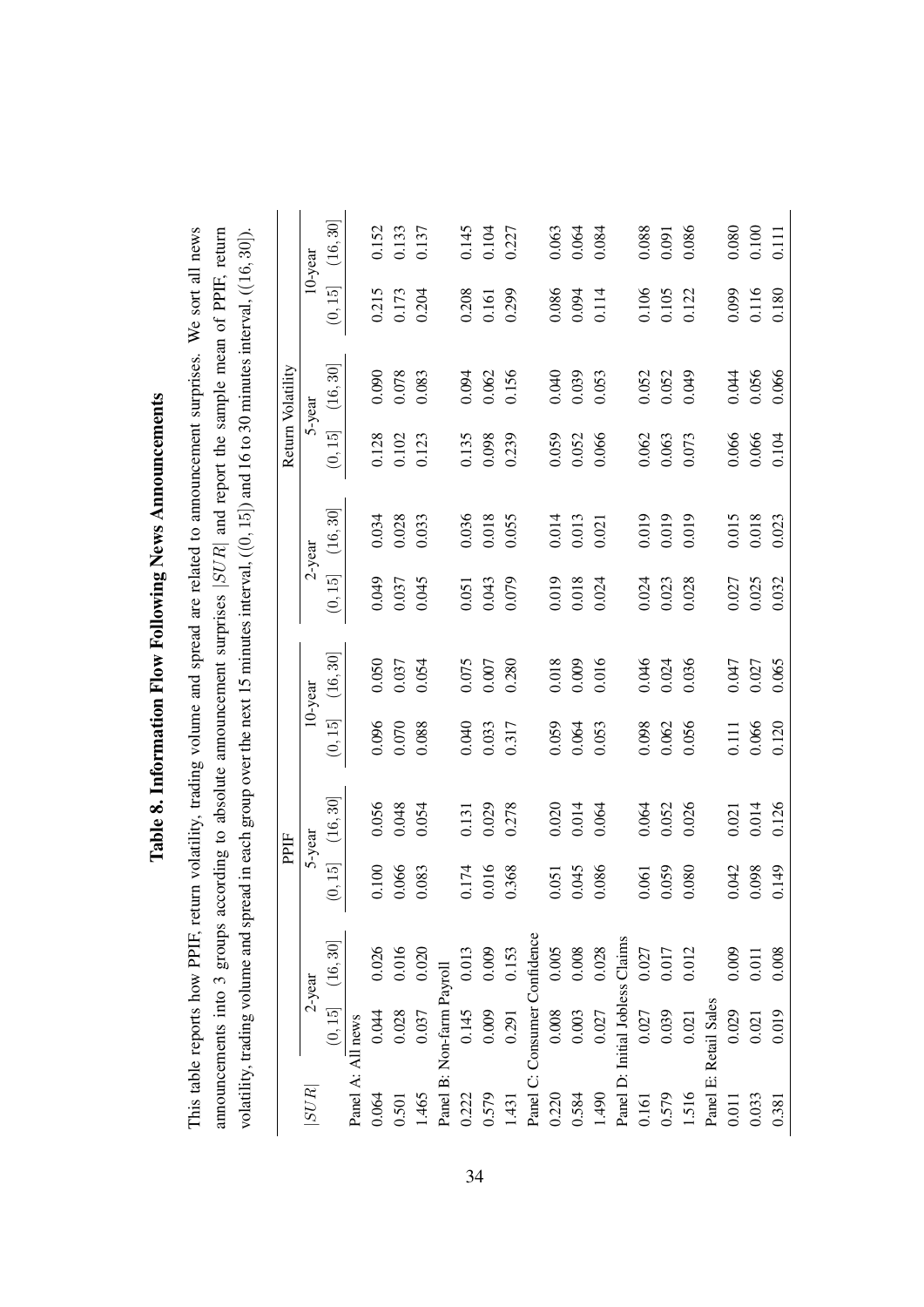|                   |                                 |           |                                  | Trading Volume       |                     |                      |                     |           |                     | Spread               |                       |                         |
|-------------------|---------------------------------|-----------|----------------------------------|----------------------|---------------------|----------------------|---------------------|-----------|---------------------|----------------------|-----------------------|-------------------------|
| $ SUR $           |                                 | $2$ -year |                                  | 5-year               |                     | $10$ -year           |                     | $2$ -year |                     | 5-year               |                       | $10$ -year              |
|                   | (0, 15]                         | (16, 30]  | $\overline{15}$<br>Ś             | $\left(16,30\right]$ | $\left(0,15\right]$ | $\left(16,30\right]$ | $\left(0,15\right]$ | (16, 30]  | $\left(0,15\right]$ | $\left(16,30\right]$ | (0, 15]               | (16, 30]                |
| Panel A: All news |                                 |           |                                  |                      |                     |                      |                     |           |                     |                      |                       |                         |
| 0.064             | 621.4                           | 425.6     | 3.8<br>S                         | 372.7                | 458.7               | 334.2                | 0.084               | 0.083     | 0.096               | 0.095                | 0.179                 | 0.177                   |
| 0.501             | 589.0                           | 438.1     | 502.4                            | 384.6                | 459.6               | 360.7                | 0.083               | 0.082     | 0.094               | 0.095                | 0.177                 | 0.175<br>0.179          |
| 1.465             | 682.0                           | 501.2     | 6.6<br>51                        | 411.7                | 478.6               | 369.5                | 0.084               | 0.085     | 0.099               | 0.095                | 0.178                 |                         |
|                   | Panel B: Non-farm Payroll       |           |                                  |                      |                     |                      |                     |           |                     |                      |                       |                         |
| 0.222             | 1478.5                          | 936.2     | 1005.5                           | 789.3                | 892.4               | 665.7                | 0.083               | 0.081     | $0.104$             | 0.116                | 0.191                 |                         |
| 0.579             | 1627.9                          | 986.8     | 996.1                            | 696.5                | 1034.3              | 723.8                | 0.083               | 0.083     | 0.095               | 0.083                | 0.162                 | 0.190<br>0.177<br>0.204 |
| 1.431             | 1268.8                          | 957.4     | 920.8                            | 702.1                | 811.2               | 592.0                | 0.115               | 0.126     | 0.165               | 0.144                | 0.282                 |                         |
|                   | Panel C: Consumer Confidence    |           |                                  |                      |                     |                      |                     |           |                     |                      |                       |                         |
| 0.220             | 644.4                           | 413.6     | 491.3                            | 366.7                | 413.4               | 320.7                | 0.078               | 0.080     | 0.095               | $0.080\,$            |                       |                         |
| 0.584             | 491.4                           | 439.1     | 474.9                            | 391.5                | 494.5               | 385.0                | 0.076               | 0.078     | 0.093               | 0.093                | 0.168<br>0.179        | 0.172<br>0.160<br>0.183 |
| 1.490             | 529.1                           | 376.2     | 2.8.5<br>$\beta$                 | 363.6                | 371.7               | 284.3                | 0.082               | 0.080     | 0.097               | 0.095                | 0.186                 |                         |
|                   | Panel D: Initial Jobless Claims |           |                                  |                      |                     |                      |                     |           |                     |                      |                       |                         |
| 0.161             | 498.3                           | 374.2     | $\frac{3}{4}$                    | 334.8                | 361.1               | 292.2                | 0.085               | 0.084     | 0.098               | 0.098                |                       |                         |
| 0.579             | 490.8                           | 398.2     | $3.9$<br>$5.1$<br>$\mathfrak{F}$ | 369.7                | 430.4               | 352.2                | 0.084               | 0.083     | 0.094               | 0.098                | 0.187<br>0.176        | 0.170<br>0.179<br>0.181 |
| 1.516             | 685.3                           | 488.3     | 494.7                            | 405.6                | 456.9               | 360.8                | 0.083               | 0.083     | 0.097               | 0.090                | 0.172                 |                         |
|                   | Panel E: Retail Sales           |           |                                  |                      |                     |                      |                     |           |                     |                      |                       |                         |
| 0.011             | 667.5                           | 420.4     | 0.5<br>S                         | 327.3                | 487.4               | 335.7                | 0.078               | 0.084     | 0.090               | 0.120                |                       |                         |
| 0.033             | 665.2                           | 448.9     | 571.1                            | 418.4                | 578.5               | 408.7                | 0.086               | 0.088     | 0.098               | 0.092                | $\frac{0.171}{0.181}$ | $\frac{0.184}{0.185}$   |
| 0.381             | 956.7                           | 651.5     | 729.7                            | 493.8                | 740.4               | 504.5                | 0.082               | 0.084     | 0.091               | 0.097                | 0.203                 | 0.179                   |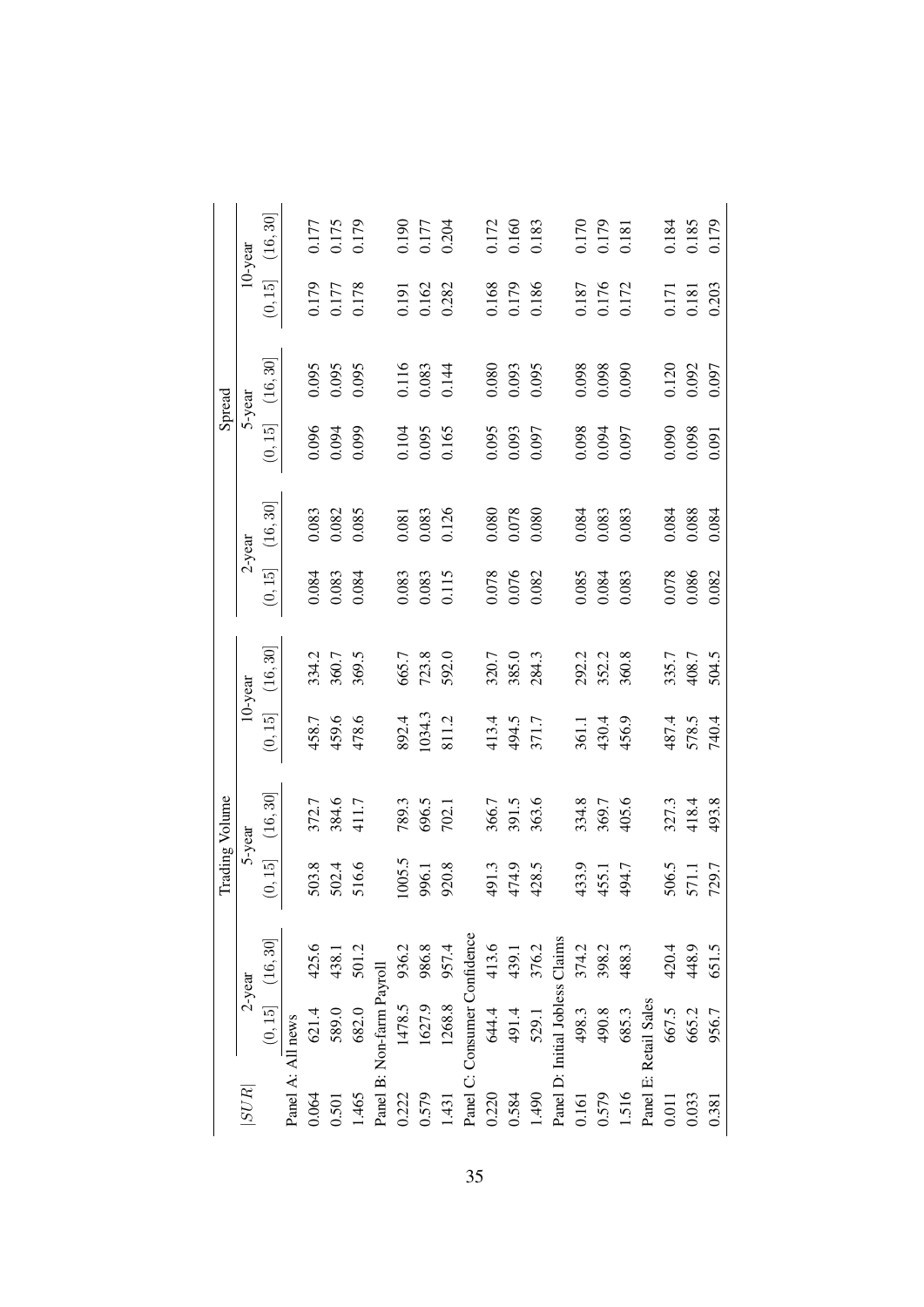#### Table 9. Relation between PPIF, Volatility and Liquidity Variables

The table reports how liquidity is related to PPIF. On announcement days, we sort PPIF at announcements into 3 equal groups. On non-announcement days, we sort PPIF at each 5-minute interval into 3 equal groups . For each group, we report the average of depth at the best quotes (DEP0), overall depth (DEPALL), hidden depth at the best quotes (HID0), overall hidden depth (HIDALL), trading volume (TRDQN), relative bid-ask spread (SPREAD), and volatility (VOLATILITY) at the same time interval (denoted by (*−*5*,* 0]). We then calculate the averages of these variables within each tercile group in the next 30-minutes interval (0*,* 30], 30- to 60- minutes interval (30*,* 60], 60- to 90- minutes interval (60*,* 90], and 90- to 120- minutes interval (60*,* 120]. We use 8:30 announcements which are not followed by 10:00 announcements to get cleaner results (i.e. (*−*5*,* 0] represents the 5-minute interval before an 8:30 announcement). On non-announcement days, data from 8:00a.m. till 3:00p.m. are used.

| Panel A: 2-year note |
|----------------------|
|                      |

| Post-Announcement Period |                 |         |          |          |           | Non-announcement Days |           |         |          |          |           |
|--------------------------|-----------------|---------|----------|----------|-----------|-----------------------|-----------|---------|----------|----------|-----------|
| PPIF                     | $(-5, 0]$       | (0, 30] | (30, 60] | (60, 90] | (90, 120] | <b>PPIF</b>           | $(-5, 0]$ | (0, 30] | (30, 60] | (60, 90] | (90, 120] |
| A.1. TRDQN               |                 |         |          |          |           |                       |           |         |          |          |           |
| 0.0002                   | 1190.8          | 565.3   | 363.7    | 351.7    | 321.2     | 0.0003                | 372.3     | 243.6   | 224.2    | 208.6    | 196.5     |
| 0.0091                   | 1059.9          | 522.5   | 354.9    | 302.5    | 319.5     | 0.0083                | 136.2     | 195.3   | 194.5    | 182.0    | 169.8     |
| 0.2509                   | 978.5           | 572.2   | 360.5    | 334.6    | 281.5     | 0.0280                | 102.5     | 171.6   | 173.6    | 165.9    | 151.7     |
| A.2. DEP0                |                 |         |          |          |           |                       |           |         |          |          |           |
| 0.0002                   | 542.4           | 714.1   | 780.0    | 729.1    | 767.5     | 0.0003                | 737.9     | 765.5   | 762.7    | 744.1    | 721.6     |
| 0.0091                   | 471.7           | 630.8   | 710.9    | 749.4    | 733.7     | 0.0083                | 681.1     | 674.7   | 666.7    | 649.4    | 627.0     |
| 0.2509                   | 343.1           | 459.0   | 505.5    | 516.2    | 499.8     | 0.0280                | 614.9     | 603.6   | 592.3    | 571.6    | 547.9     |
| A.3. DEPALL              |                 |         |          |          |           |                       |           |         |          |          |           |
| 0.0002                   | 4911.1          | 5756.3  | 6152.4   | 5896.8   | 6136.3    | 0.0003                | 6017.3    | 6058.4  | 5971.1   | 5768.3   | 5535.1    |
| 0.0091                   | 4150.3          | 4878.4  | 5255.8   | 5248.2   | 5370.1    | 0.0083                | 5198.9    | 5170.3  | 5057.4   | 4853.0   | 4602.2    |
| 0.2509                   | 2865.1          | 3514.6  | 3824.5   | 3792.5   | 3805.4    | 0.0280                | 4597.9    | 4567.6  | 4424.4   | 4187.8   | 3923.5    |
| A.4. HID0                |                 |         |          |          |           |                       |           |         |          |          |           |
| 0.0002                   | 3.1             | 11.4    | 17.0     | 22.7     | 14.0      | 0.0003                | 20.2      | 25.8    | 27.1     | 30.9     | 34.8      |
| 0.0091                   | 4.4             | 7.7     | 15.0     | 19.8     | 18.8      | 0.0083                | 27.3      | 27.9    | 27.9     | 30.6     | 34.6      |
| 0.2509                   | 8.9             | 11.5    | 13.8     | 16.9     | 11.4      | 0.0280                | 29.4      | 27.0    | 30.2     | 32.4     | 35.2      |
| A.5. HIDALL              |                 |         |          |          |           |                       |           |         |          |          |           |
| 0.0002                   | 35.1            | 43.3    | 56.7     | 61.1     | 45.0      | 0.0003                | 72.2      | 76.6    | 78.4     | 83.1     | 87.9      |
| 0.0091                   | 37.9            | 65.9    | 72.6     | 77.1     | 68.3      | 0.0083                | 68.5      | 71.1    | 72.3     | 75.3     | 79.8      |
| 0.2509                   | 43.1            | 41.7    | 48.4     | 54.8     | 50.8      | 0.0280                | 67.8      | 67.1    | 71.4     | 73.5     | 75.9      |
| A.6. SPREAD              |                 |         |          |          |           |                       |           |         |          |          |           |
| 0.0002                   | 0.083           | 0.082   | 0.082    | 0.081    | 0.082     | 0.0003                | 0.082     | 0.083   | 0.082    | 0.082    | 0.082     |
| 0.0091                   | 0.083           | 0.085   | 0.082    | 0.084    | 0.082     | 0.0083                | 0.081     | 0.083   | 0.083    | 0.083    | 0.083     |
| 0.2509                   | 0.086           | 0.084   | 0.083    | 0.081    | 0.082     | 0.0280                | 0.082     | 0.083   | 0.083    | 0.083    | 0.083     |
|                          | A.6. VOLATILITY |         |          |          |           |                       |           |         |          |          |           |
| 0.0002                   | 0.198           | 0.077   | 0.046    | 0.047    | 0.042     | 0.0003                | 0.043     | 0.036   | 0.034    | 0.032    | 0.030     |
| 0.0091                   | 0.225           | 0.073   | 0.046    | 0.046    | 0.042     | 0.0083                | 0.022     | 0.033   | 0.032    | 0.031    | 0.029     |
| 0.2509                   | 0.441           | 0.085   | 0.056    | 0.056    | 0.051     | 0.0280                | 0.038     | 0.032   | 0.031    | 0.030    | 0.028     |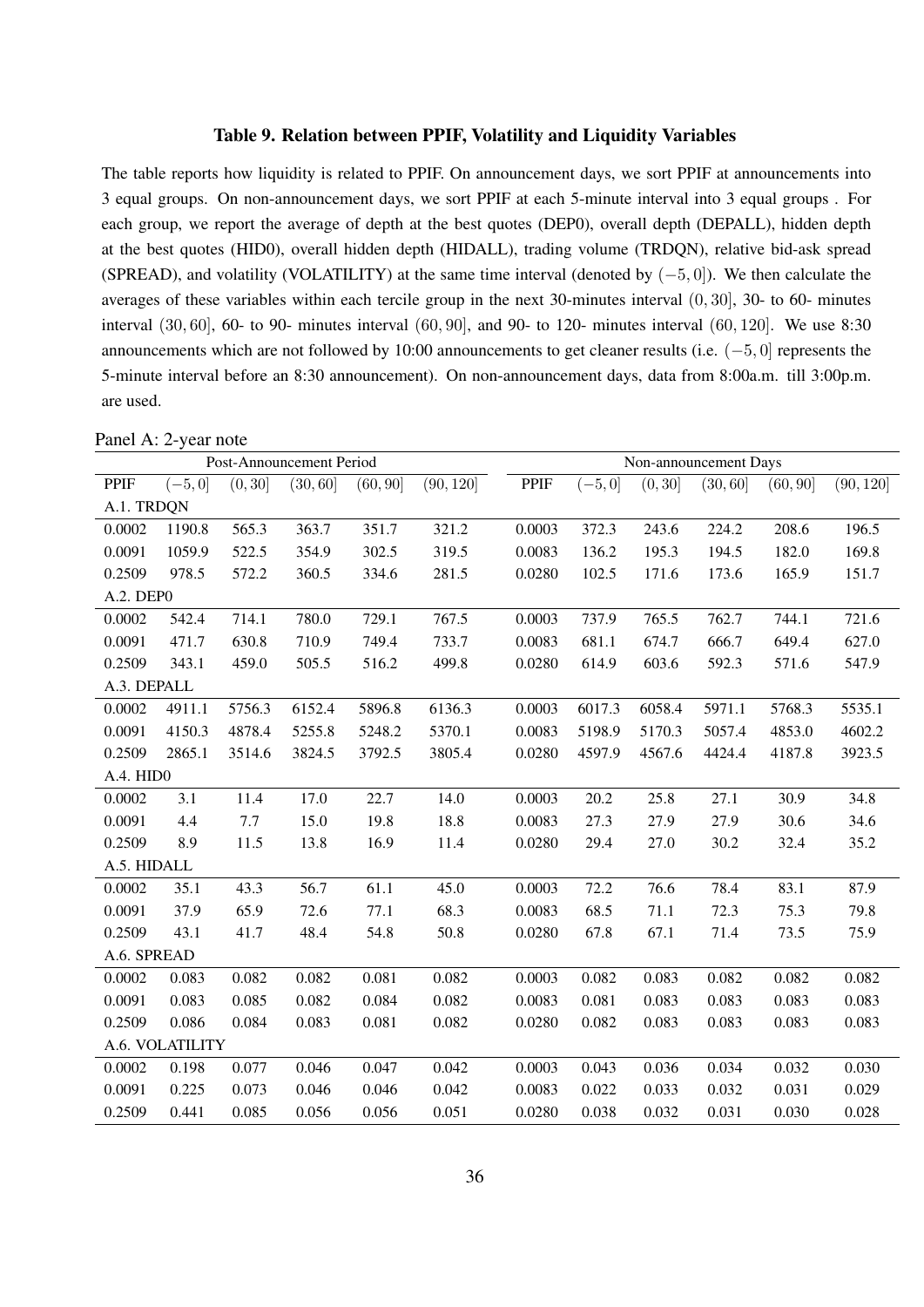|                    | Post-Announcement Period |         |          |          |           |             | Non-announcement Days |         |          |          |           |  |  |
|--------------------|--------------------------|---------|----------|----------|-----------|-------------|-----------------------|---------|----------|----------|-----------|--|--|
| <b>PPIF</b>        | $(-5, 0]$                | (0, 30] | (30, 60] | (60, 90] | (90, 120] | <b>PPIF</b> | $(-5,0]$              | (0, 30] | (30, 60] | (60, 90] | (90, 120] |  |  |
| <b>B.1. TRDQN</b>  |                          |         |          |          |           |             |                       |         |          |          |           |  |  |
| 0.0019             | 814.6                    | 471.8   | 342.4    | 346.1    | 328.7     | 0.0011      | 309.3                 | 258.1   | 244.9    | 228.3    | 210.1     |  |  |
| 0.0259             | 659.1                    | 425.3   | 333.2    | 282.0    | 281.1     | 0.0150      | 179.4                 | 205.9   | 205.2    | 194.6    | 181.2     |  |  |
| 0.4542             | 731.5                    | 454.7   | 308.9    | 309.4    | 271.3     | 0.0705      | 141.2                 | 168.1   | 167.3    | 159.7    | 147.6     |  |  |
| <b>B.2. DEPO</b>   |                          |         |          |          |           |             |                       |         |          |          |           |  |  |
| 0.0019             | 102.6                    | 130.6   | 152.7    | 144.5    | 152.9     | 0.0011      | 149.3                 | 150.2   | 150.2    | 148.0    | 144.5     |  |  |
| 0.0259             | 93.3                     | 109.0   | 113.1    | 112.4    | 114.4     | 0.0150      | 136.8                 | 136.8   | 136.1    | 134.2    | 130.1     |  |  |
| 0.4542             | 73.1                     | 88.4    | 105.8    | 98.6     | 103.5     | 0.0705      | 93.9                  | 95.9    | 97.7     | 96.0     | 93.8      |  |  |
| <b>B.3. DEPALL</b> |                          |         |          |          |           |             |                       |         |          |          |           |  |  |
| 0.0019             | 1433.1                   | 1675.3  | 1839.3   | 1794.4   | 1903.0    | 0.0011      | 1885.3                | 1889.2  | 1859.0   | 1795.9   | 1724.1    |  |  |
| 0.0259             | 1017.8                   | 1184.4  | 1266.3   | 1264.1   | 1286.7    | 0.0150      | 1646.3                | 1643.4  | 1609.3   | 1544.5   | 1470.0    |  |  |
| 0.4542             | 734.9                    | 902.9   | 1026.5   | 1016.1   | 1041.4    | 0.0705      | 988.6                 | 1001.8  | 994.7    | 954.3    | 899.6     |  |  |
| <b>B.4. HIDO</b>   |                          |         |          |          |           |             |                       |         |          |          |           |  |  |
| 0.0019             | 0.0                      | 2.1     | 3.0      | 3.0      | 3.3       | 0.0011      | 5.1                   | 5.3     | 6.0      | 7.1      | 7.6       |  |  |
| 0.0259             | 0.0                      | 2.1     | 2.8      | 4.5      | 3.0       | 0.0150      | 6.0                   | 5.9     | 6.2      | 7.2      | 8.1       |  |  |
| 0.4542             | 1.0                      | 1.2     | 3.5      | 3.3      | 4.3       | 0.0705      | 4.8                   | 5.3     | 5.6      | 6.1      | 7.1       |  |  |
| <b>B.5. HIDALL</b> |                          |         |          |          |           |             |                       |         |          |          |           |  |  |
| 0.0019             | 12.8                     | 22.3    | 24.0     | 21.0     | 20.5      | 0.0011      | 33.7                  | 35.1    | 37.1     | 39.4     | 40.0      |  |  |
| 0.0259             | 13.3                     | 20.1    | 24.2     | 27.3     | 28.1      | 0.0150      | 33.2                  | 34.2    | 35.3     | 37.1     | 39.0      |  |  |
| 0.4542             | 18.9                     | 20.7    | 16.7     | 22.1     | 30.0      | 0.0705      | 29.9                  | 31.5    | 33.9     | 34.4     | 36.4      |  |  |
| <b>B.6. SPREAD</b> |                          |         |          |          |           |             |                       |         |          |          |           |  |  |
| 0.0019             | 0.092                    | 0.092   | 0.092    | 0.093    | 0.091     | 0.0011      | 0.090                 | 0.090   | 0.090    | 0.090    | 0.090     |  |  |
| 0.0259             | 0.095                    | 0.097   | 0.092    | 0.094    | 0.091     | 0.0150      | 0.090                 | 0.091   | 0.091    | 0.091    | 0.091     |  |  |
| 0.4542             | 0.110                    | 0.105   | 0.101    | 0.102    | 0.099     | 0.0705      | 0.096                 | 0.095   | 0.095    | 0.095    | 0.095     |  |  |
|                    | <b>B.7. VOLATILITY</b>   |         |          |          |           |             |                       |         |          |          |           |  |  |
| 0.0019             | 0.574                    | 0.190   | 0.125    | 0.138    | 0.112     | 0.0011      | 0.105                 | 0.095   | 0.091    | 0.087    | 0.081     |  |  |
| 0.0259             | 0.539                    | 0.206   | 0.138    | 0.126    | 0.132     | 0.0150      | 0.072                 | 0.092   | 0.089    | 0.084    | 0.080     |  |  |
| 0.4542             | 0.951                    | 0.248   | 0.164    | 0.160    | 0.150     | 0.0705      | 0.119                 | 0.104   | 0.099    | 0.095    | 0.090     |  |  |

Panel B: 5-year note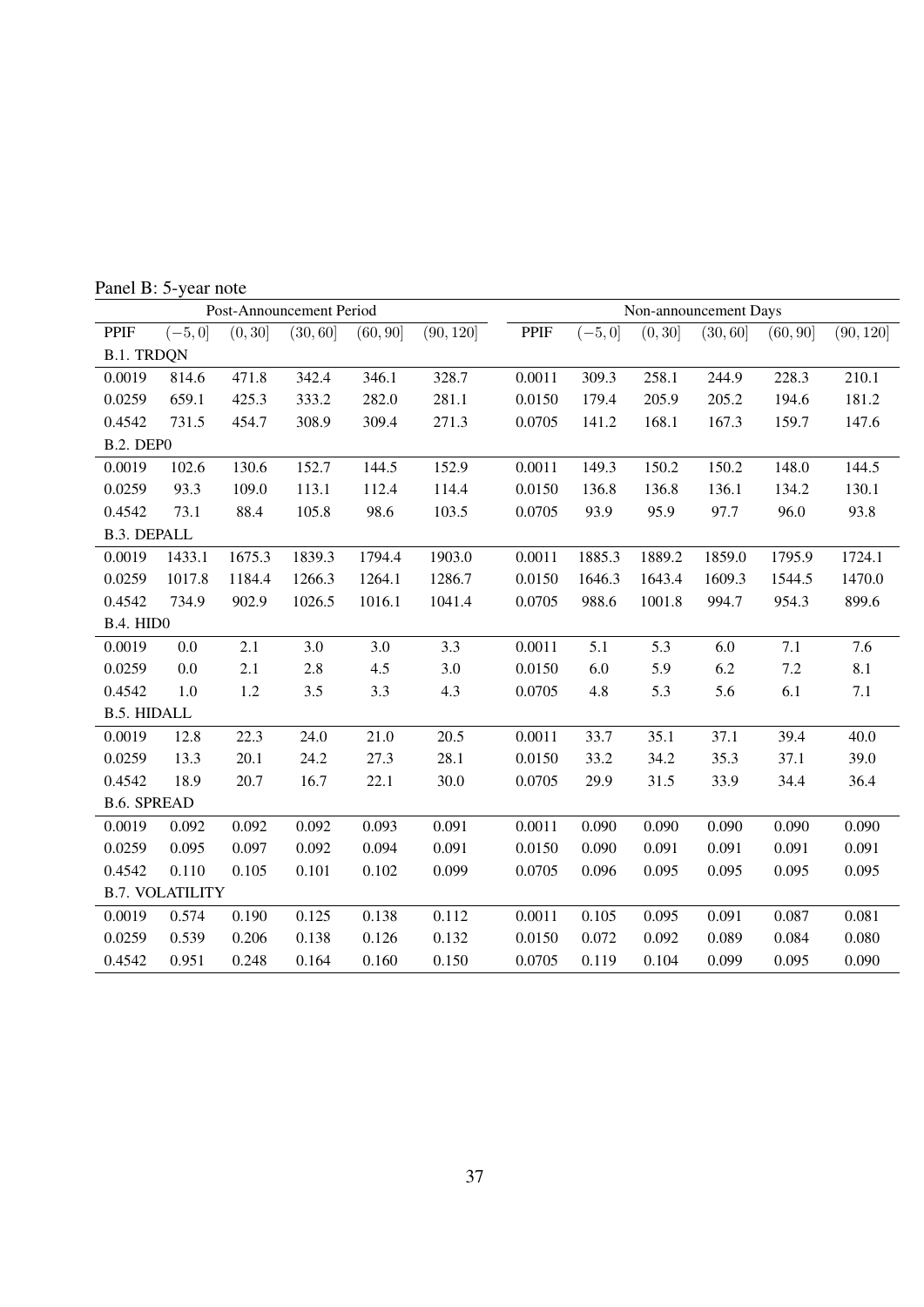|                  | Post-Announcement Period |         |          |          |           |             | Non-announcement Days |         |          |          |           |  |  |
|------------------|--------------------------|---------|----------|----------|-----------|-------------|-----------------------|---------|----------|----------|-----------|--|--|
| <b>PPIF</b>      | $(-5,0]$                 | (0, 30] | (30, 60] | (60, 90] | (90, 120] | <b>PPIF</b> | $(-5, 0]$             | (0, 30] | (30, 60] | (60, 90] | (90, 120] |  |  |
| C.1. TRDQN       |                          |         |          |          |           |             |                       |         |          |          |           |  |  |
| 0.0007           | 788.0                    | 441.0   | 331.7    | 301.2    | 308.0     | 0.0015      | 278.7                 | 233.2   | 218.0    | 204.0    | 186.3     |  |  |
| 0.0193           | 632.4                    | 373.7   | 280.8    | 270.5    | 273.4     | 0.0175      | 147.1                 | 172.5   | 171.9    | 161.8    | 153.1     |  |  |
| 0.4527           | 704.3                    | 423.4   | 283.0    | 287.1    | 244.4     | 0.0783      | 114.5                 | 133.6   | 136.3    | 133.8    | 124.1     |  |  |
| <b>C.2. DEP0</b> |                          |         |          |          |           |             |                       |         |          |          |           |  |  |
| 0.0007           | 107.8                    | 127.0   | 143.7    | 141.5    | 144.2     | 0.0015      | 148.8                 | 149.7   | 149.5    | 147.8    | 145.2     |  |  |
| 0.0193           | 104.5                    | 125.0   | 130.8    | 137.5    | 135.0     | 0.0175      | 128.5                 | 130.5   | 130.3    | 128.8    | 126.4     |  |  |
| 0.4527           | 77.1                     | 95.9    | 103.4    | 99.4     | 106.9     | 0.0783      | 94.6                  | 93.2    | 94.8     | 94.7     | 93.7      |  |  |
| C.3. DEPALL      |                          |         |          |          |           |             |                       |         |          |          |           |  |  |
| 0.0007           | 1564.8                   | 1855.9  | 2068.0   | 2022.1   | 2124.7    | 0.0015      | 2212.6                | 2222.9  | 2187.5   | 2111.4   | 2020.7    |  |  |
| 0.0193           | 1420.3                   | 1657.9  | 1758.5   | 1748.4   | 1795.4    | 0.0175      | 1831.4                | 1823.4  | 1778.1   | 1697.5   | 1604.7    |  |  |
| 0.4527           | 966.6                    | 1251.4  | 1390.6   | 1408.5   | 1427.0    | 0.0783      | 1138.5                | 1147.1  | 1125.1   | 1072.6   | 1012.1    |  |  |
| C.4. HIDO        |                          |         |          |          |           |             |                       |         |          |          |           |  |  |
| 0.0007           | 0.6                      | 2.3     | 2.5      | 3.7      | 3.5       | 0.0015      | 4.8                   | 4.8     | 5.0      | 6.1      | 6.3       |  |  |
| 0.0193           | 0.3                      | 2.1     | 2.5      | 2.4      | 3.1       | 0.0175      | 4.9                   | 5.0     | 5.2      | 5.7      | 6.5       |  |  |
| 0.4527           | 0.6                      | 1.4     | 1.7      | 2.3      | 2.3       | 0.0783      | 3.5                   | 3.7     | 4.2      | 4.6      | 5.1       |  |  |
| C.5. HIDALL      |                          |         |          |          |           |             |                       |         |          |          |           |  |  |
| 0.0007           | 10.9                     | 18.4    | 25.3     | 33.1     | 33.5      | 0.0015      | 39.5                  | 40.6    | 42.2     | 43.7     | 44.6      |  |  |
| 0.0193           | $8.0\,$                  | 15.3    | 21.2     | 17.7     | 22.0      | 0.0175      | 34.6                  | 35.3    | 37.2     | 40.2     | 42.9      |  |  |
| 0.4527           | 12.5                     | 17.7    | 21.6     | 23.5     | 27.1      | 0.0783      | 24.4                  | 25.9    | 28.8     | 31.0     | 31.7      |  |  |
| C.6. SPREAD      |                          |         |          |          |           |             |                       |         |          |          |           |  |  |
| 0.0007           | 0.185                    | 0.180   | 0.183    | 0.179    | 0.173     | 0.0015      | 0.174                 | 0.174   | 0.175    | 0.174    | 0.174     |  |  |
| 0.0193           | 0.187                    | 0.177   | 0.178    | 0.181    | 0.178     | 0.0175      | 0.177                 | 0.177   | 0.177    | 0.178    | 0.178     |  |  |
| 0.4527           | 0.191                    | 0.191   | 0.179    | 0.179    | 0.180     | 0.0783      | 0.185                 | 0.184   | 0.184    | 0.184    | 0.185     |  |  |
|                  | C.7. VOLATILITY          |         |          |          |           |             |                       |         |          |          |           |  |  |
| 0.0007           | 0.971                    | 0.336   | 0.250    | 0.224    | 0.215     | 0.0015      | 0.181                 | 0.170   | 0.162    | 0.155    | 0.145     |  |  |
| 0.0193           | 0.866                    | 0.328   | 0.229    | 0.232    | 0.223     | 0.0175      | 0.129                 | 0.161   | 0.154    | 0.147    | 0.140     |  |  |
| 0.4527           | 1.836                    | 0.420   | 0.257    | 0.259    | 0.248     | 0.0783      | 0.205                 | 0.175   | 0.169    | 0.162    | 0.154     |  |  |

Panel C: 10-year note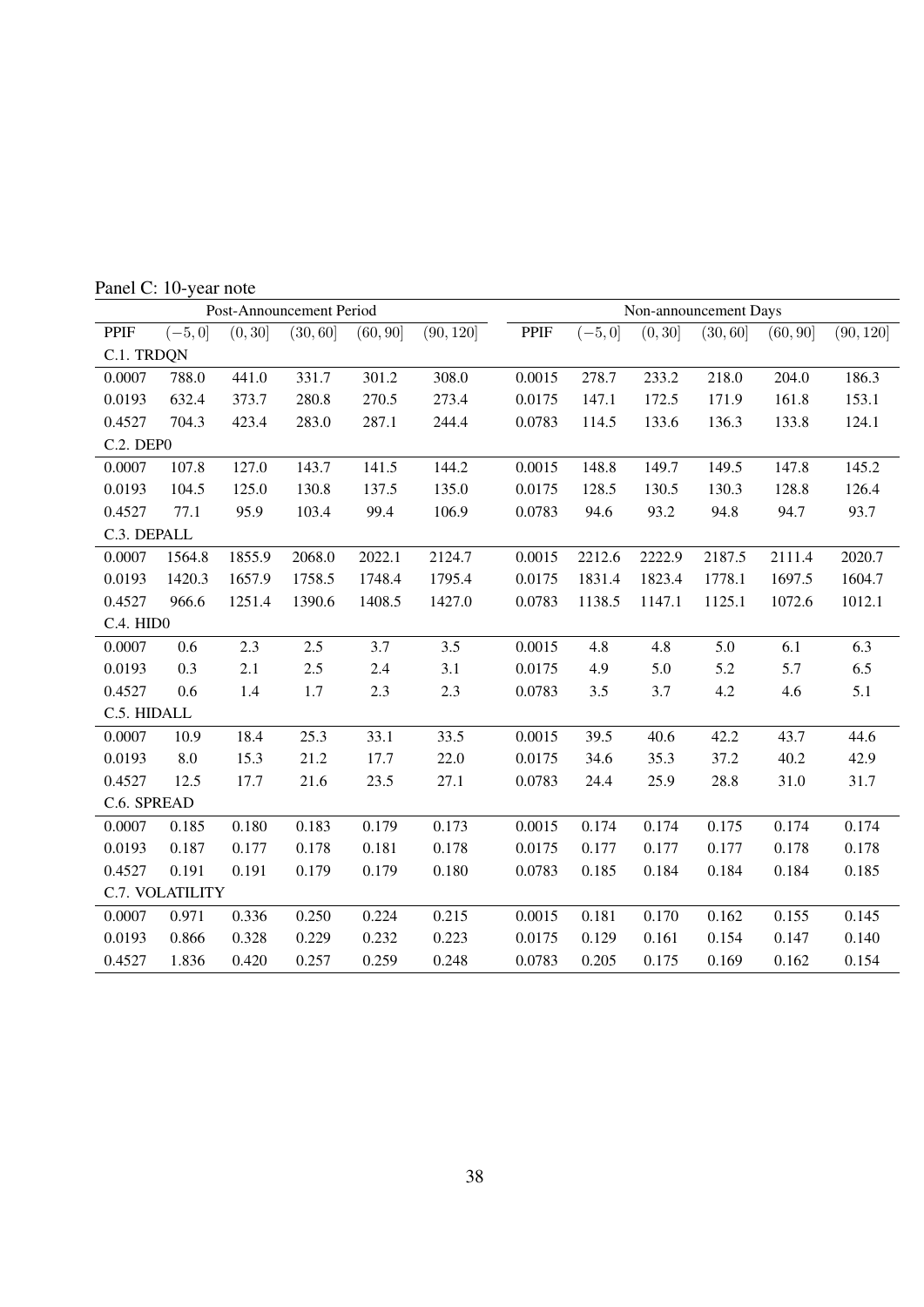## FIGURE 1

#### Intraday Market Activities

This figure plots market activities in each half-hour window during the day from 7:30 to 17:00. Variables include trading volume (\$ millions), trading duration (seconds), relative bid-ask spread ( $\times$ 10, 000), return volatility (%) calculated from 5-minute returns based on the mid bid-ask quote and average depth at the best bid/ask (\$ millions) calculated over each 5-minute interval.

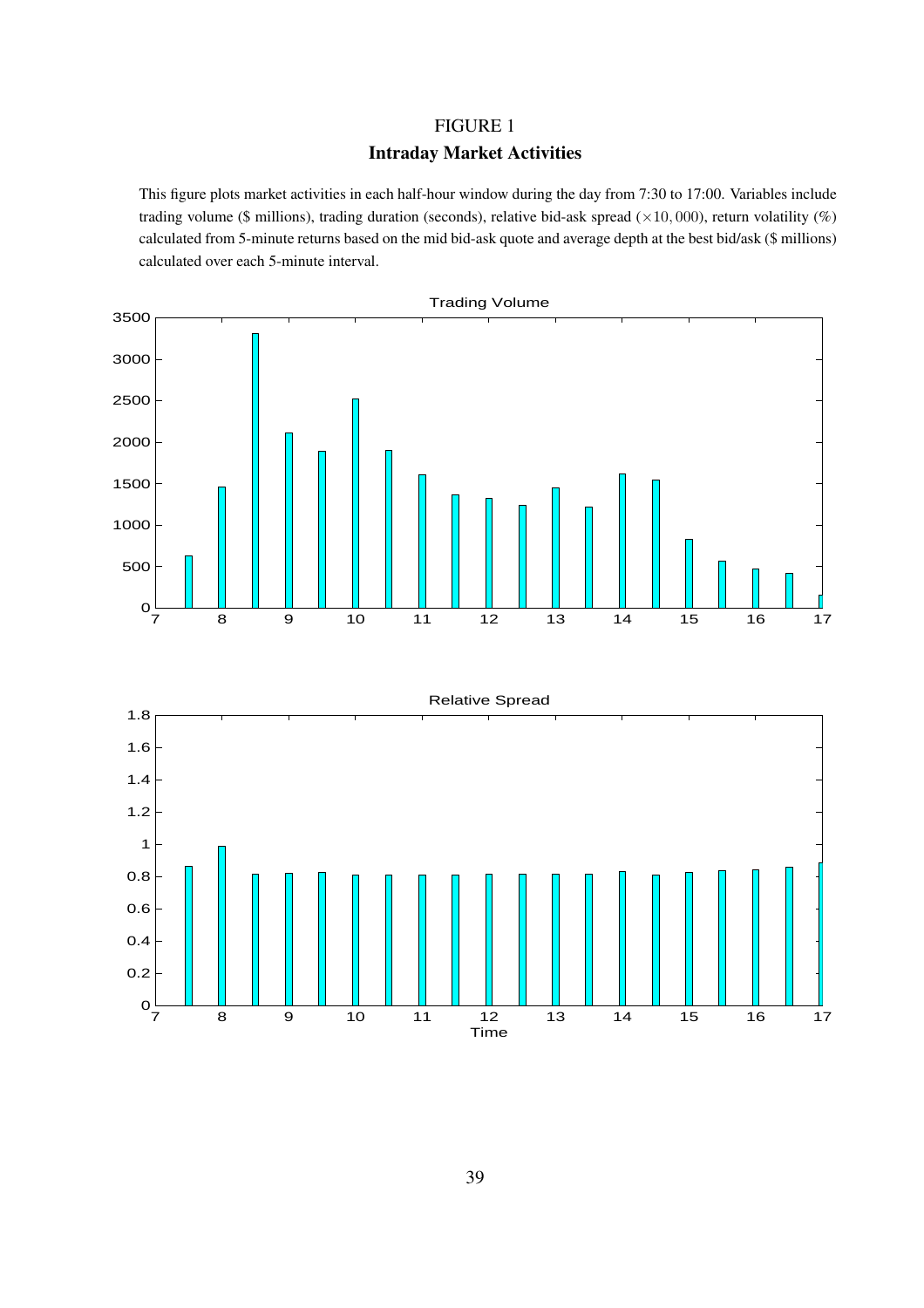